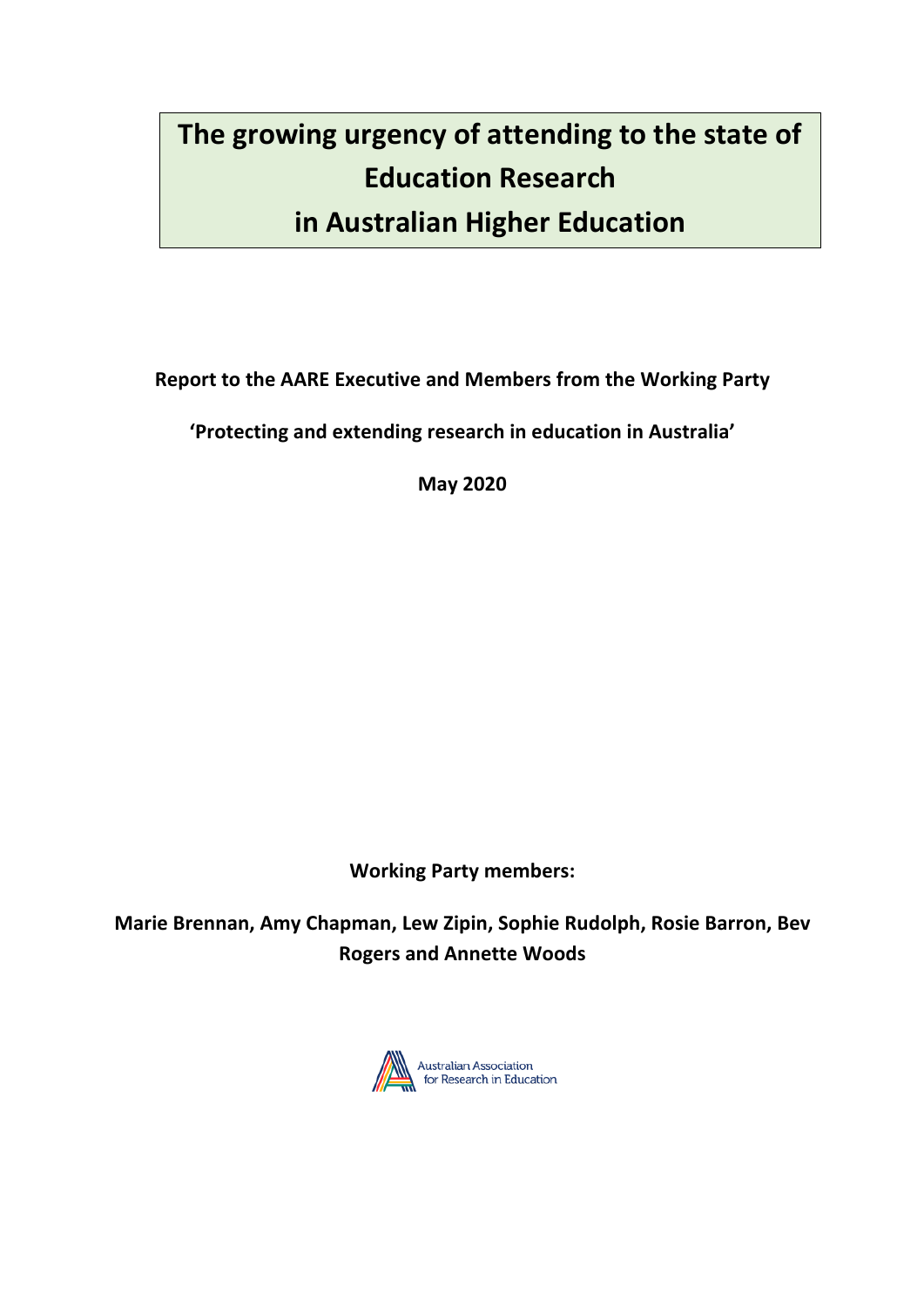Citation details:

Brennan, M., McPherson, A., Zipin, L. Rudolph, S. Barron, R., Rogers, B. & Woods, A. (2020). *The growing urgency of attending to the state of Education Research in Australian Higher Education*. Report to the Executive and Members of the AARE, May 2020.

Corresponding author: Marie.brennan@unisa.edu.au

Australian Association for Research in Education

AARE Secretariat Unit 11, 1 Geils Court Deakin ACT 2600

https://www.aare.edu.au/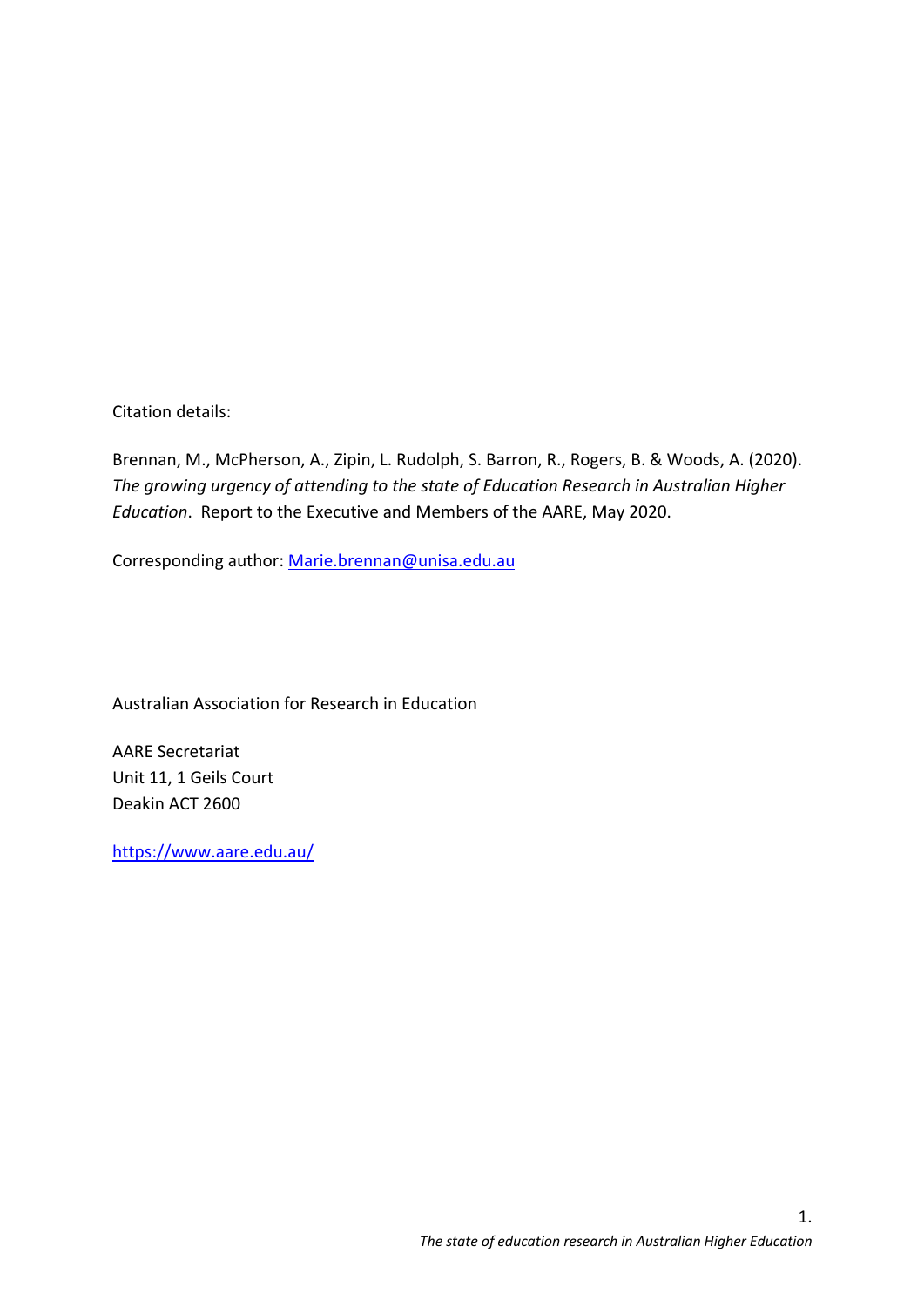# **1. Table of Contents**

|    | The growing urgency of attending to the state of Education Research in Australian Higher                 |    |
|----|----------------------------------------------------------------------------------------------------------|----|
| 1. |                                                                                                          |    |
| 2. |                                                                                                          |    |
|    |                                                                                                          |    |
|    |                                                                                                          |    |
| 2. | Introduction and background: Attending to education academic research work 11                            |    |
| 3. | Investigating the state of Australian education research in higher education:                            |    |
|    |                                                                                                          |    |
|    | The future of research and disciplinarity: The case of teaching-only roles in education ________ 22      |    |
| 4. |                                                                                                          |    |
|    | Overview of the Survey: Mapping research opportunities in the field of education in Australia            | 26 |
|    |                                                                                                          |    |
| 5. |                                                                                                          | 28 |
|    |                                                                                                          | 28 |
|    |                                                                                                          |    |
|    | Table 3: Research-related activities desired but not able to be undertaken. __________________________33 |    |
|    |                                                                                                          | 38 |
|    | How could research be better supported in workload?______________________________                        | 43 |
|    | AARE's support for research in Education                                                                 | 46 |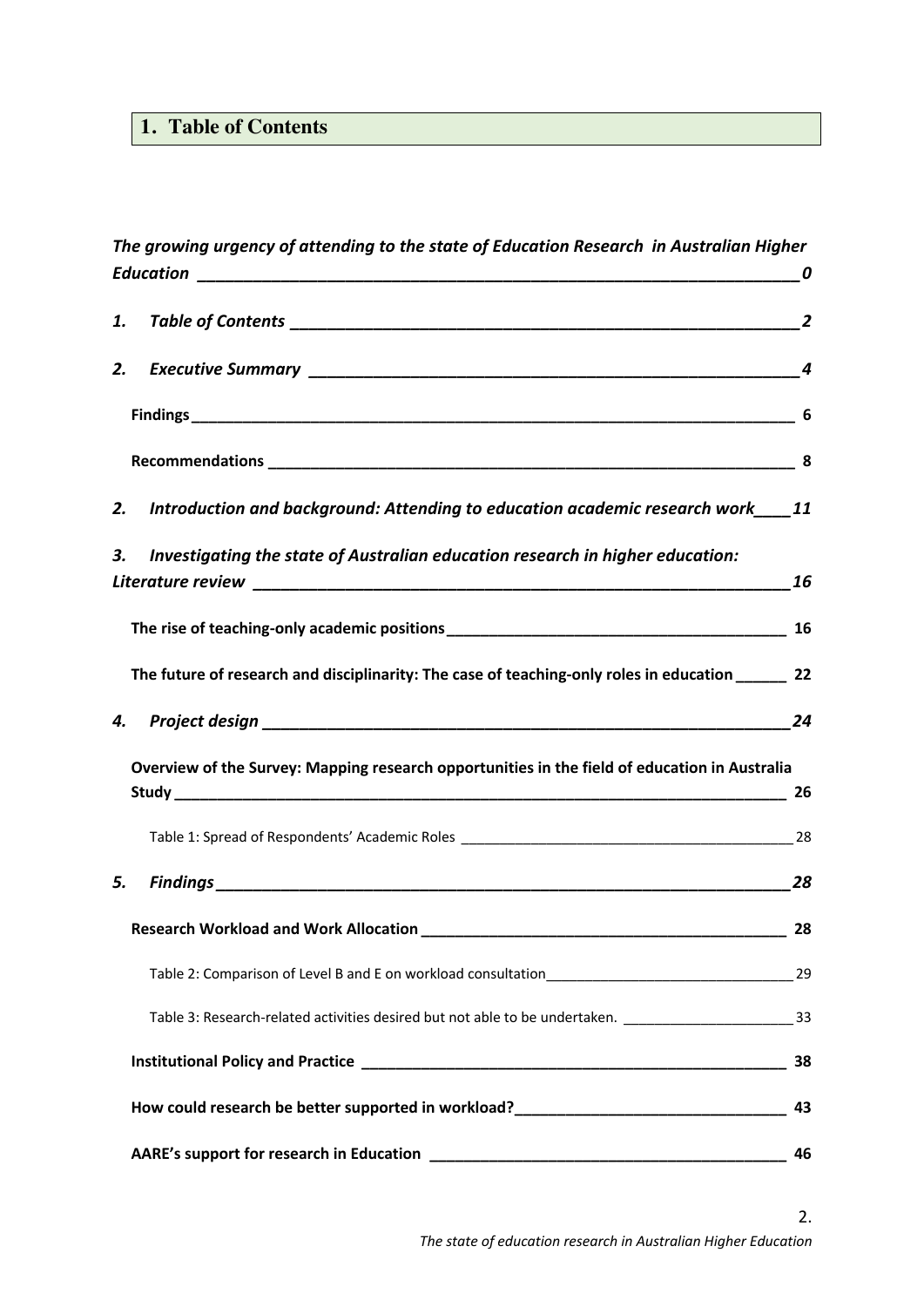| 6. | The urgency of acting on these issues: Discussion and recommendations | 50 |
|----|-----------------------------------------------------------------------|----|
| 7. | References                                                            | 56 |
| 8. | Appendix 1: MOTION FOR AGM - AARE 2017                                | 61 |
| 9. | <b>Appendix 2: Survey Instrument</b>                                  | 63 |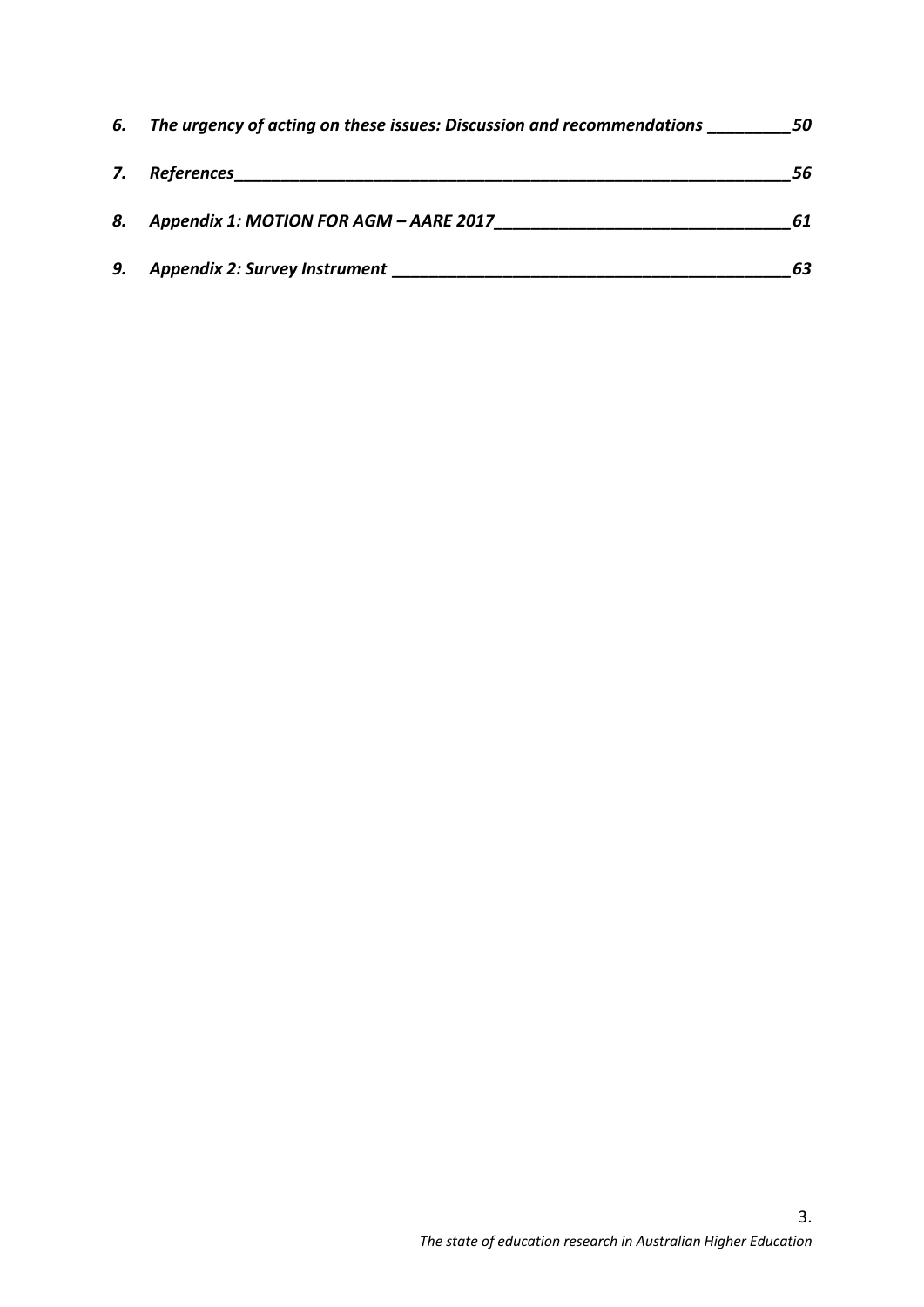## **2. Executive Summary**

The Australian Association for Research in Education (AARE), as the premier professional association for education researchers in Australia, has strong interest in supporting high quality research and research capacity in the field of education in Australian higher education sector. Well before the Covid-19 Pandemic, members of AARE had noted shifts in university funding models and institutional policy and practice which already had serious implications for overall education research activity, and the current and future capacity of the education research workforce in Australia. The current context for universities under Pandemic conditions has exacerbated the already existing patterns*.* These conditions include:

- decreases in funding for the higher education sector overall;
- over-reliance on increasing student numbers to compensate for decreasing government funds;
- university funding models that have relied on increasing funds from an increasing international student population;
- significant costs associated with new technologies as universities move learning online and offer increasingly flexible options to students in an attempt to gain larger cohorts in a competitive student market;
- decreases to research funding included in basic operating budgets; and
- decreases to research funding.

These issues have required urgent attention for many years, and the current pandemic conditions only add to this urgency. Education researchers must be supported in the renewal of university directions as current pandemic conditions continue to shift.

This report identifies the findings and issues arising from a range of activities, organised through an AARE Working Party which was formed to identify issues and map the effects of inadequate funding and workforce casualisation on the research capacity of the Australian educational researcher and the quality of Australian educational research. The Working Party was tasked by Annual General Meetings in 2017, 2018 and 2019 with mapping the research opportunities in the field of education in Australia and reporting to the Executive and membership on issues arising. The Working Party agreed to investigate and present on current activities and trends in educational research in higher education, particularly in schools and faculties of education.

The Working Party was established after strong advocacy by membership at the December 2017 AGM of the Association. Membership at the well-attended meeting had rigorous discussion about the urgent need for AARE to support strategies that build broad participation in research and teaching for academics in the Australian tertiary sector. There was a call to ensure that the Association support academic staff across all levels having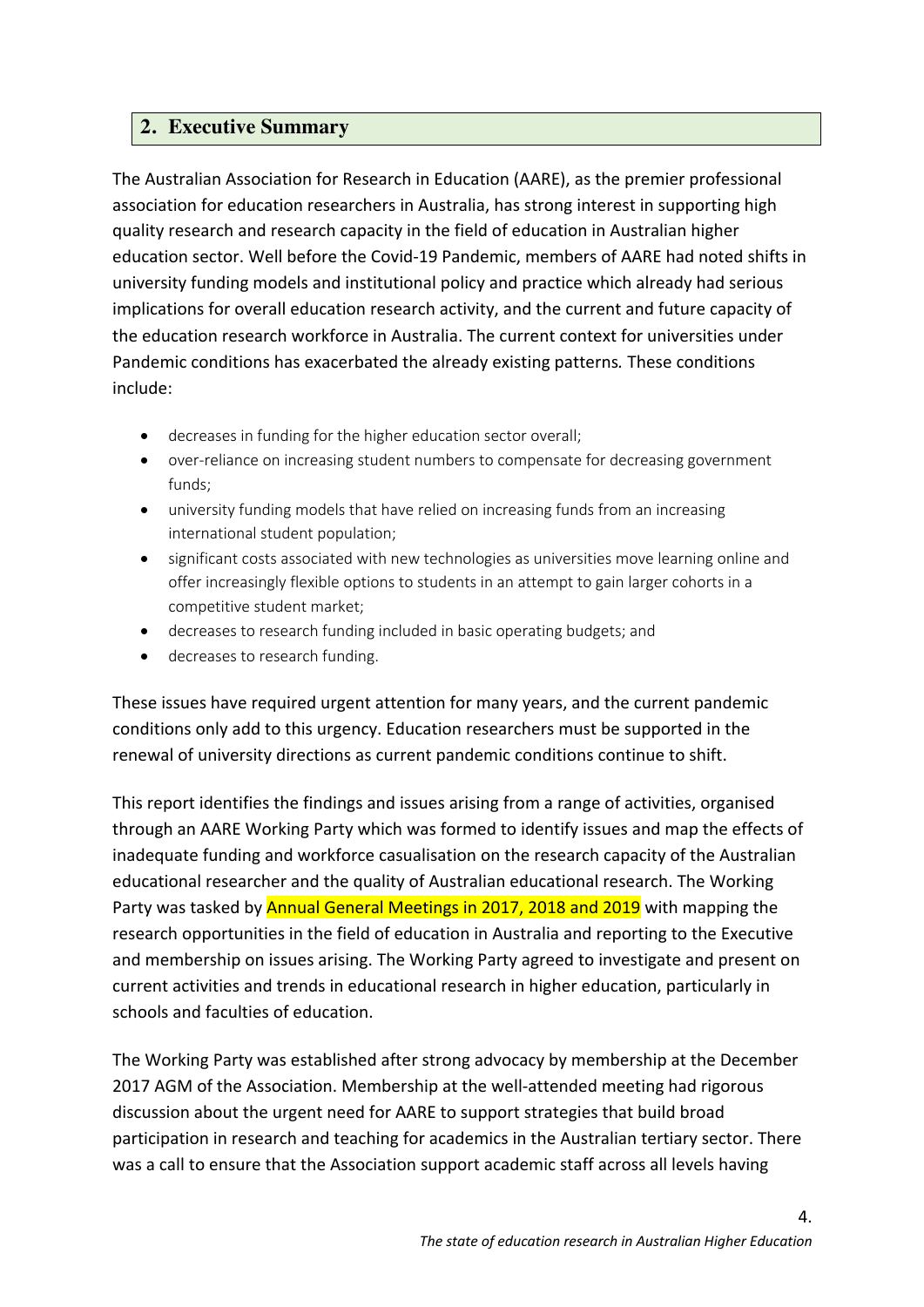access to time, support, and work conditions that enable them to contribute meaningfully across service and engagement, research, teaching, and leadership. Concern was expressed that current funding and higher education policies continue to undermine the quality of education research and teaching in Australian universities.

A motion (Appendix 1) was passed unanimously by membership. It called for the AARE Executive

to *place these issues on its agenda and report back to the broader AARE membership on possible responses in relation to this important issue*.

Additionally, there was a call for action by AARE when restructures occurred at universities, with a call for AARE to

*release public statements in support of members and contest executive-managerial decisions that adversely affect the present and future of rich and viable teaching and research*.

In response to this motion an intergenerational Working Party was formed, which in the first instance included those members who proposed the AGM motion and the then President of the Association (2017-2018 President) but has since grown to include other interested members.

Since its formation, the Working Party has:

- Researched and mapped the issues;
- Connected with Association members to report on activities through conference presentations and meetings at shared Association gatherings;
- Communicated regularly with the Executive Committee;
- Forged relationships with BERA Executive Committee members involved in setting up similar work in the U.K. context;
- Contributed to AARE's submission to the Coaldrake Review: W*hat's in a Name?: Review of the Higher Education Provider Category Standards*, arguing for policy that strengthens the relationship between teaching and research in Australia's universities, and noting the risk that education research is already being undermined or significantly reduced in a number of universities, putting at risk the future quality of post graduate student research supervision and support for teaching and research academics in those institutions;
- Designed and led a *Special Session seeking ways to protect and extend educational research in the Australian university sector* at the 2018 AARE annual conference. The session was well attended with a cross-section of members from all levels (HDRs and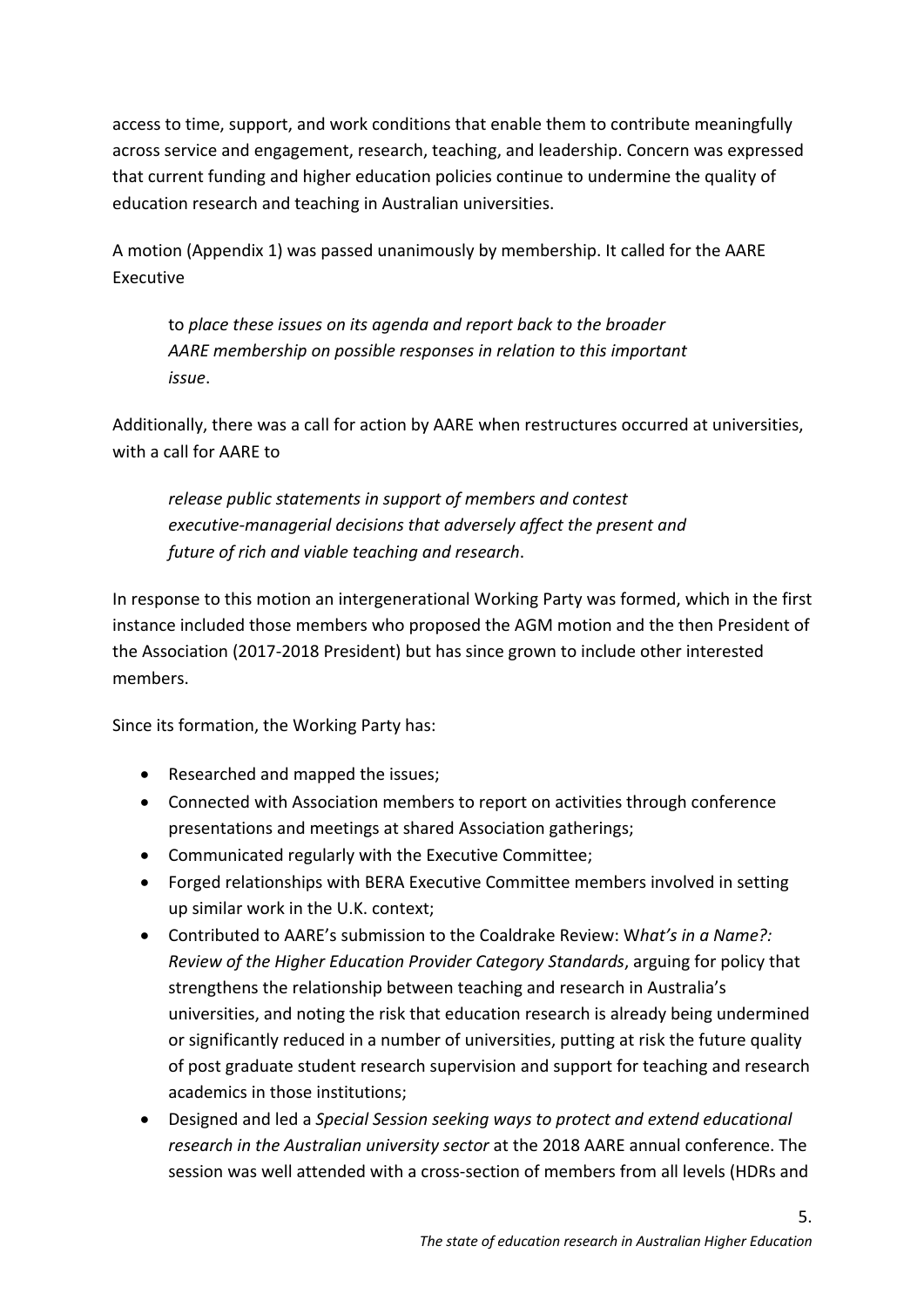Level A through E as well as those in designated research leadership roles). Participants represented a range of universities across size, group and location characteristics. The purpose of the session was to collect perspectives from a range of researchers to document key issues and trends in institutional practice. This session was also an opportunity to trial the items of a survey to be administered to AARE membership;

- Developed a posting to promote discussion on the AARE's *EduResearchMatters* blog: Zipin & Brennan (January 29, 2019) *Universities are investing in teaching at the expense of research: Here's why we should fight it* (https://www.aare.edu.au/blog/?p=3635).;
- Designed, trialled and administered a survey of members to map education research in higher education. The *Mapping Research Opportunities in the Field of Education in Australia Survey* was administered in June 2019, with ethical clearance from Victoria University. The survey collected data from 162 members over a three-week period;
- Reported on the results of the *Mapping Research Opportunities in the Field of Education in Australia Survey* as part of a symposium workshop at the AARE Annual Conference 2019, and also at the 2019 AGM of the Association.

In addition, the Postgraduate Student and the Early Career researcher members of the AARE Executive have provided feedback on issues nominated by their constituencies.

This report provides findings from these activities. The findings indicate major areas of concern for Australian education research, including in relation to the conditions that education academics see as supporting or constraining research growth. These issues are especially evident among early career researchers, although not exclusively so. It is important to emphasise that the field does not provide equitable conditions for Australia's education researchers, and that years of experience, university employer, university group, location, access to funding, ability to achieve increasingly untenable performance indicators, and field of study influence the levels of support available to Australia's educational researchers. Having said that, the current context is one of constraint and limitation across a diverse range of players within the field.

Implications for education research futures are discussed in this report. These implications raise questions about both the short and longer-term viability of research in education. Thus there must be consideration of an inter-generational academic politics that pursues: workload justice; keeping teaching and research connected (against trends that separate them); and broadening the numbers and range of education academics with time and opportunity to grow as researchers.

## **Findings**

The findings from the survey, conducted in June 2019, and related activities included: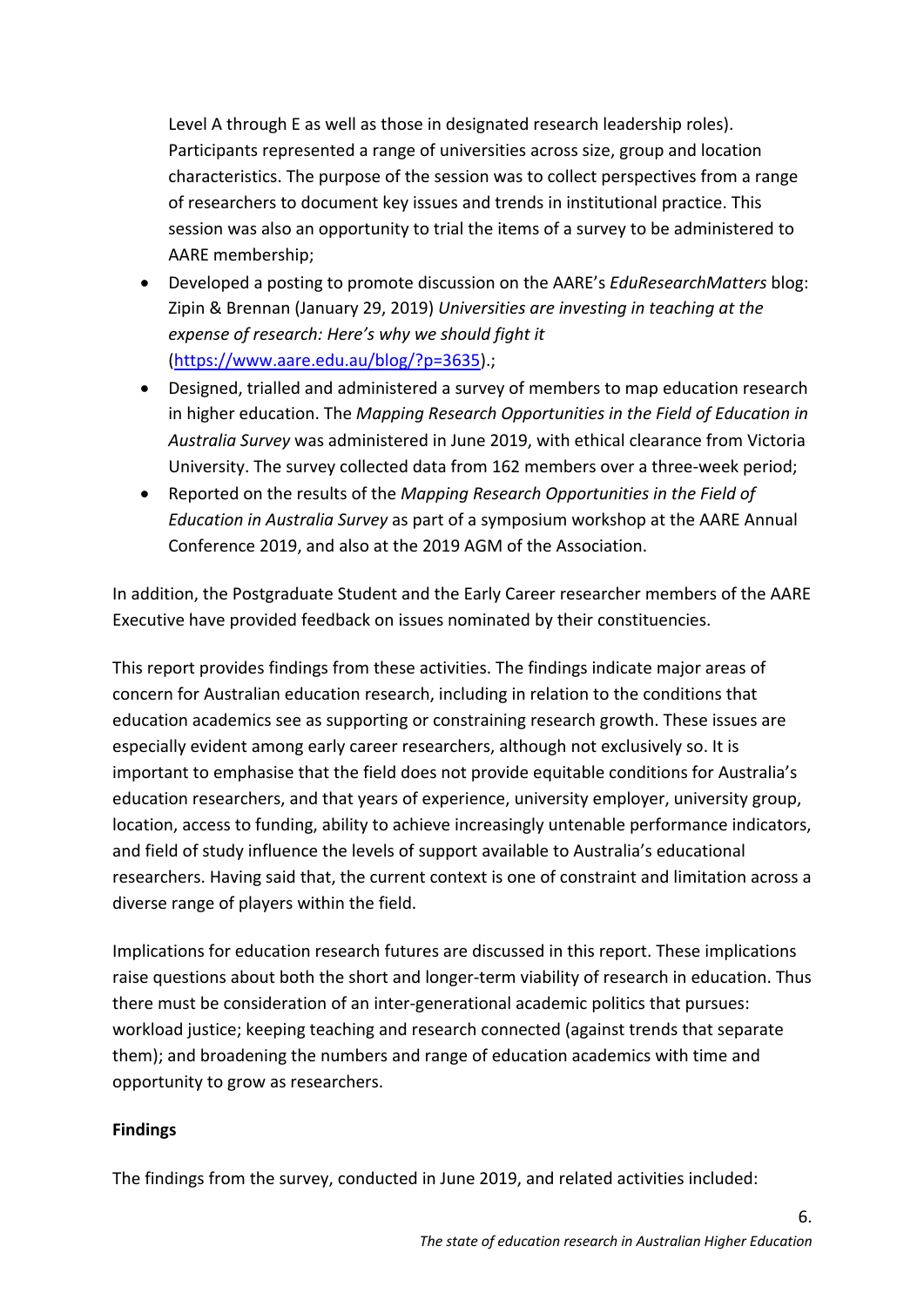- An expectation of overwork as a norm among research active, research and teaching, and teaching only staff, across all categories of university and all levels of staffing;
- There is systematic misrepresentation of workload in a number of institutions, particularly work that was under-estimated or invisible in workload allocation such as administration, course and program coordination, HDR supervision, the move to digital and online teaching, teaching preparation, assessment and student contact – thereby detracting from time available for research;
- Restructuring within universities, particularly a shift evident in a number of universities to separate academics into two categories: teaching only and researchonly academic staff, has led to reduction in the number of teaching-and-research academics and resultant reduction also in the time available for many to undertake research
- Some universities continue to support educational research participation by the majority of staff, aiming for the 40:40:20 balance across teaching, research & service, although there remains invisible work, in relation to performative measures in particular, for all levels of staff.
- Lack of opportunity for most staff to participate in governance of their work in teaching, research, administrative and service, has contributed to the poor working conditions and institutional policy
- 46% of respondents were dissatisfied or very dissatisfied with their research workload allocation, even without taking into account invisible work that reduced that allocation.
- 48% of respondents found their workloads unmanageable.
- The consequence of curtailment of opportunities and infrastructure supporting research for many Early-Career and Mid-Career academics (ECR and MCR) is that many expressed few options other than moving to teaching-only positions or needing to reach unrealistic outcome measures to achieve research workload allocations or research-only status.
- Budgetary constraints are leading to increased casualisation of academic work and this is of grave concern. Short-term contracts and casual positions were reported as being perceived by many HDR graduates and ECRs as the only option for entry to academia. This context means that new academics are often not provided with adequate induction into the profession and support for how they might become researchers over time, and the invisible labour of teaching, recruitment and supervision of causal staff is transferred to ongoing staff without recognition of this load. The result is highly skewed workforce, sometimes without ongoing staff in key positions for required teaching programs and less ongoing capacity for research.
- There is concern among higher degree students, including international students, about the lack of time in workload provided for academics to supervise their research and resultant impacts upon the quality of supervision being offered to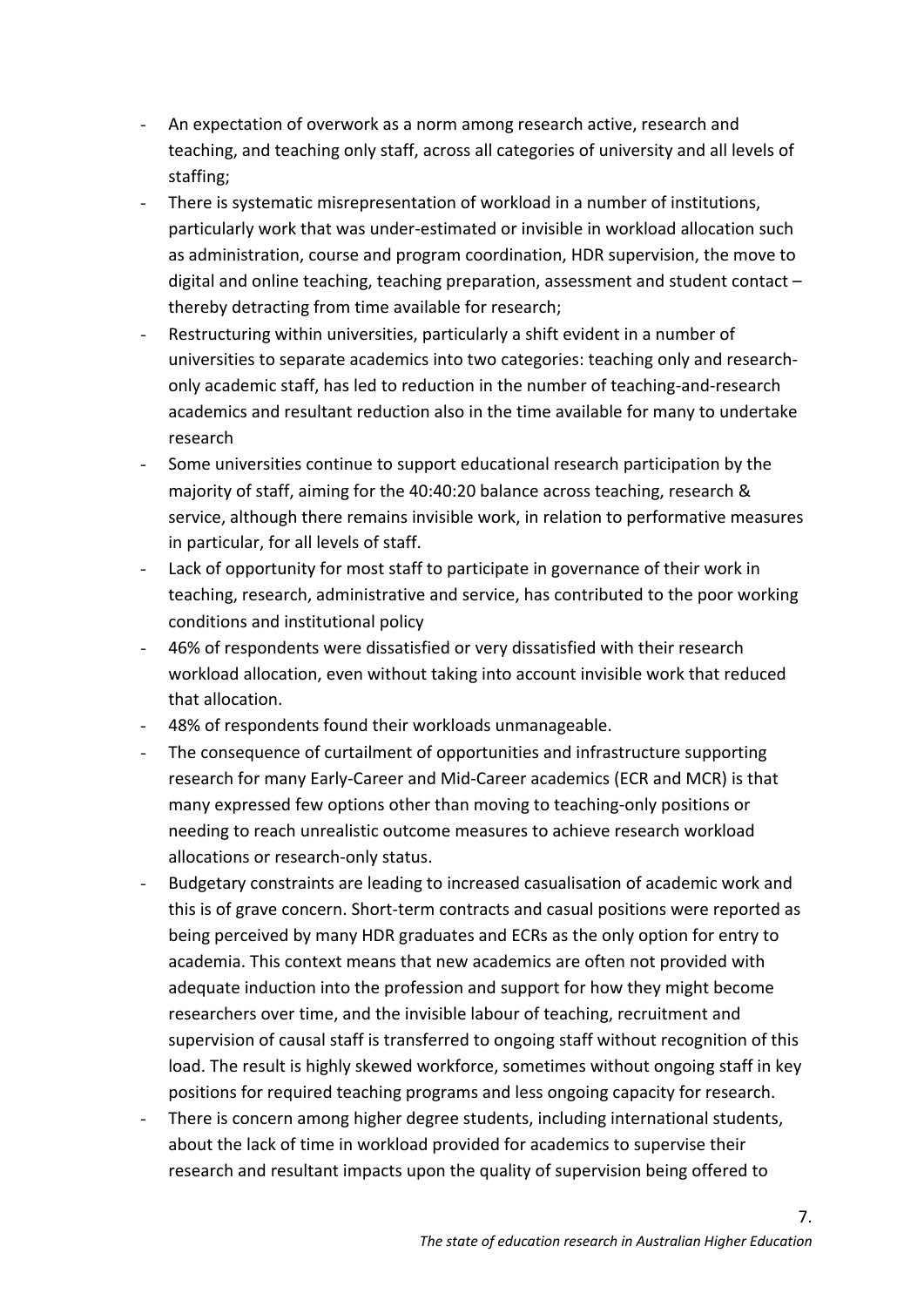researchers in training. Additionally, retrenchment of staff within education faculties is leading to increased likelihood of supervisory changes mid-degree, including in some contexts to researchers without the requisite understanding of student topic or methodology, or specific factors related to students' cultural backgrounds.

- Institutional governance has responded narrowly to continuing government lack of funding of the sector, including through reduction of opportunities for academics to participate in the governing of their own work and in developing options for university futures relevant to changing social and planetary futures.

To summarise, AARE members have concerns for the future of the field of education research. Dangers expressed by respondents include:

- poor infrastructure for developing ECR and MCR capacity and the inter-generational injustice involved in current approaches;
- loss of numbers of those able to undertake research in education, build research track records sufficient to attract grants and supervise HDR students well;
- casualisation of academic work, often disaggregating tasks;
- breaking the research-teaching nexus, with implications for lowered quality teaching for the kinds of knowledge-abilities needed in the current and future society;
- education research, along with scholarship in humanities and social sciences (HASS) more generally, being judged by criteria developed for other disciplines such as the sciences, resulting in marginalisation of HASS research. This is occurring at a time when inter-disciplinarity is being foregrounded, and there are urgent social issues requiring transdisciplinary attention in Australian society;
- reduced experience of education and education research among leadership including those in roles of heads of school and Deans of Faculties. This translates to an unfamiliarity with the work and networks required of quality education researchers, and a lack of representation of education-specific issues in senior forums of the university. This is despite the significant percentage of students, both domestic and international, who are enrolled in education programs, including research degrees.

While there remain a number of universities who support a 40:40:20 balance across teaching, research and service/administration, and there is commitment from experienced and senior academics to mentor more junior scholars, overwork in the sector and lack of funding for education research more broadly still pose dangers to the future of research – and the quality of teaching – in the sector.

## **Recommendations**

1. That AARE advocate for education research with key governance bodies, seeking collaboration with other professional associations, recognising the difficulties of the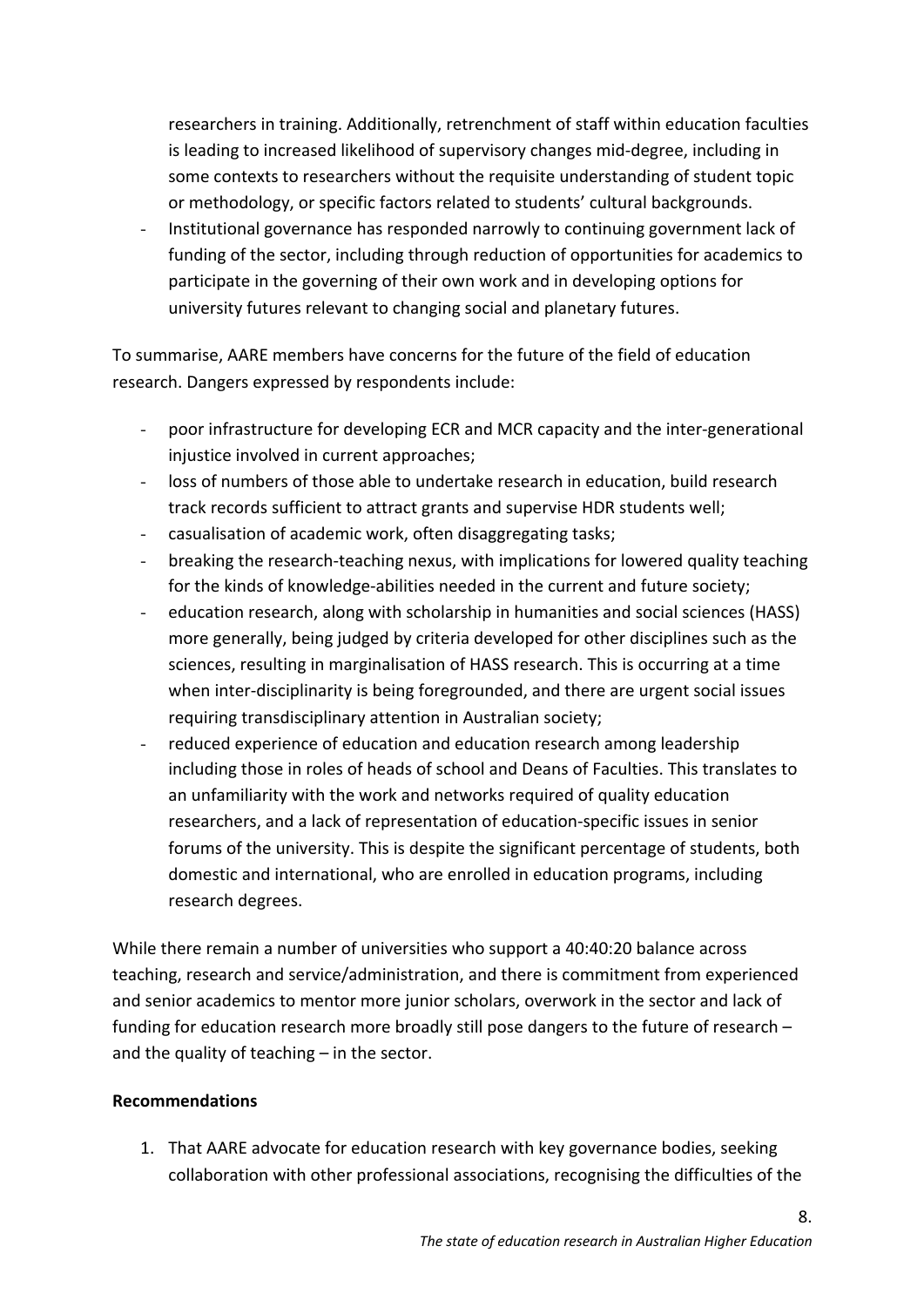sector as a whole while insisting that research is central to teaching quality, to a quality university sector, and to the capacities of citizens educated through universities to deal with social, environmental, health, economic and political problems.

## Particular issues requiring public naming, contestation and advocacy include:

- a. Restriction of HDR, ECR and MCR research trajectories through funding and institutional practices of workloads, governance, competitive and unrealistic performance measures;
- b. Growing numbers of casual, teaching-only and research-only staff as the default setting for appointments or transfers of existing staff, diminishing the teaching & research academic fraction, with consequences for successionplanning, career trajectories and the future of Australian research and teaching quality in education and other fields;
- c. Inappropriate measures, based on the sciences, used for judgement of research quality in education, and other humanities and social science fields, rather than international peer review
- d. Inadequate workload allocations and invisible work that restrict capacity to undertake research and collaboration across institutions and internationally
- e. Through all the above, the narrowing of the purposes and contribution of universities for Australia, with too strong an emphasis on vocational skill formation rather than capacitating citizenry to work within uncertain futures and new knowledge creation.
- 2. That AARE work with Australian Council of Deans of Education (ACDE) and others with responsibility for education academic work to document and assess medium and longer-term implications for education research capacity. A past model for this engagement is available in the Strategic Alliance project between AARE, ACDE and ATEA that investigated strengthening a research-rich teaching profession in Australia.
- 3. That, in light of the consistent and rapid changes in education, accelerated by the Pandemic, AARE lobby for an education-specific research fund, commensurate with student numbers, and the importance of the field to Australian and global needs and purposes. This recognises that strong research cultures are important for education workforces across all levels.
- 4. That AARE expand the Working Party on supporting and capacitating the future of education research as a regular standing committee of the executive.

These recommendations and previous AGM motions need the development of new forms of politics from the organisation for changing conditions for universities and the education sector. In recognition of the over-riding support for this work within membership of the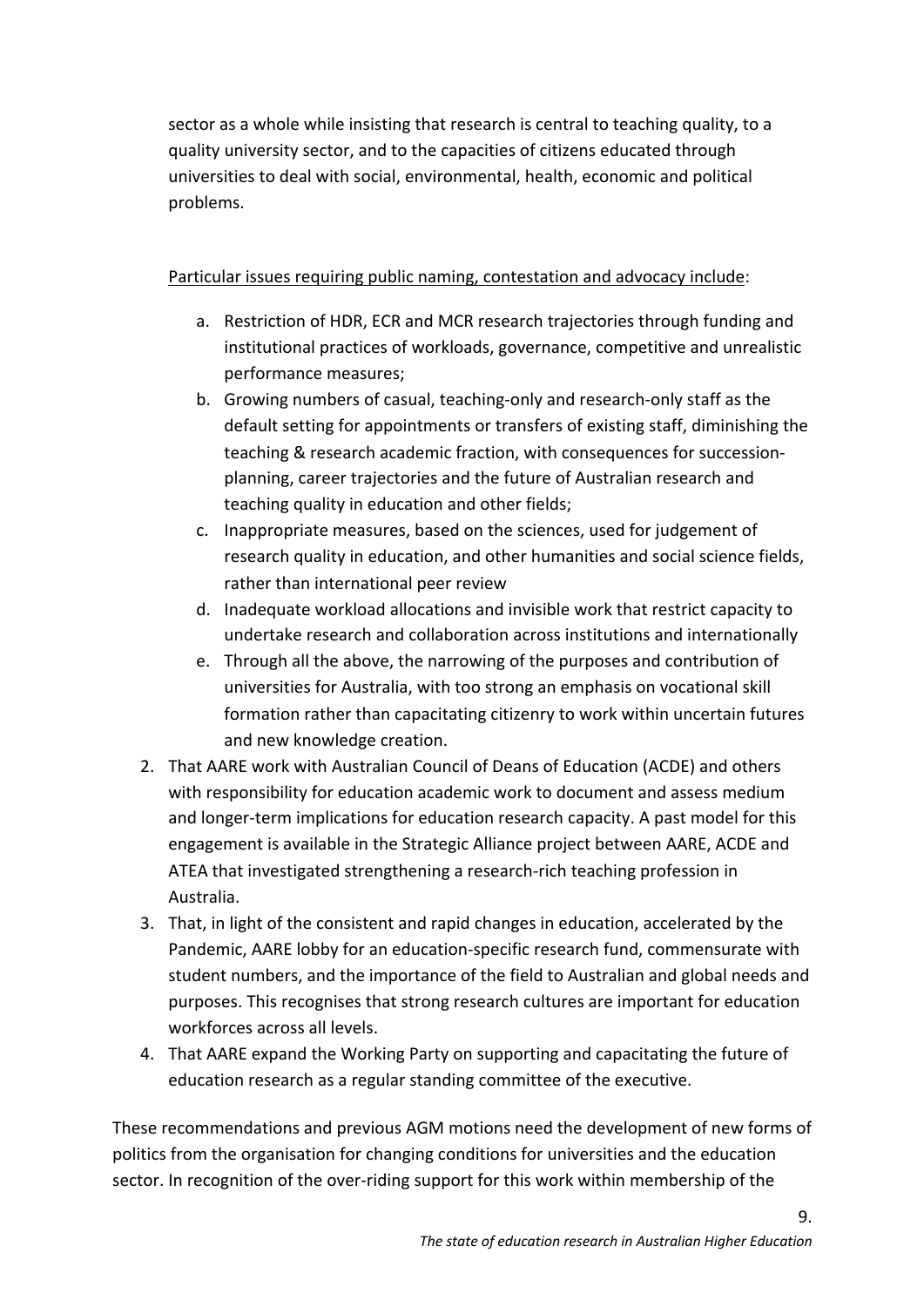Association we recommend that this report, once approved by Executive, be made widely available to members and other interested stakeholders. Members need to be advised of the actions to be taken by the AARE Executive in response to the work of the Working Party to date.

Covid-19 conditions have seen a rush by universities to restructure academic work and move towards reduction of a significant number of positions. These moves respond to both the long-term under-funding of the sector, particularly in supporting higher education research, and the loss of income from international students, used to cross-subsidise both teaching and research. These changes in universities will compound the problems identified in this report, for which the Survey data was collected in June 2019. They will exacerbate the working conditions for research on education and research capacity for future education research.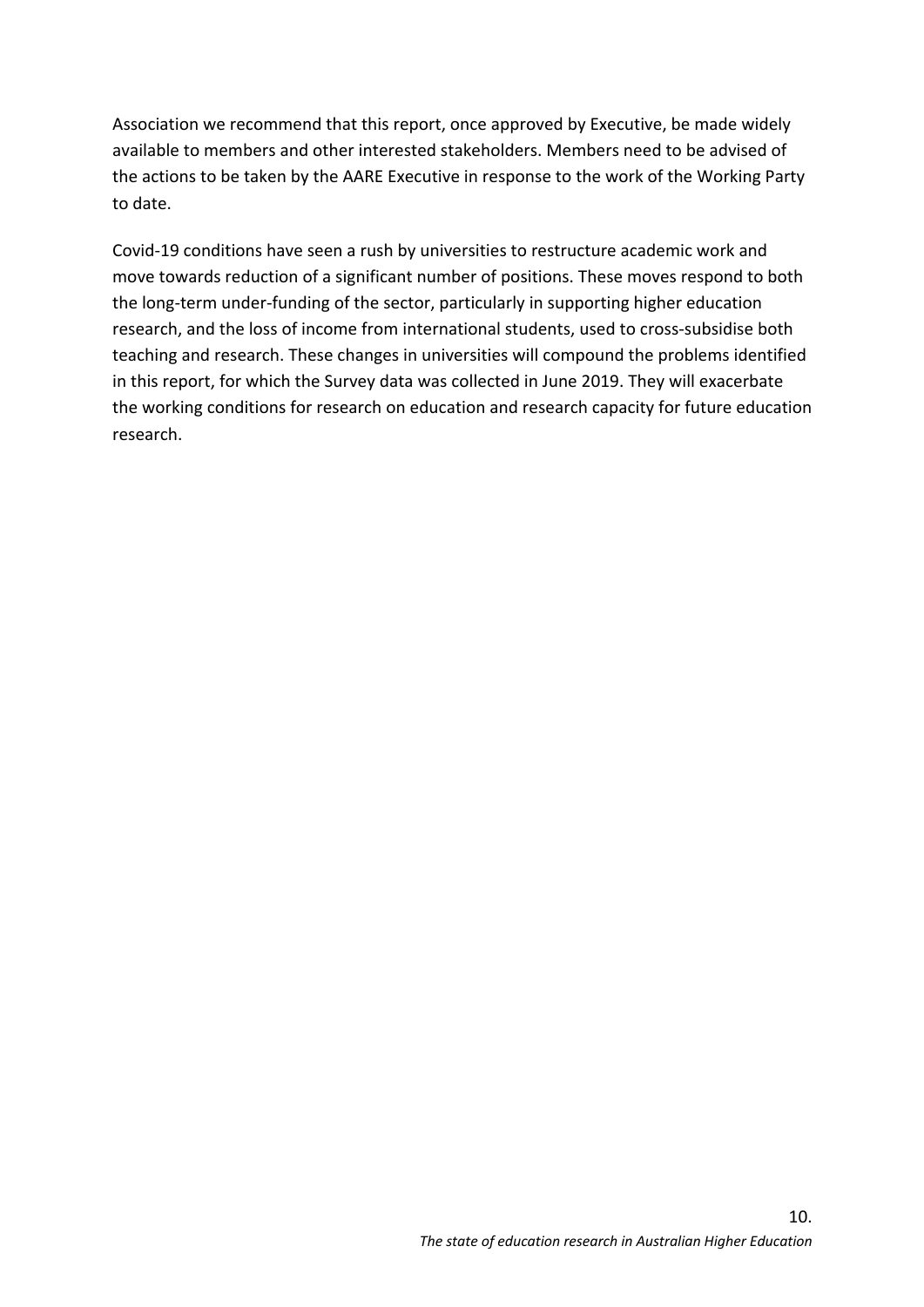# **2. Introduction and background: Attending to education academic research work**

The work of academics has undergone significant changes in recent years in Australia, as in much of the world<sup>1</sup>. In a context of fiscal constraints, management and Councils in many universities have restructured workforce positions and their relations. Effects include greater casualisation, widespread introduction of teaching-only positions, corresponding decline in teaching-and-research academics, and intensified non-research workload, as we discuss later. These shifts have disturbed many academics over recent years, including in education programs<sup>2</sup>. Such disturbances, reported by many AARE members, have been backed by recent studies<sup>3</sup> which emphasise narrowing options for early-career academics to pursue research pathways and intensification of workload overall, with implications for the very future of research in the field of education. The Covid-19 Pandemic has exacerbated these trends, creating fear among many – especially in the Humanities and Social Sciences – that financial constraints will be used as an excuse to further narrow and technicise the purposes of universities, redefining both teaching and research. It is thus urgent to examine how changes to academic work have been affecting education faculties, and their research.

As the premier organisation for education researchers in Australia, AARE has a widespread membership across the country, including in a range of organisations, among independent researchers and universities, and responsibilities to support and advocate for the field. In recent years members have expressed concern that researchers in education have inadequate support to sustain research agendas, with particular emphasis on the poor potential career trajectories of early and mid-career academics. Many academics have experienced new degrees of overwork, forced participation in performative claims on teaching and research autonomies, managerial takeover of academic boards, and an inability to participate in or influence institutional governance. Government funding and 'speed policy' has given universities uncapped student numbers, an over-reliance on international students for balancing institutional budgets, short-term planning in reaction to standardised data, and international league table games. Neoliberal managerialism, whilst past its use-by-date in terms of anything 'productive'—it is now decidedly destructive remains entrenched in government and institutional executives.

In 2017 a well-attended AGM supported a motion calling for the AARE to undertake a politics of concern and action on the future of university research in education specifically

 $\overline{a}$ 

<sup>&</sup>lt;sup>1</sup> See Bennett et al, 2013; Blackmore et al. 2010; Fischman et al. 2018; Teichler, Arimoto & Cummings 2013; and Thornton 2014.

<sup>2</sup> Seddon 2015; Brennan & Zipin 2019; Zipin & Brennan 2019.

<sup>3</sup> Rowlands & Gale 2017; Manathunga & Bottrell 2019; Richardson & Heffernan 2019.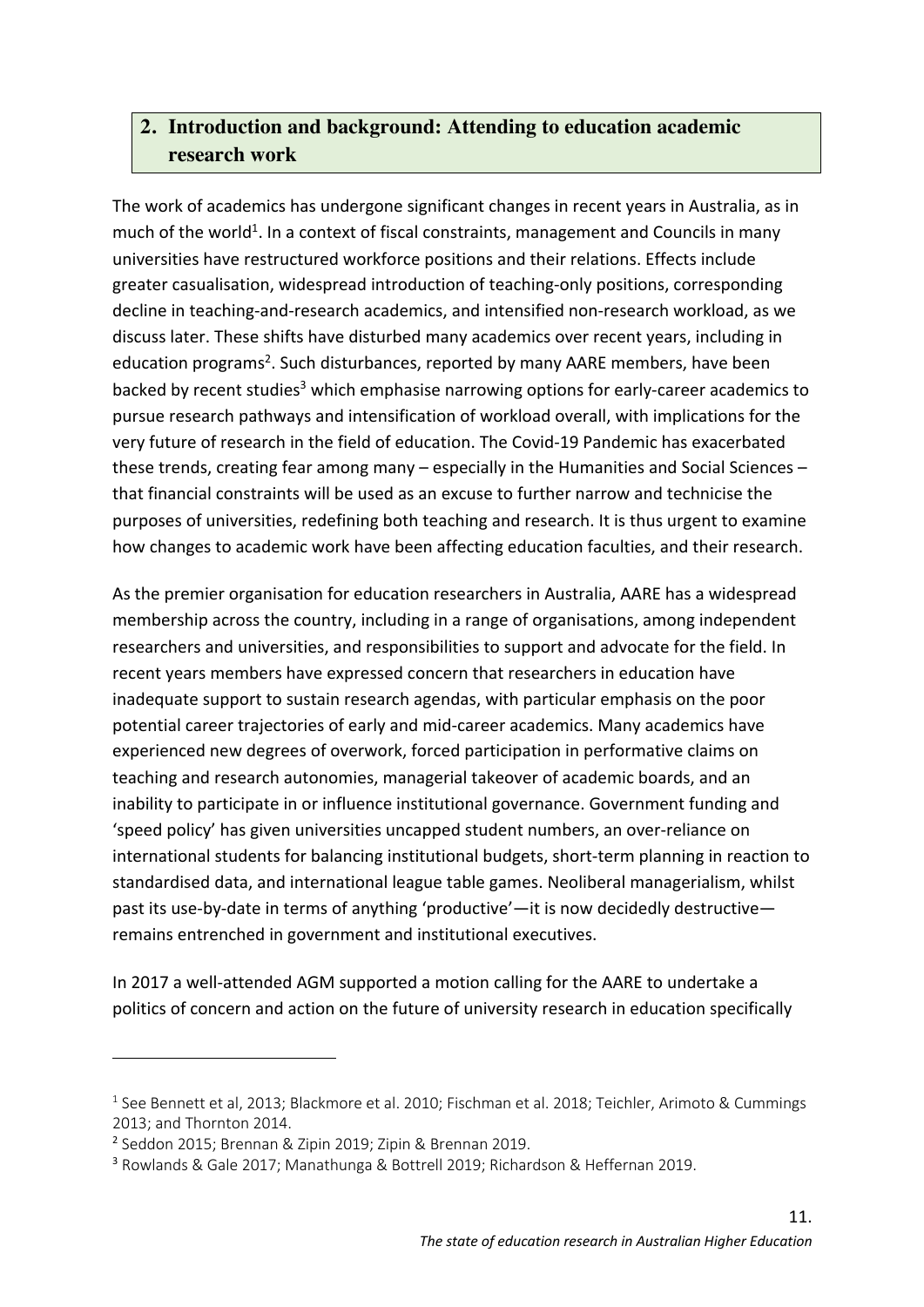as well as more generally across other disciplines. This was followed by formation of a Working Party of AARE members, who drafted a survey, which was trialled before and during a special Working Party workshop with volunteer members at the 2018 AARE conference. There was further discussion at the 2018 AGM and a report of activities conducted by the Working Party. The Working Party also reported on progress at the December 2018, February and December 2019 and February and May 2020 AARE Executive Meetings. AARE's *Professional and Higher Education* SIG has sponsored symposia and addressed these issues at conferences, and a number of publications have emerged on the topic. In addition, the Postgraduate and the Early Career researcher members of the AARE executive held meetings to explore issues nominated by their constituencies. The ECR subcommittee of AARE Executive conducted a survey of ECR, identifying lack of workload allocation and time, and the constantly changing policy parameters for research priorities at the institutional level, were the biggest barriers to establishing themselves as researchers.

It was clear before the COVID -19 Pandemic that Australian universities were in peril. The lack of income from international students resulting from Covid-19 is, as we write this report, threatening to send many universities into bankruptcy, demonstrating the results of poor funding models, especially in relation to supporting research<sup>4</sup>. Many have already signalled shifts in employment such as reduction of casual staff, increased teaching loads for academics, and reduction of research opportunities. The findings of the Working Party survey and associated activities indicate that such changes were already underway in a goodly number of universities, though not to the extent envisaged in the current time. Even when Higher Education was, until the Pandemic, the third largest export industry for Australia, there was little governmental support for research in education, and certainly no return to appropriate student per capita funding, increased operating grants, or allocations for research.

Unlike wheat, wool or other industries, education has not had a specific 'industry' research fund. Yet, as a largely public industry, there is little opportunity to attract public funds for education research and the infrastructure needed. Once, not so long ago<sup>5</sup>, education research was reported as 'punching above its weight' with high levels of citations internationally, surprising the authors of that study. They referred back to the time in the early 1980s when most research in education was conducted by state education authorities, with large research and development branches, when ACER was fully funded by the joint Ministers of Education, and when universities had only a small number of researchers in

 $\overline{a}$ 

<sup>&</sup>lt;sup>4</sup> We note here that the 40% cuts to university operating budgets in the late 1990s have not been returned, reinforcing the sector's reliance on international student fees and increased domestic student fees. In correlated findings, the Productivity Commission has noted a reduction in R&D in the sector.

<sup>5</sup> , McGaw, 1992 (interim report); 1994; NCVER 2015; Anderson, Johnson & Saha 2002.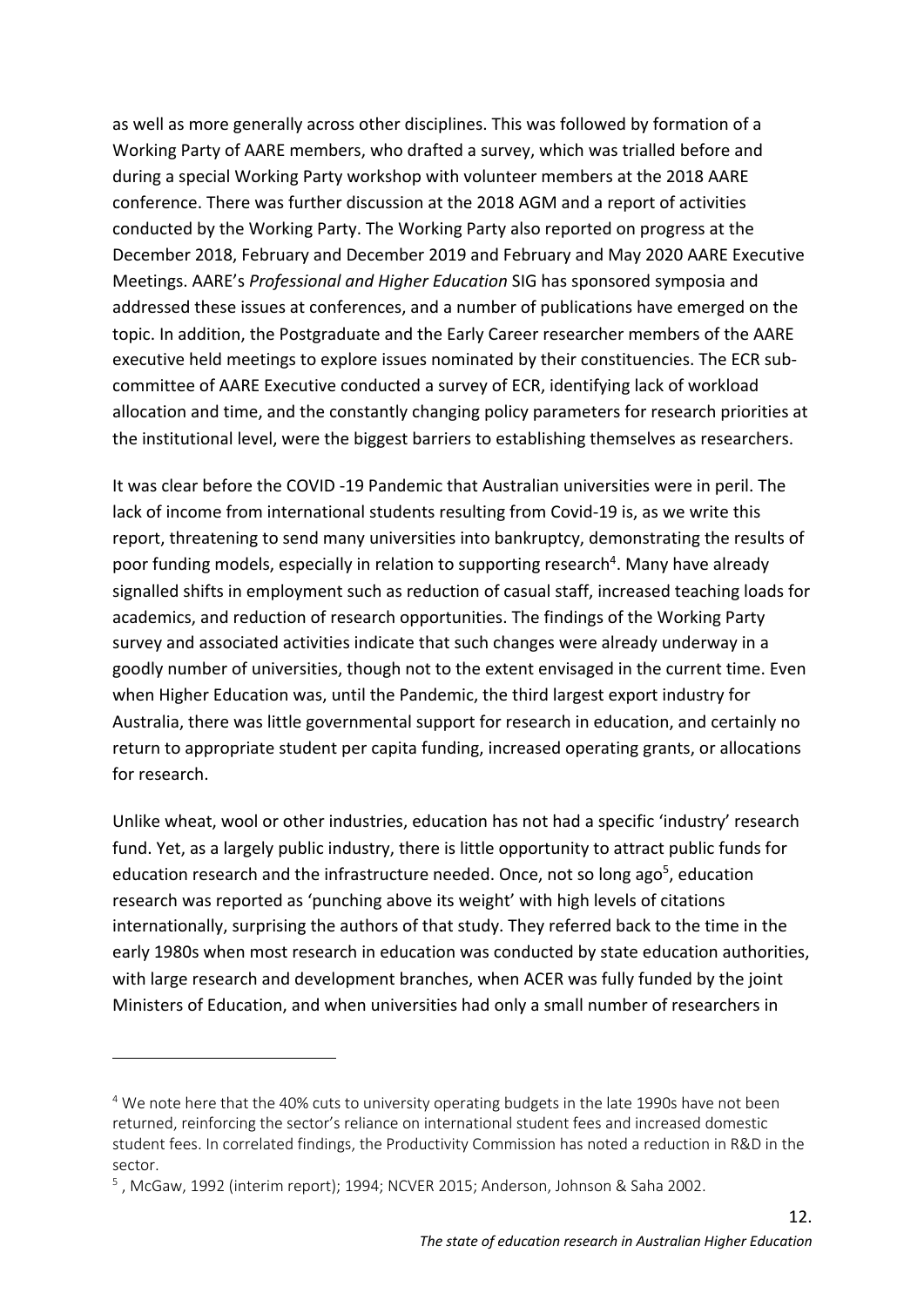comparison. By the late 1980s, as the McGaw report of 1992/1994 noted, just as the Unified National System had replaced the divided tertiary colleges and universities, universities had built strength in education research. The report provided evidence in the number of universities placing education as an area of research strength, the number of grants received by the sector, and its high esteem in international citation rates. While there were problems in low levels of funding (comparisons with health R&D expenditure were unfavourable 1.4%, compared to 0.35% of total expenditure), including low levels of support from business and philanthropic sources, stakeholders found significant reason to endorse and strengthen the higher education component of education research work, especially as state-level agencies had turned to commissioning external sources for their research needs. Earlier in the 1980s before United National System of universities, most education research was conducted by state education authorities and agencies, with ACER as a strong player, sponsored by state and federal Ministers.

Current judgements about research quality in the humanities and social sciences, in relation to ERA cycles have demonstrated serious problems with the benchmarks used, largely drawn from measures developed for the physical sciences<sup>6</sup>. Compounding these measurement problems have been increased academic workloads, loss of funding, included sector freezes and contributions to national budget savings. Public sector education authorities have had similar financial constraints, which have reduced their internal research efforts and sponsorship of external research. The last 35-40 years have thus seen both a significant growth and then decline in the opportunities and conditions for researchers in the field.

Unless universities are able to support research in education, the sector will not be able to adjust to changing conditions – such as the effects and strategies of increased pedagogical use of new technologies in teaching, as the Pandemic closure of schools and universities has demonstrated. Education and education research are also key to achieving redress for Aboriginal and Torres Strait Islander peoples for the inequitable conditions and extreme disadvantage that they have dealt with over many generations since invasion. To be a productive part of working as an ally to Aboriginal and Torres Strait Islander people in their fight for equity, as committed in the 2018 AARE Statement of Reconciliation (see https://www.aare.edu.au/assets/documents/AARE-Statement-of-Reconciliation-v3.pdf), AARE must fight for an academic culture where ethical, respectful research and partnerships are designed and promoted. Conducting high quality research cannot be done on a shoestring: infrastructure, including funding, staff time and appropriate induction of junior academics into the field is required. In the current context, this has not been provided, leaving the sector open to private, corporate and edu-business interests<sup>7</sup>.

 $6$  Larkins, 2018.

 $\overline{a}$ 

 $<sup>7</sup>$  Ball, 2009.</sup>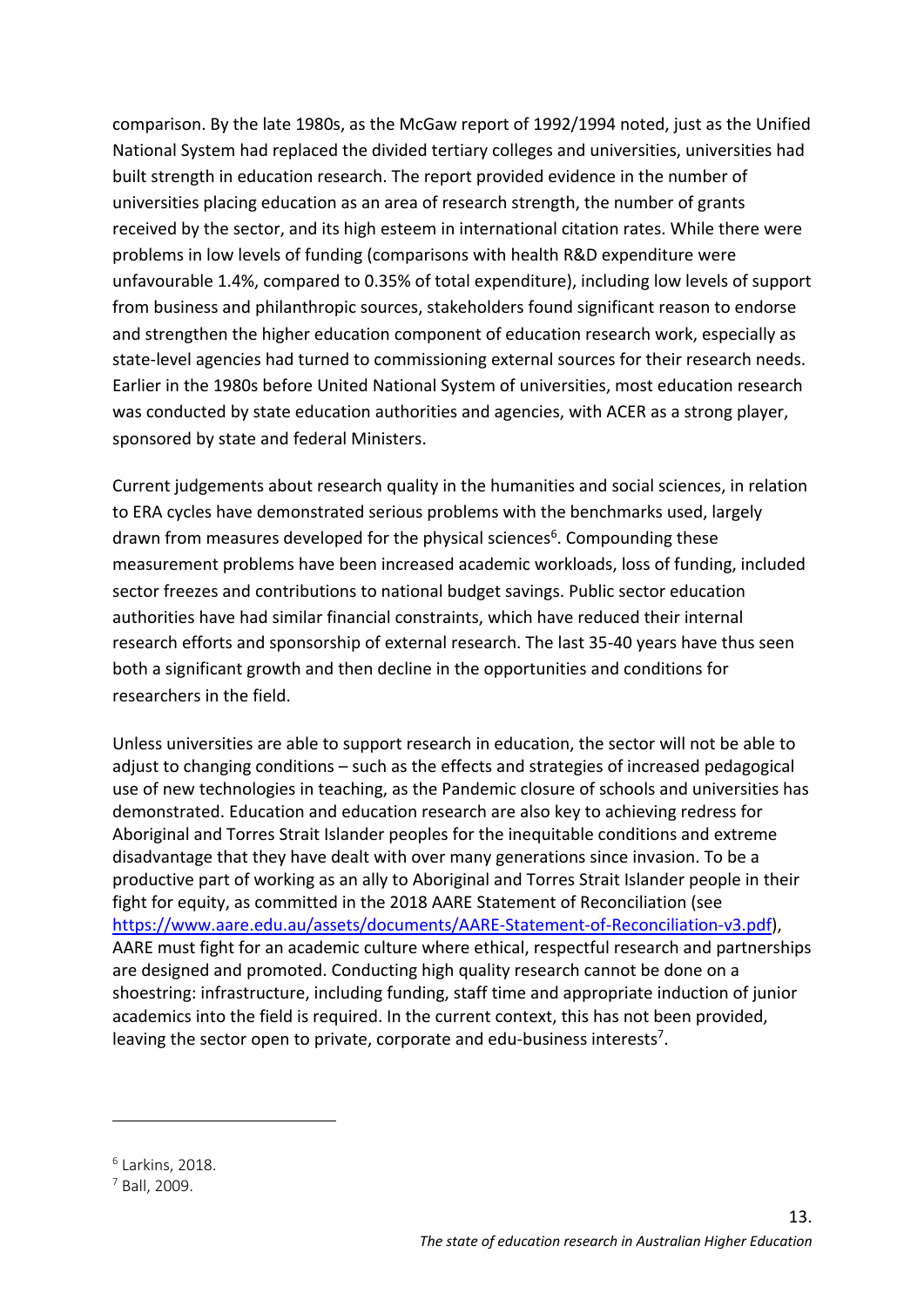This report identifies the findings and issues arising from a range of activities, organised through an AARE Working Party which was formed to identify issues and map the effects of inadequate funding and workforce casualisation on the research capacity of the Australian educational researcher and the quality of Australian educational research. The Working Party was tasked with mapping the research opportunities in the field of education in Australia and reporting to the Executive and membership on issues arising. The Working Party agreed to investigate and present on current activities and trends in educational research in higher education, particularly in schools and faculties of education.

The Working Party was established after strong advocacy by membership at the 2017 AGM of the Association. Membership had rigorous discussion about the urgent need for AARE to support strategies that build broad participation in research and teaching for academics in the Australian tertiary sector. There was a call to ensure that the Association support academic staff across all levels having access to time, support, and work conditions that enable them to reach their potentials across service and engagement, research, teaching, and leadership. Concern was expressed at the ongoing impact of tertiary education policies that do not attend to these important issues on the quality of educational research and teaching in Australian universities. A motion was passed unanimously by membership and called for the AARE Executive to *place these issues on its agenda and report back to the broader AARE membership on possible responses in relation to this important issue*. Additionally there was a call for action by AARE when restructures occurred at universities, with a call for AARE to *release public statements in support of members and contest executive-managerial decisions that adversely affect the present and future of rich and viable teaching and research* (see Appendix 1 for the full statement of this membership motion, which is also available at https://www.aare.edu.au/research-andadvocacy/research/).

In response to this motion the AARE Executive formed an intergenerational Working Party, which in the first instance included those members who proposed the AGM motion and the then President of the Association (2017-2018 President) but has since grown to include other interested members.

Since its formation, the Working Party has undertaken a range of activities. It has:

- Researched the issues;
- Connected with Association members through conference presentations and meetings at shared Association gatherings;
- Communicated regularly with the Executive Committee;
- Forged relationships with BERA Executive Committee members involved in setting up similar work in the U.K context;
- Contributed to AARE's submission to the Coaldrake Review of Higher Education Provider Category Standards, arguing for policy that strengthens the relationship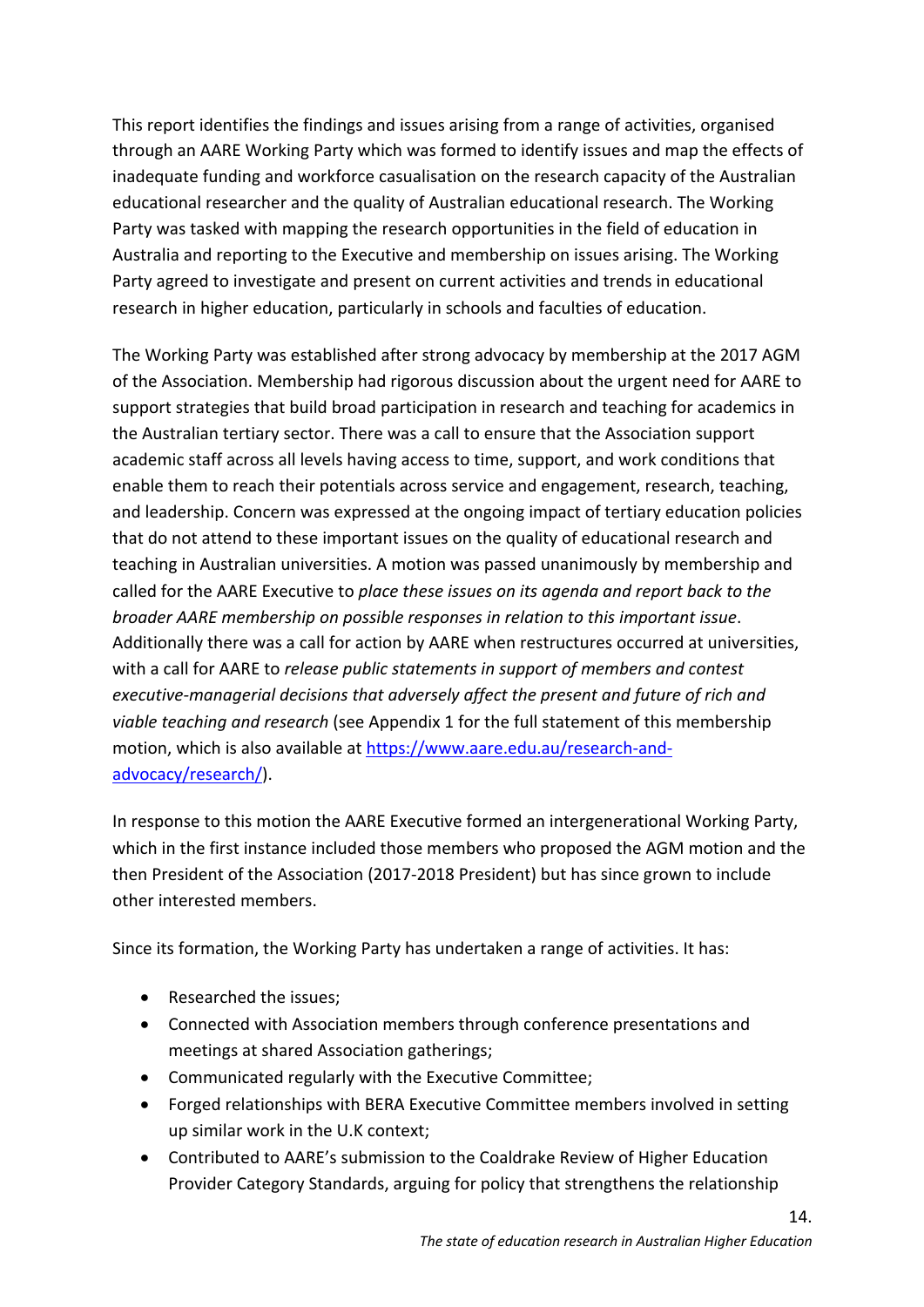between teaching and research in Australia's universities, and noting the risk that educational research is already being undermined or significantly reduced in a number of universities, putting at risk the future quality of post graduate student research supervision and support for teaching and research academics in those institutions.

- Designed and led a *Special Session seeking ways to protect and extend educational research in the Australian university sector* at the 2018 AARE annual conference. The session was well attended with a cross-section of members from all levels (HDRs and Level A through E as well as those in designated research leadership roles. Participants were also form a range of universities across size, group and location characteristics. The purpose of the session was to collect perspectives from a range of researchers to document key issues and trends in institutional practice. This session was also an opportunity to trial the items of a survey to be administered to AARE membership;
- Developed a posting to promote discussion on the AARE's *EduResearchMatters* blog: Universities are investing in teaching at the expense of research: Here's why we should fight it (https://www.aare.edu.au/blog/?p=3635). January 29 2019.
- Designed, trialled and administered a survey of members to map education research in higher education. The *Mapping Research Opportunities in the Field of Education in Australia Survey* was administered in June 2019, with ethical clearance from Victoria University. The survey collected data from 162 members over a two-week period.
- Reported on the results of the *Mapping Research Opportunities in the Field of Education in Australia Survey* as part of a symposium workshop at the AARE Annual Conference 2019, and also at the 2019 AGM of the Association.

In addition, the Postgraduate Student and the Early Career researcher members of the AARE Executive fed back matters of concern from their constituencies to the Working Party. The investigation via the Survey is thus only one part of what the Working Party sees as building a stronger politics for the Association, making public and advocating on behalf of the sector.

The report presents findings from the activities of the Working Party. Its main focus is the survey, including content analysis and preliminary options for wider analysis, in the context of current Australian higher education policy and practice. The report indicates major areas of concern for Australian education research, including conditions that education academics see as supporting or constraining research growth, especially among early career researchers. Implications for education research futures are discussed, including potentials for an inter-generational academic politics that pursues workload justice; keeping teaching and research connected (against trends that separate them); and broadening the numbers and range of education academics with time and opportunity to *grow* as researchers. In making recommendations to the AARE Executive, the Working Party keeps in mind that all work conducted by AARE, including the work of the Executive, is completed by volunteers, and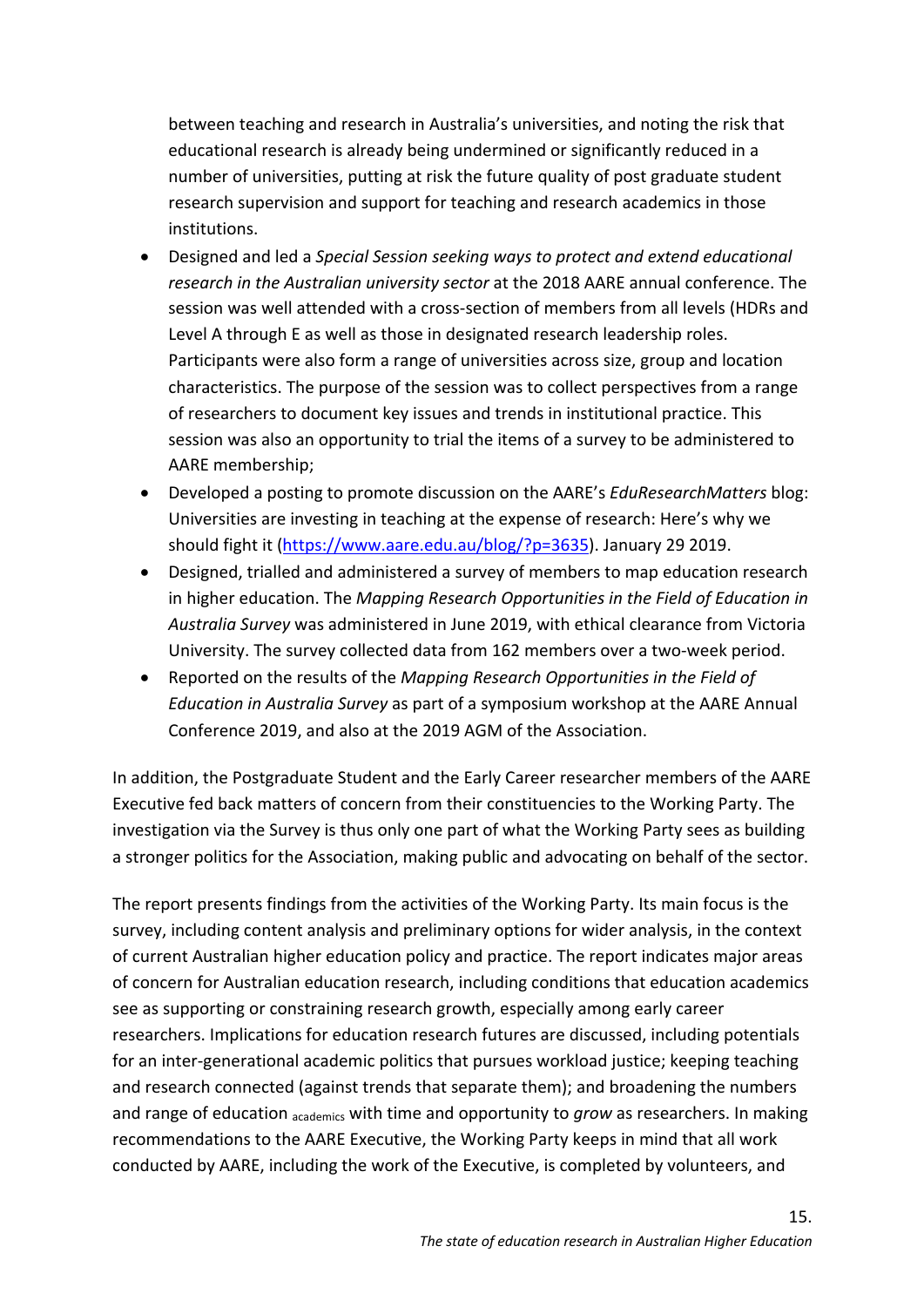that these members are themselves subject to many of the deleterious conditions which are documented in the findings of the Survey. Without further action from AARE and other organisations, we fear for the state of education research in Australia.

## **3. Investigating the state of Australian education research in higher education: Literature review**

The first major international comparative study of the academic profession was conducted in the early 1990s through the Carnegie Foundation (Boyer et al 1994; Altbach 1996). It found high agreement on satisfaction with their work (although with some differences between junior and senior academics) and high levels of academic freedom across countries, with some significant variations in working conditions in different nations (See Teichler, Arimoto, & Cummings 2013). Looking back at this earlier study, from 2013, Teichler and his colleagues noted three issues which were then identified as likely to attract attention in future decades: student access, governance and the balance of work across teaching, research and services. They conclude in their more recent study that the academic profession could not be depicted as suffering from status loss, resource restrictions or adverse administrative conditions" (2013, p.6). However, this study, which emerged covering 2004-2012, highlighted the very dynamic changes to which universities needed to respond, and identified three groups of issues in the intervening period which had changed the work of the academic profession: the emphasis on 'relevance' for teaching and research, the increasing emphasis on internationalisation, and the growth and impact of management (Teichler et al 2013, chapter 1). Since that time, there have been a number of shifts in the governance and organisation of academic work in Australian universities. In particular, the literature recognises the rise of teaching-only positions, with implications for the future of disciplines, and the breaking of the teaching-research nexus.

#### **The rise of teaching-only academic positions**

The salience of the idea of the research-teaching nexus in academia captures the 'close, essential and undeniable' link widely attributed to these two central functions of higher education (Tight 2016, p. 295). Likewise, the 'traditional' 40 percent research, 40 percent teaching, and 20 percent service model of faculty positions highlights the importance of the research-teaching nexus to what is means to be an academic (Probert 2013, pp. 7-8). This Anglo-Saxon model of higher education, which aims to achieve an even balance between research and teaching, is associated with countries such as Australia, the US, Canada, the UK, and Hong Kong (Arimoto 2014, pp. 23-24). Despite the importance ascribed to this connection, there has been a significant re-thinking on both a practical and philosophical level over the last two decades about how academic labour is being distributed between research and teaching in higher education, both in Australia and internationally (Cummings and Shin 2014; Locke 2014a; Locke 2014b; Nyamapfene 2014; Probert 2013; Vajoczki et al.,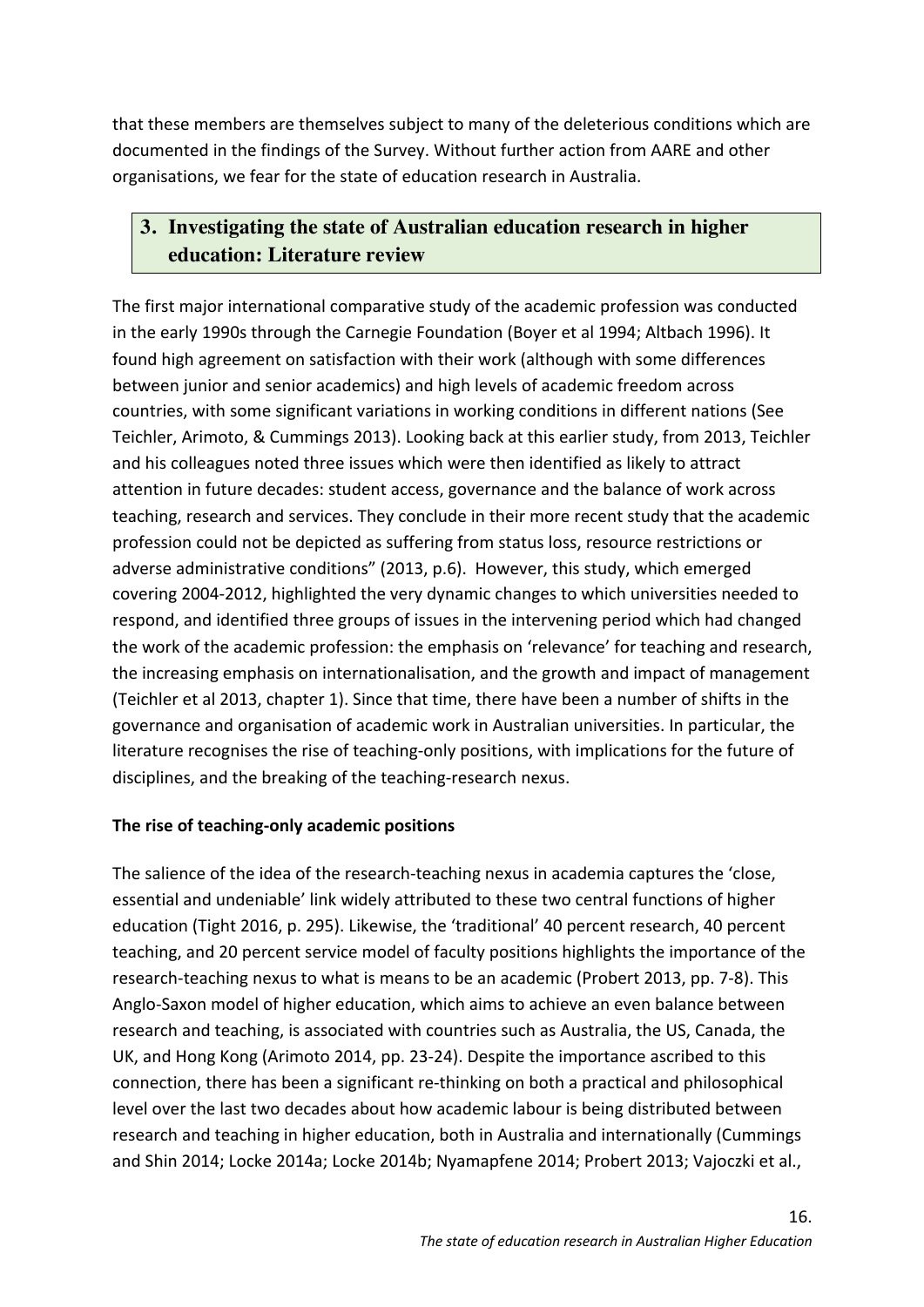2011). In Australia, Bentley et al. (2014, p. 371) concludes that this 'reconceptualising of academic work means the 40:40:20 principle has become increasingly obsolete for academics in combined positions', particularly at universities that are not members of the Group of Eight.

There are a variety of intersecting forces that are having a 'profoundly impact on the conceptualisations of academic careers' in Anglo-Saxon style higher education contexts (Bentley et al. 2014, p. 375). At its core, Macfarlane (2011) argues there has been an unbundling of skills and activities associated with the academic role. Locke (2014b, p. 334) notes the centrality of the research-teaching nexus is being destabilised by the growing importance being given to activities that constitute a 'third dimension' of academia (such as university-business partnerships and academic citizenship) as well as 'para-academic' work that is being performed by staff in non-academic roles (such as learning support, workbased learning, and learning technologies). In relation to teaching-only roles, factors driving the rise of these positions include increasing student numbers (Flavell et al. 2018, p. 190) and the significant competition for work among early career academics (Bennett et al. 2018, p. 277).

More broadly, the breakdown of this nexus is being supported by a prominent political argument that challenges the necessary relationship between research and teaching (Lucas 2007, p. 18). The separation of research from teaching can therefore be understood as an expression of neoliberal, technocratic strategies of increased specialisation and fragmentation (McAlpine and Amundsen 2018, p. 103; McCarthy et al. 2017, p. 1018; Shin and Cummings 2014, p. 383). In Australia, this political orientation is apparent in a report from the partly-government funded Grattan Institute, which argues that the level of research at a university does not systematically impact teaching quality (Cherastidtham et al. 2013). This argument is also reflected in Australian government funding structures that drive 'teaching and research resources in divergent directions', which in effect means that the 'combined teaching-research staffing model is not supported by funding policy' (Norton 2016, p. 53).

One major result of the reconsideration of the research-teaching nexus is a growing trend towards teaching-only faculty positions (Bennett et al. 2018; Cowley 2008; Probert 2013). Between 2009 and 2018 in Australian universities, the number of full-time and fractional full-time teaching-only positions quadrupled from 1,163 to 4,655 (Department of Education and Training 2018). This was a rate of growth that exponentially outpaced that of researchonly and combined teaching-research roles, which rose from 13,093 to 15,353 and 26,610 to 27,010 respectively in the same period (Department of Education and Training 2018). In part, the rapid increase of full-time teaching-only positions was driven by the introduction in 2012 of entry-level Scholarly Teaching Fellow positions, which are continuing contract or permanent teaching-only roles that were conceived as a pathway to combined researchteaching roles. By 2018, almost 700 new full-time positions had been created for this new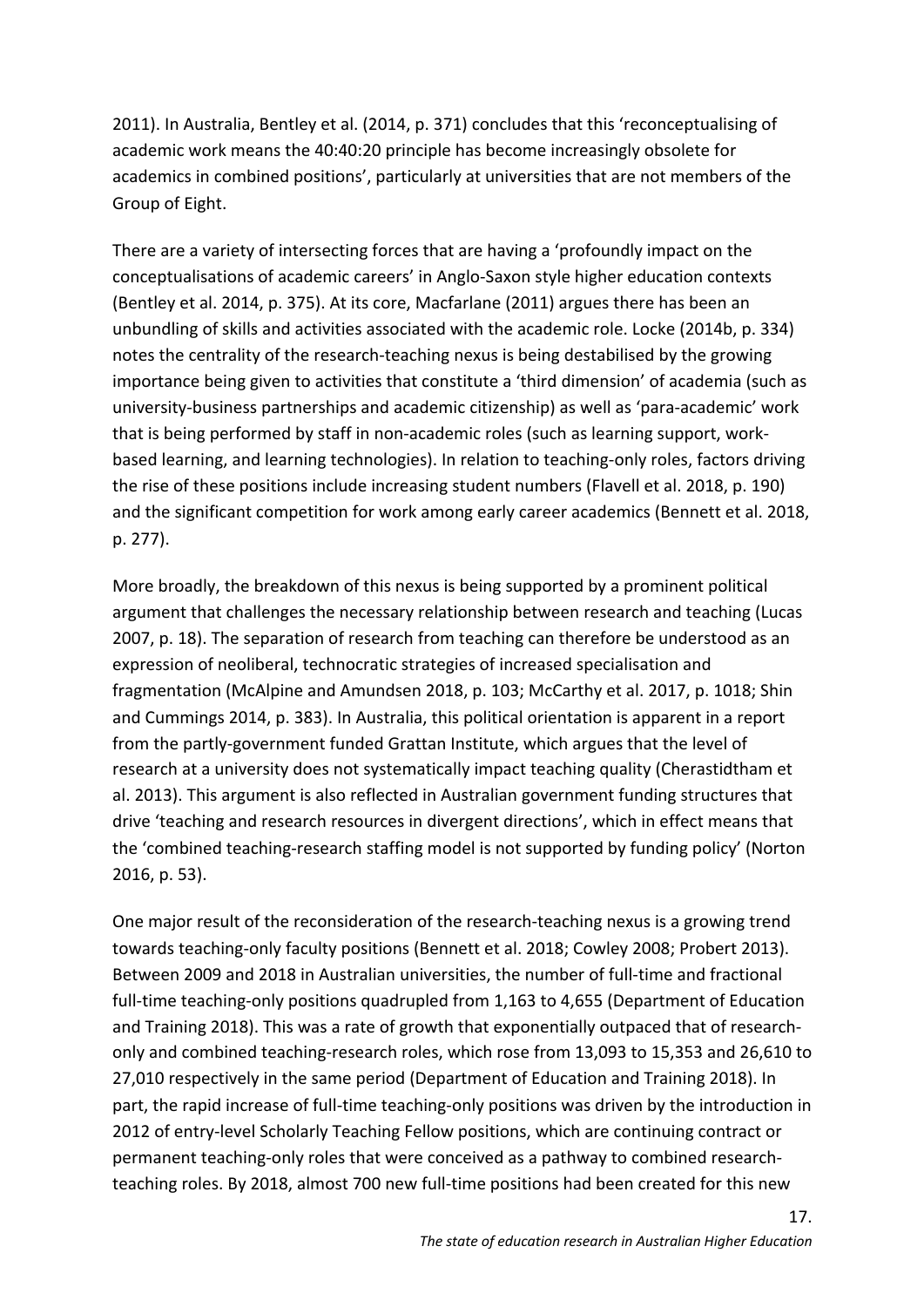type of academic (Dados et al. 2018, p. 49). These roles are not concreted in any particular university grouping although they are sometimes concentrated in clinical or professional programs (Probert 2013, p. 2 and p. 23). Teaching-only positions now make up 4.3 percent of all full-time and fractional full-time staff in Australian universities with the rest of the fulltime and fractional full-time research-only staff being compromised of research-only staff (14.1%), combined research-teaching staff (24.8%), and non-academic staff such as faculty support staff and central administrators (56.9%) (Department of Education and Training 2018). The issue of teaching-only positions is even more pronounced when it comes to casual academic staff, 80 percent of whom work in teaching-only roles (Bennett et al. 2018, p. 272) and undertake an estimated 50 percent of undergraduate teaching (Bentley et al. 2014, p. 372).

The growth of full-time teaching-only positions has produced a range of advantages, which are championed by both institutional discourses around this trend as well as by the experiences of teaching-only academics. For some academics, a teaching-only role is appealing due to their passion for teaching and the belief it can provide a better work-life balance than a tradition 40-40-20 position (Bennett et al. 2018, pp. 277-278; McAlpine and Amundsen 2018). A Canadian study of 134 teaching-only academics, based on a survey and follow up interviews, found that while only 53 percent of participants originally aspired to this type of positions, 87 percent reported they were satisfied or very satisfied with these teaching-only roles (Vajoczki et al., 2011, p. 4). The participants in this study also overwhelming believed that their teaching-only roles had a positive impact on teaching quality and student learning experience, which they attributed in part to stronger pedagogical and curriculum development as well as increased teacher-student contact. They also reported that they felt that their roles created positive relationships between teachingfocused academics and students, which facilitated a greater sense of community within departments and increased the perceived value of teaching in the university. The participants also stated they believed that teaching-only roles increased their departments' pedagogical capacities and diversified academic pathways by providing an alternative to the traditional teaching-research role (Vajoczki et al., 2011, pp. 24-28). Many of these perceived benefits also resonate in the Australian context; for example, there was also a sense that these roles would contribute the valuation of teaching in higher education and increase teaching specialisation, which would in turn improve student experience (Dados et al. 2018, p. 52). Additionally, Australian researchers have widely identified teaching-only roles as a way to help address the issue of casualisation through the creation of additional full-time faculty positions (Bennett et al. 2018, p. 272; Dados et al. 2018; Probert 2013, p. 5).

Despite these benefits identified by teaching-only academics, there is no quantitative data that supports the perception that these specific positions increase teaching quality. There has also been no systematic investigation of how students have responded to the growth of these types of academics or even if students recognise the difference between teaching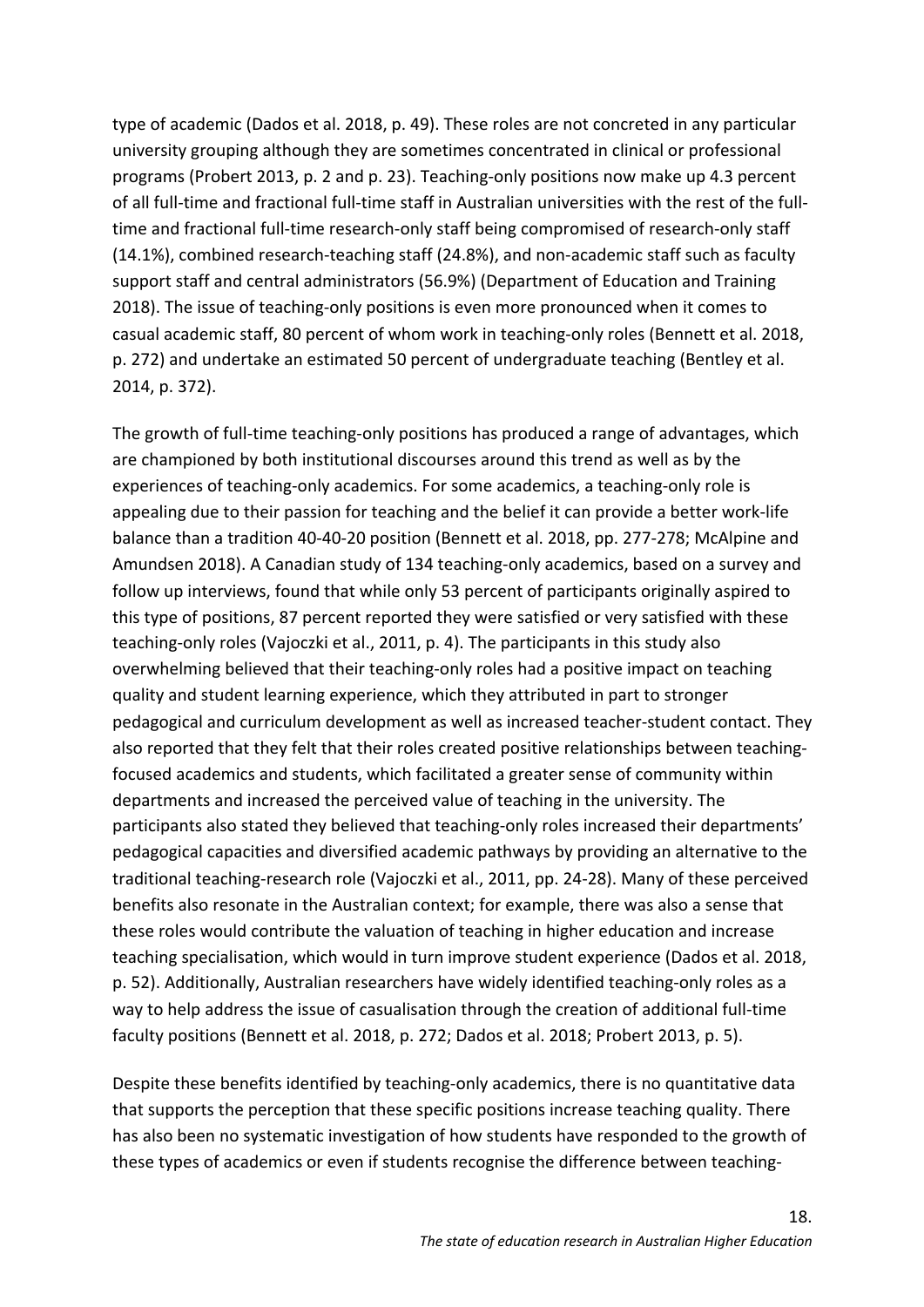only and research-teaching academics. In Australia, positive overall ratings of teaching quality, as indexed by the government funded 'Student Experience Survey', were found to be 83 percent of commencing undergraduates and 78 percent of later year undergraduates (Quality Indicators for Learning and Teaching, 2018, p. ii). This rating, however, has remained fairly steady over the last seven years, which may indicate that there has been no pronounced impact from any factors over this period, including no measurable effect of teaching-only academics on overall teaching quality from the perspective of students (Quality Indicators for Learning and Teaching, 2018, p. iii). This is perhaps understandable because despite the growing number of these positions they still only account for a small portion of overall academic staff in Australian universities.

Furthermore, the trend towards more teaching-only positions also comes with significant drawbacks and limitations. As Lucas (2007, p. 28) argues, 'the increasing move towards fragmentation and division and status differentials between research and teaching indicate little benefit to staff or students'. This position asserts that 'polarising research and teaching as two separate activities' diminishes the positive impacts that are generated when academics produce and communicate knowledge through the research-teaching nexus (Lucas 2007, p. 18). It also points to the way this separation functions to create a hierarchy between teachers and researchers. Supporting these critiques of the fragmentation of academic labour, Vajoczki et al. (2011, p. 29) reported that teaching-only roles positions can be perceived as a 'second-tier' faculty group due to the fact that teaching is underrated in comparison to research. Similarly, a report on UK higher education found that teaching is generally less institutionally valued, especially at traditionally research-focused universities, and is rarely directly recognised and rewarded in promotion procedures (Locke 2014a, p. 20). This in part relates to the difficulty within current university systems of quantifying what constitute 'good' teaching (Bennett et al. 2018, p. 278). Bentley et al. (2014, pp. 364- 365) and Bennett et al. (2018, pp. 276-277) concur with these findings in the Australian context and additionally note that teaching-only academic positions are often perceived as a negative career move. This fear is justified by research that indicates these positions limit academics' ability to gain promotions and to move into traditional research-teaching position (Cashmore et al. 2013, p. 27). Additionally, there can be a perception that teachingonly staff were less quality candidates in comparison to those who were hired in combined research-teaching positions. This can see them left off research teams and grants led by combined staff when they seek to undertake this activity in their own time (Dados et al. 2018, p. 56). When they are able to be involved in team-based research projects, they still may struggle to be granted research study leave (Dados et al. 2018, p. 56). Furthermore, critics of these roles see them as primarily about 'help[ing] to continue the privileging of research by increasing the workload of predominantly teaching-focused staff…and creating a false dichotomy between teaching and research' (Dados et al. 2018, p. 53). Thus, this 'teaching-research status divide' has the potential to create an academic underclass unless teaching is further professionalised in universities and these roles are institutionally valued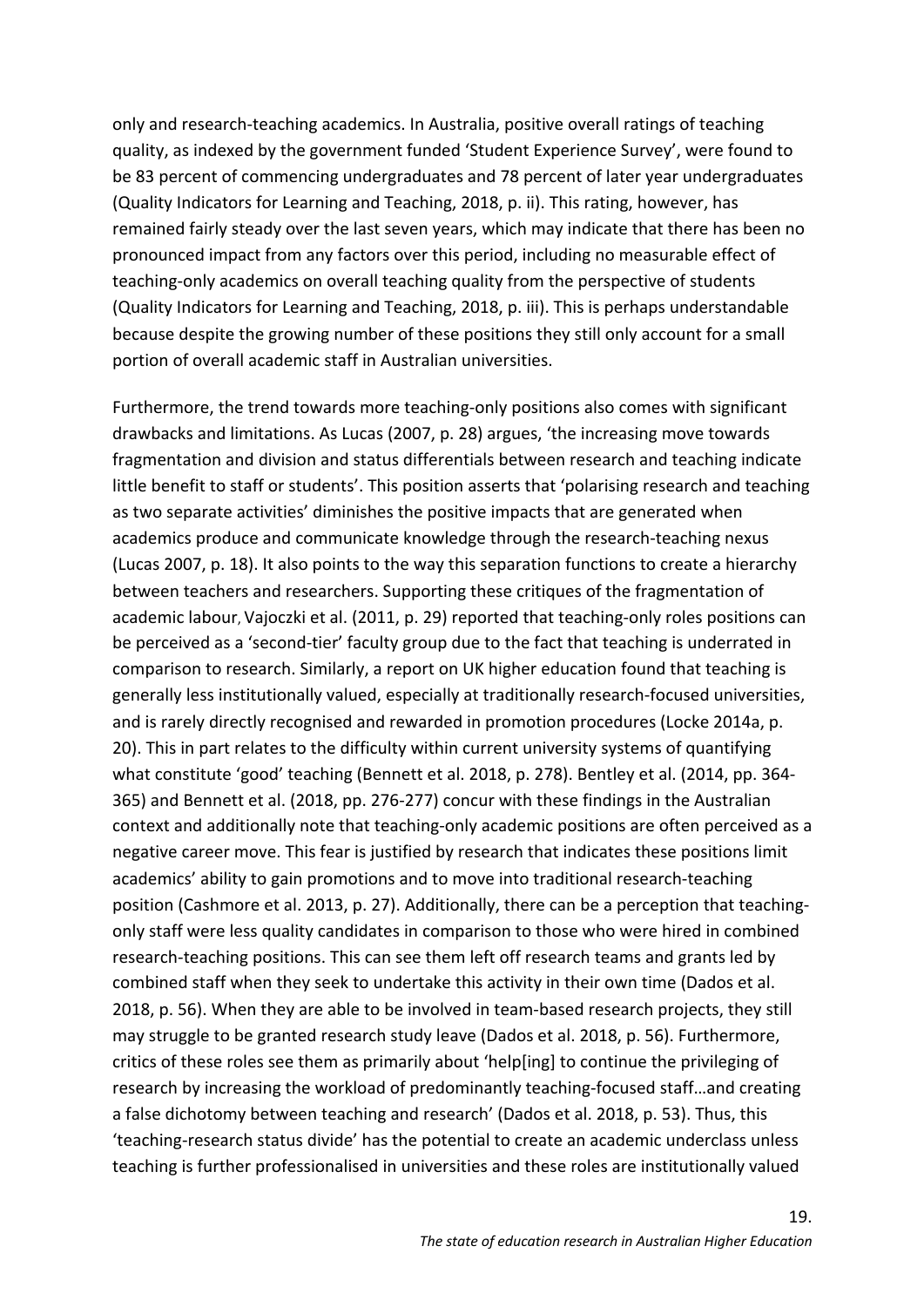and rewarded (McAlpine and Amundsen 2018, p. 102; Marchant and Wallace 2013). Significantly, despite the fact that these teaching-only positions are considered less desirable than traditional academic positions, they are still highly competitive, which points to the oversupply of qualified early career academics and the precarity produced by casualisation.

The Scholarly Teaching Fellow initiative is one way that teaching-only roles are being professionalised in Australian universities. While these positions do offer early career academics a sense of stability and professional recognition, the teaching load they require is demanding and often unrealistic (Dados et al. 2018). Bennett et al. (2018, p. 273) says the role constraint of teaching-only positions, along with non-sustainable teaching loads, can lead to poor staff morale. Following this, some teaching-only academics report that their high teaching loads reduces the quality of teaching and leads to less diversity in terms of the range of teachers whom students experience throughout their degrees (Vajoczki et al., 2011, p. 24). Additionally, many academics who take on these positions often do so because they see it as a stepping stone towards a teaching-research balanced role in the future (McAlpine and Amundsen 2018). Bennett et al. (2017), however, notes that the ability to develop a research career from a teaching-only position is challenging. Teaching-only academics have little to no time for discipline-based research and largely have to undertake this work without remuneration in their own time in order to cultivate the research record needed to move into positions with a formalised research component (McAlpine and Amundsen 2018, pp. 99-101; Clarke et al. 2015).

Nevertheless, some teaching-only academics report being able to leverage their positions to help develop their research profiles. The ease of achieving this goal largely depends on individual institutional differences. In a study by McAlpine and Amundsen (2018) that tracked the early career trajectories of a small number of teaching-only academics in the US, one participant reported receiving time to attend conferences. This teaching-only academic also reported using her university affiliation to apply for and win research funding. Although the research still had to be done in her own time, she was able to hire a research assistant, publish scholarly work, and eventually move to another university to take up a combined research-teaching position (McAlpine and Amundsen 2018, p. 101). This is an example of one academic's strategy, supported in a limited way by her university, to develop a research profile while in a teaching-only role. However, alongside this sort of example is the broader financial constraints across the higher education sector in Western contexts. This has seen 'reductions or restrictions…on administrative support, staff recruitment, travel to conferences and meetings and library budgets', which has a negative systematic effect on individual and institutional research capacities. (Locke 2014a, p. 16). These financial constraints restrict the ability of all academics, but especially those in teaching-roles, to develop professional autonomy in relation to research (Locke 2014a, p. 25).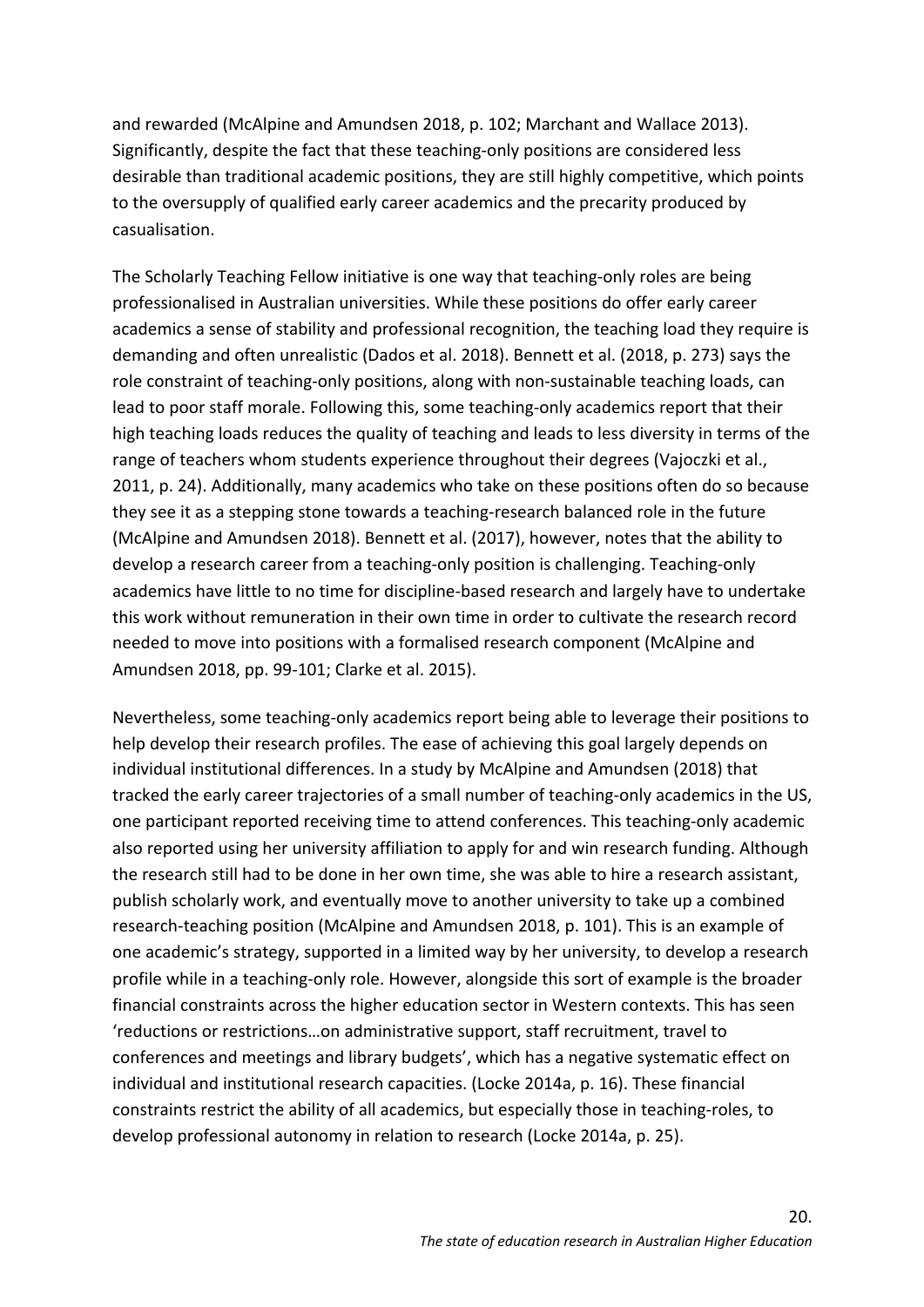Additionally, with the rise of teaching-only roles there is also the possibility that large teaching loads see academics teaching outside their area of expertise or even in disciplines they are not formally trained in, which can negatively affect the quality of their teaching (Locke 2014a, p.16). In interviews with Australian teaching-only academics Bennett et al. (2018, p. 275) found that there were 'particular concerns about maintaining the disciplinary expertise required for teaching when they had no workload allocation for research'. The lack of up-to-date disciplinary knowledge that is required to supervise post-graduate research students, a common component of teaching-only positions, is identified as a particular issue for these academics (Bennett et al. 2018, p. 275). This issue is arguably less pronounced at the undergraduate level as teaching-only roles at this level as seen as requiring stronger pedagogical skills rather than research-led teaching (Probert 2013, p. 22). This is particularly evident in relation to disciplines that are perceived as especially difficult for undergraduate students or have demanding curriculums, such as economics and physics, where '[e]ven the best-prepared students need excellent teaching to succeed' (Probert 2013, p. 22). Illustrating this, a number of first year academic directors in the fields of mathematics and science have been hired in recent years at a number of Group of Eight universities in Australia. Jenkins (2004, p. 27) also notes that the teaching-research nexus is seen as less important for effective teaching at the undergraduate level as the research being conducted by academics, especially in the sciences, often exceeds to level of difficulty required in these curriculums. Supporting this, Zaman (2005, p. 5) argues that the link between research and teaching 'is likely to be stronger at postgraduate rather than undergraduate levels'. Thus while the quality of teaching may improve by some measures with the increase in teaching-only roles, the fragmentation of the research-teaching nexus that is necessitated through their creation also separates these two parts of academia in ways that negatively impact the quality of both.

While teaching-only roles reduce the capacity of individuals to undertake research, there is also significant criticism that these roles are taking resources away from research at an institutional level. A recent example highlighting this is the warning from the National Tertiary Education Union that the growth of teaching-only roles at Flinders University would affect the quality of research at the university and damage its international reputation. The restructure was seen by the union, as well as some staff and students, as detrimental to a sense of academic community and to the meaningful relationship between teaching and research through an 'artificial separation' of these two elements of academia (Winter 2019). While this is undoubtedly a potential outcome, especially at non-research intensive institutions outside the Group of Eight, it is also important note that in Australia substantial research funding comes from revenue generated by teaching, especially from the fees of the increasing number of international students (Bentley et al. 2014, p. 362; Norton 2016, pp. 21-22). A report by the Grattan Institute entitled *The cash nexus: How teaching funds research in Australian universities* found that two billion dollars, or at least one in every five research dollars, comes from teaching surpluses (Norton 2015, p. 1). This revenue helps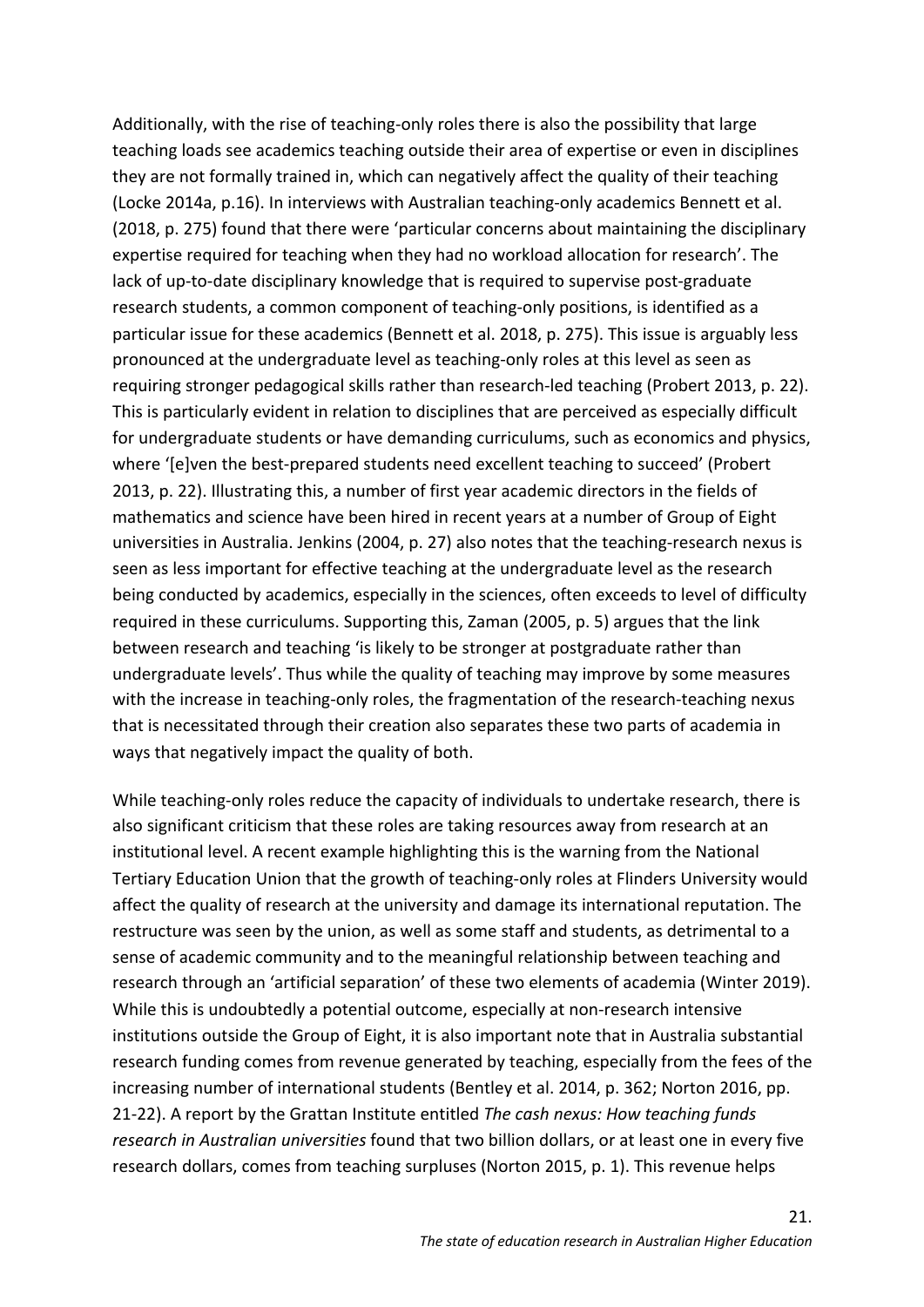universities maintain their research profiles by allowing those in traditional academic roles to focus on research through the support of teaching-only and casual academics who assist them with their teaching loads, particularly in relation to time consuming tasks such as administration and marking. Another report by the Grattan Institute notes that '[w]hile using student-derived revenue for research is sometimes controversial, it is unavoidable given the current structure of Australian higher education' and due to this, 'surpluses on teaching preserve teaching-research academic employment' (Norton 2016, p. 53).

Furthermore, in a major government report of teacher-only roles in Australian universities entitled *Teaching-focused academic appointments in Australian universities: Recognition, specialisation, or stratification?*, Probert (2013) suggested that there is a strategic effort to move research inactive staff (indexed by ERA recognised output) into teaching-only roles to improve a universities' research rankings. This highlights the fact that under Australia's National Protocols of Higher Education, 'research and teaching are institutional responsibilities, not individual responsibilities' (Bentley et al. 2014, p. 366) and 'illustrates the dominant university culture in which more teaching can be seen as a punishment for poor performance in research' (Probert 2013, p. 13). In Australia and the US, there has also been a related growth of education-focused positions where the research requirement is solely around pedagogical innovation and scholarship of teaching and learning (see McAlpine and Amundsen 2018, p. 102; Flecknoe et al. 2017). These range of institutional issues demonstrate that the rise in teaching-only roles is concurrently increasing the research capacities of certain academics and institutions while decreasing these capacities for other types of academics and institutions. Ultimately, there is a significant tension in the fact that quality research and teaching cultures in universities are being maintained by severing the research-teaching nexus upon which higher education is traditionally built.

#### **The future of research and disciplinarity: The case of teaching-only roles in education**

The issues around the re-structuring of the research-teaching nexus and the subsequent rise of teaching-only roles is also importantly inflected by the issue of disciplinarity (Tight 2016, p. 299). As Probert (2013, p. 21) notes in the Australian context:

There is…a new form of disciplinary differentiation in the appointment of teaching-focused academics which is, paradoxically, most visible in the most research-intensive universities. It is a development that bears particular scrutiny because it has been driven at the discipline level by a desire to sustain the highest international research rankings at the same time as improving the quality of undergraduate teaching by devoting more specialist resources to it.

The field of education is an especially notable case in this regard due to the specific history of teacher education in Australia. Up until the 1980s, teacher education was largely confined to specialised colleges of advanced education, which took an applied, craftorientated approach to teacher training (Aspland 2006, p. 152). However, in the context of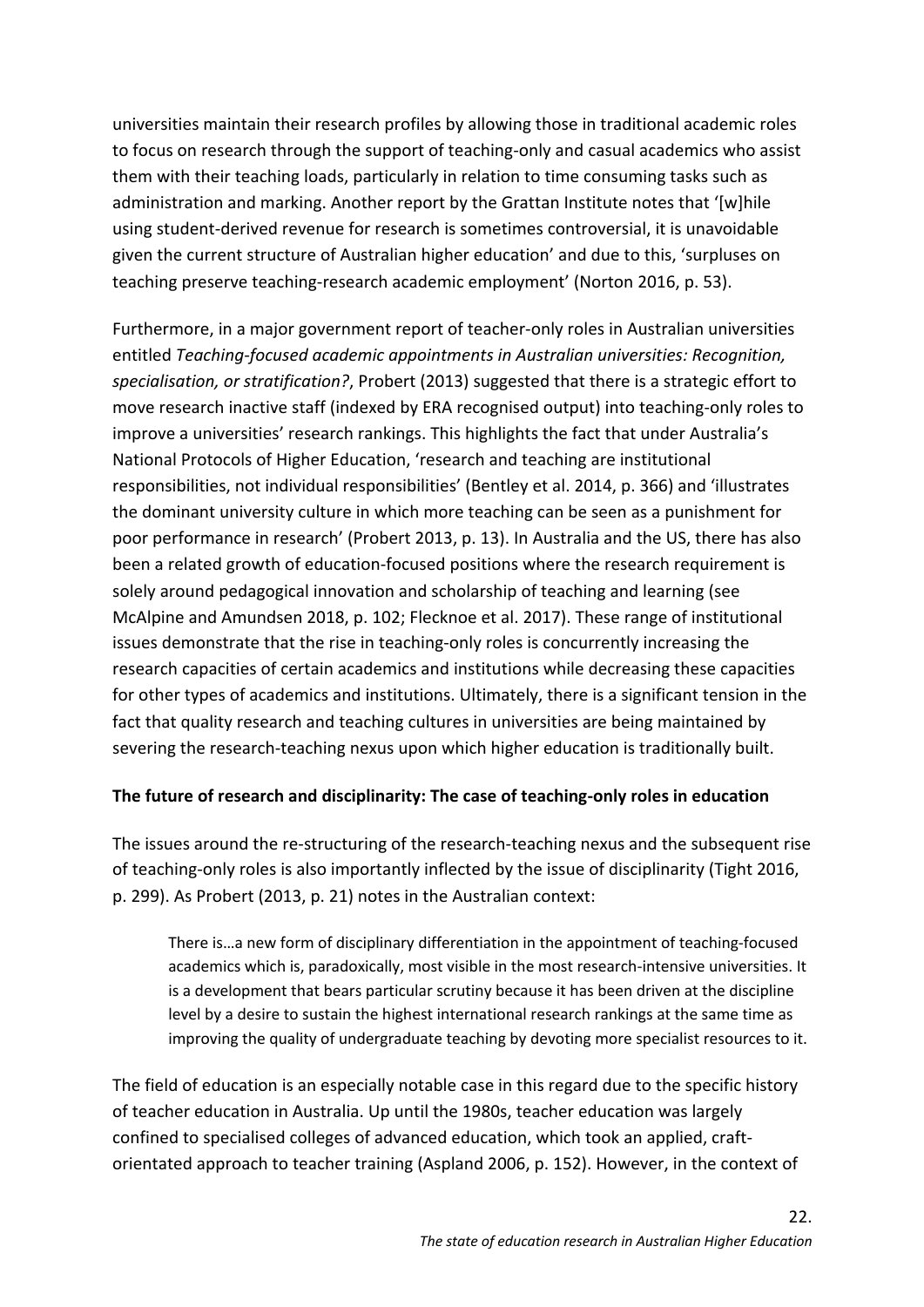broader reforms in the public sector in the 1980s, the federal government under the Education Minister John Dawkins merged teachers' colleges into an unified national higher education system in 1988. According to Sachs and Groundwater Smith (1999, p. 219), 'for teacher education, it was believed that the nexus between research, scholarship and practice' produced through this amalgamation 'would contribute to an increasing professionalisation of teaching'. During this transition, the practical approach to teacher education in teachers' colleges was replaced by more theoretical, research driven one in the university. Following this, Aspland (2006, p. 152) notes the Australian reforms 'have had a long-term impact on the context in which university academics and teacher educators now operate'. In particular, the re-negotiations of the field of education that stemmed from the changes of the late 1980s continues today in education departments in Australian universities. This is specifically apparent in the fragile relationship of the discipline to the university as an institution, which is an effect of the history outlined above. Along with this institutional fragility, the is also a tenuous relationship within the discipline to research as both a practice (that is, as something fundamental to the everyday work of being an academic in the field of education) and an orientation (that is, as something fundamental to conceptualising what teacher education means and should do in the contemporary university).

In terms of this fraught relationship between teacher education and research, the issues around this transition in the Australian case are also apparent in a wide range of other national contexts. The standing of education in higher education still largely perceives it as a 'professional field in universities organized around scientific fields, which traditionally reward theoretical/experimental paradigms in research' (Fischman et al. 2018, p. 1). A broad issue in these global cases is that former college staff who moved into universities had to adjust to a new system and reward structure along with the expectations of a place where 'research and scholarship had much higher visibility' (Moon 2017, p. 89). In Scotland, for example, Lucas (2007, p. 20) documents the issues that arose when academics in the field of education 'move[d] from a situation of no involvement in research to one where they are expected to be significant contributors to the research cultures within university departments'. She argues that, for the research potential of these type of education academics to be developed, it needs to be embedded in communities of practice that draw on and enhance the research-teaching nexus for both the academics themselves but also their students. Returning to the Australian context, Probert (2013, p. 23) found that while some institutions have 'adopted a strategic university-wide approach to their distribution [of teaching-only roles] across all programs', other universities have concentrated these positions in certain disciplines, namely the health sciences and education. In education, this is often associated with the rise of Master of Teaching degrees that are 'clinical style' programs (Probert 2013, p. 23).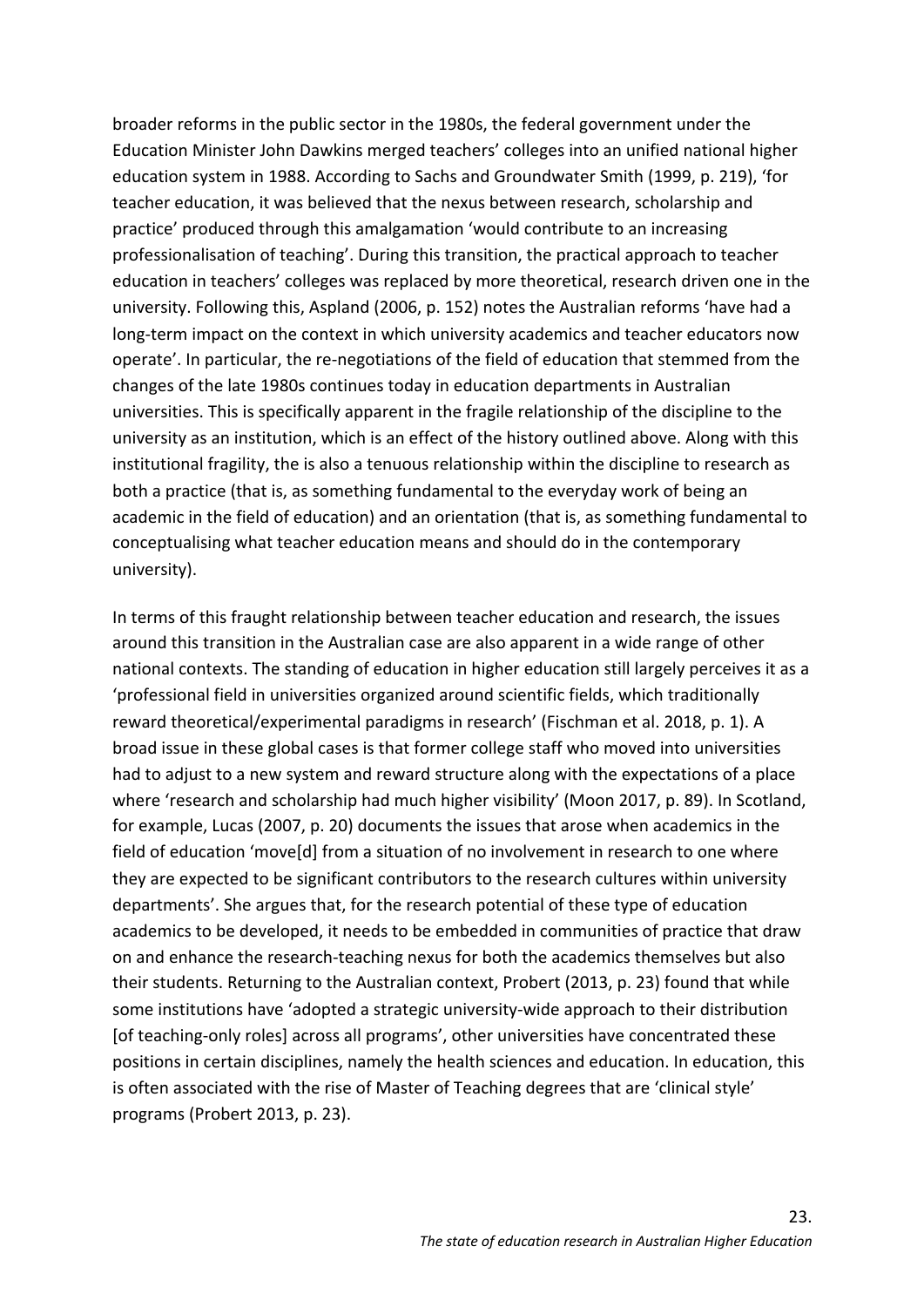Considering this historical relationship of research-teaching nexus to the field of teacher education is therefore key to understanding the specific impact teaching-only roles on the discipline. The persisting tension in the field of education in relationship to research complicates the contemporary place and effects of these roles in significant ways. Thus, the question of how a field with an already tenuous historical relationship to research-based scholarship can continue to build its research capacities in the face of broader changes around academic labour in Australian higher education is a complicated one. This is particularly important question as research has been identified as one of the key mechanisms in strengthening teacher education in the university in terms of both legitimacy and status (Moon 2017). What are the consequences for teachers, researchers, students, universities, schools, and communities when research is seen as a dispensable part of the field of education? How can the discipline sustain itself when there is a systemic devaluation of research?

There is a sense that the trend towards severing the research-teaching nexus could signal a return to the teacher college model of teacher training, especially for institutions outside the Group of Eight who have access to less research funds, due to the perception that this relationship 'is what distinguishes universities, new and old, from other higher education providers and TAFE institutions' (Probert 2013, p. 24). Thus, to support the researchingteaching nexus, Moon (2017, p. 92) advocates for a 'much stronger role for the teacher educator as the mediator between research and practice' in order to make the 'relevance of research in professional life … more apparent'. This goal, however, faces a number of everyday practical hurdles. The importance of praxis-based and action research implied in Lucas' (2007) and Moon's (2017) arguments relies largely on small scale research projects that help improve teaching or situations in schools with academics working alongside school teachers and communities to solve problems. However, increasing teaching loads and diminishing opportunities to secure a permanent position with a research allocation can discourage and block academics from undertake these projects (Bentley et al. 2014, p. 373). Teaching-only roles effect the ability of academics to do this type of research due to a lack of research hours in their workload allocation, a lack of funding, and a lack of time to go into school communities to do this work. These issues also effect ERA researcher whose research output requirements do not support them conducting small scale research interventions in schools.

## **4. Project design**

It is important for this study that Australia has been represented in earlier international studies, noted in the opening of the literature review, in order to be able to judge the significance of the pressures on academic work, and the extent of changes, if any.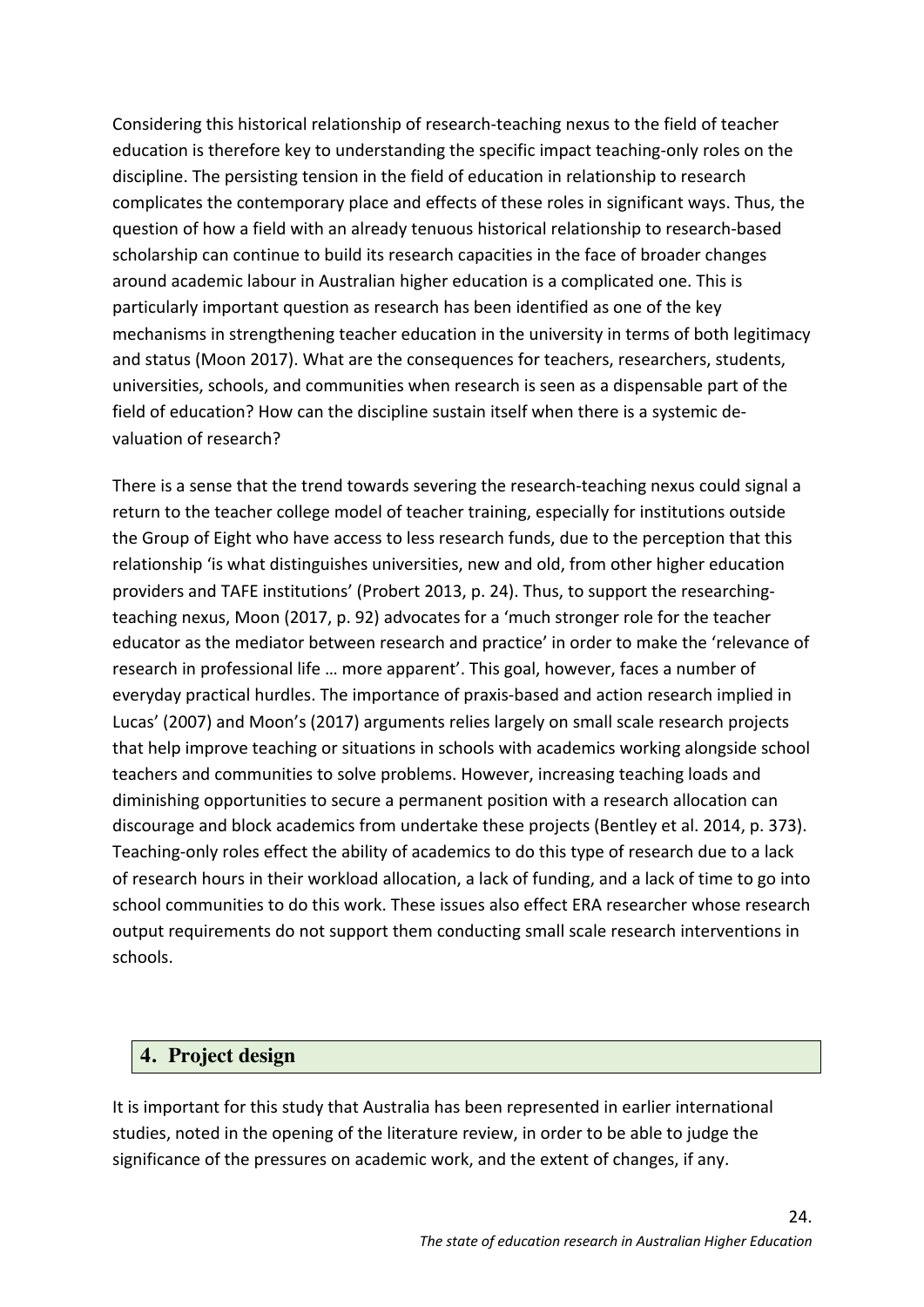Supporting the potential for future international comparative work, the Working Party consulted Fischman and his colleagues (2018) who drew on these earlier international studies when investigating research and knowledge mobilisation in a small sample of USA *education* faculties. Harman and Meek in their early 2000s study (2007, p. 144) point to the centrality of the Australian sector's turn to entrepreneurialism, a market-oriented policy climate and managerialism in the two decades since the UNS, noting increased working hours, grant orientation, higher productivity and low morale. We further note that this includes the National Tertiary Education Union's survey (2019), The History Association's study of the impact of casualisation of teaching for their field, work from the LH Martin Institute at Melbourne University, especially the work of Larkins (e.g. 2018) and a number of articles in the Australian Universities Review (e.g. Kenny 2016; Kenny & Fluck 2019).

The Working Party undertook a range of activities to explore, understand and support education research. It sponsored a workshop for a sample of volunteer academics at the 2018 AARE annual conference, to document the experience of diverse groups of researchers, including higher degree candidates, early career, mid career and senior academics. An early draft of a survey was piloted in 2018 and discussed at the special session at the annual conference. A provocative entry was provided by Zipin and Brennan for AARE's *Edu-Research Matters* Blog on the teaching-research nexus (February 2019) to stimulate public conversation. The Working Party was able to discuss two case studies of universities where restructuring had significantly affected workloads. The Professional and Higher education SIG sponsored discussions at their annual conference meetings, while the AARE Postgraduate and ECR networks provided venues to examine conditions that supported research under current institutional and policy regimes. This range of activities informed the design of the survey so that it would bring out Australian experiences of academic research in education. This report draws on all the activities, while giving centrality to the findings arising from the 2019 survey. All quotations included in this report are from the Survey.

This report offers preliminary analysis of academic research work in the field of education in Australian universities. It does not systematically put these findings into the broad context of the experience in other countries and other disciplines, but the Working Party hopes to undertake further analysis in future. In designing the survey, it was seen as important to understand the dynamic context in which the Australian higher education sector is operating, and to see changes to academic work and the place of research by putting Australian academic work in an international context. In order to make future comparative work possible, the Survey built on the questionnaire and foci of earlier international studies (Altbach, 1996; Fischman et al, 1996; Teichler et al. 2013; Locke & Teichler 2007). An extension to the current report ought thus to be able to make some estimation of changes in academic work, and to place changes in the Australian field of education research and its social and contexts within such broader international findings over time. Further, the 2019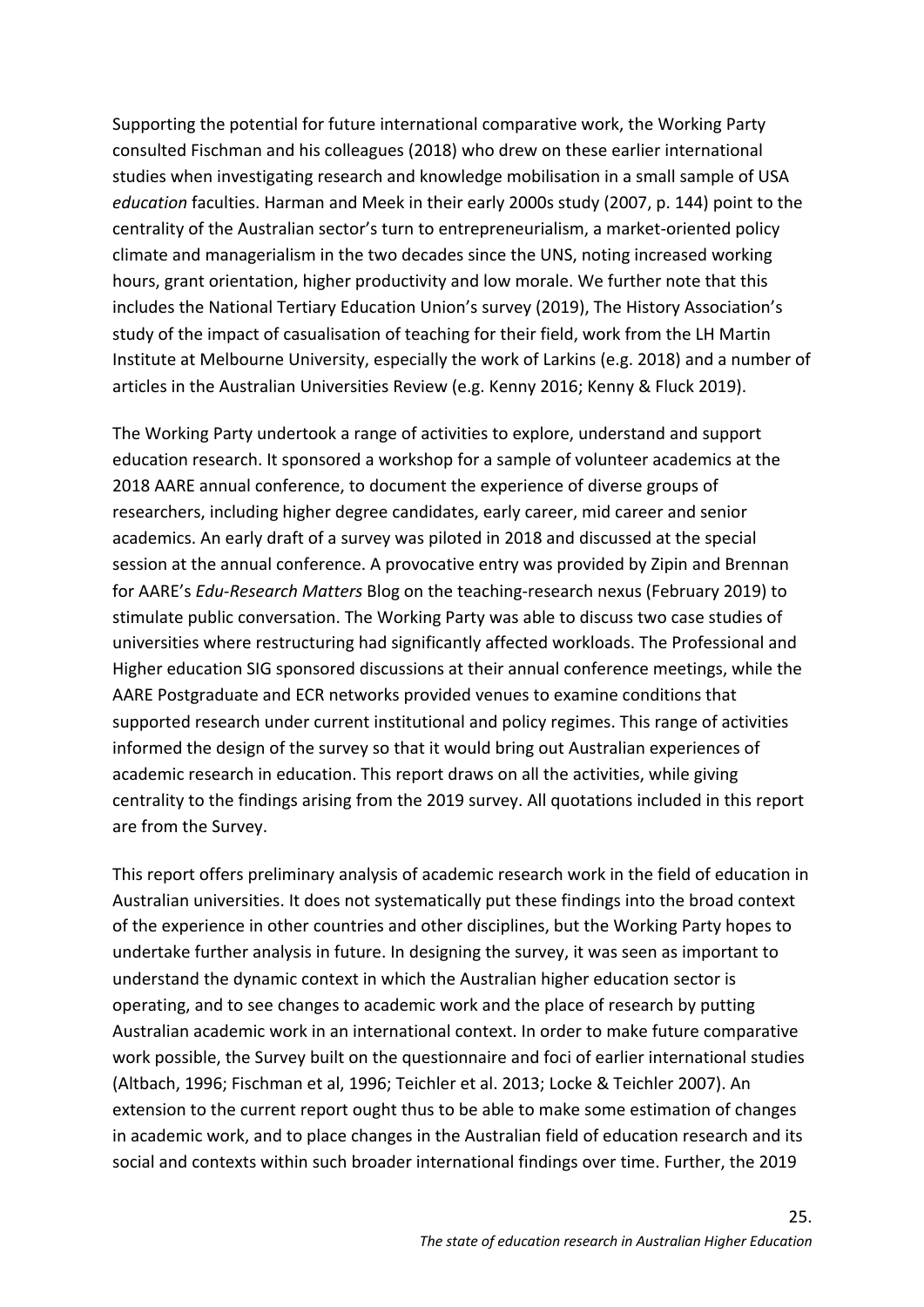timing of the survey will be important in providing data prior to the Covid-19 pandemic, as a base line for later comparisons and studies.

## **Overview of the Survey: Mapping research opportunities in the field of education in Australia Study**

The survey, *Mapping research opportunities in the field of education in Australia*, sought to map academic perceptions and reports around their current research experience of education research in Australian universities, with a view to mapping the diversity of that experience to inform members of AARE and the wider education research community, contribute to focussed advocacy for education research, and assist in policy development nationally and at institutional levels. The study and its survey instrumentation were given ethical clearance by Victoria University (HRE19-09). The Survey was conducted online, with the invitation circulated to AARE members; members could also circulate to non-members of their faculties. It was opened initially for two weeks, with a further extension opened up, given the inter-semester timing in June 2019.

The Survey (see Appendix 2) was divided into four main sub-groupings of questions. *Demographic information* was sought, including age, cultural background, gender, disability, qualifications, nature of current position, length of employment in the sector, and the university network (Go8, regional etc). The second set of questions explored *Workload*: its allocation and allocation process, hours worked in different categories of work, research engagement over a career, and hours spent on research. *Institutional policy and practice* in relation to research were the focus of the third set of questions. Here perceptions of university policy and practice were requested: the university's perceived valuation of diverse categories of different elements of work, especially research work and how this fitted with the respondent's own valuing of those activities, its use of metrics and benchmarks, provision and support of research development opportunities, and research culture. The final section asked respondents to suggest support/infrastructure they would value, including making suggestions for how AARE could contribute to support research, and whether in their view, the essential work of education faculties/schools was being fulfilled.

162 responses were received. Each category of questions provided opportunities for people not to reply to certain questions, and also to provide additional comments, if desired. The sample is primarily made up of those working/studying within tertiary institutions, with a large number of the respondents indicating that they worked or studied at a university at the time they were responding to the survey (87%, n=142), and only 6 respondents (4%) indicating that they neither worked or studied at a university. A further 14 respondents (9%) indicated that they were not working within a university at this time but had worked at a university in the past.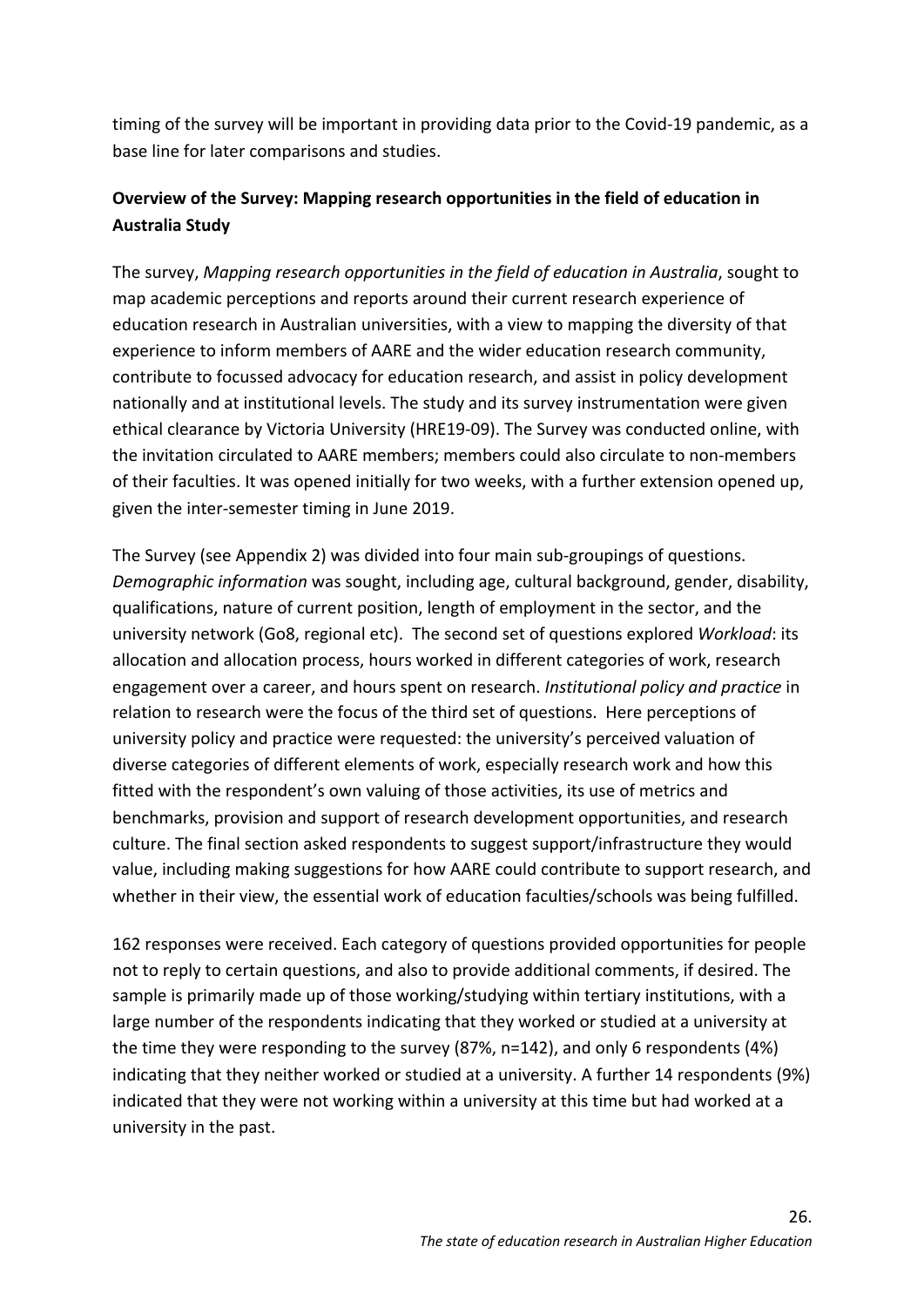There was a good spread of roles held by the respondent group. These included: funded students (n=12), unfunded student (n=7), level A (n=6), level B (n=37), level C (n=24), level D (n=21); level E (n=26), those paid on a HEW level scale (n=7), 1 respondent preferred not to say and 16 respondents had other roles and descriptions. More than 50% of these participants indicated that their role was teaching-and-research focused (n=84, 54%), while 55% (n=86) were in full time continuing arrangements. Of those respondents who worked within a university, respondents indicated that they had worked between <5 years to 45 years, with the largest group (28%, n=44) indicating they had worked in universities between >5 years to 10 years.

In relation to the university that the respondents were affiliated with, the largest number of respondents worked within a GO8 (31%, n=46). Almost 30% of the respondent group either did not know what network their university was a member or indicated that their university was not affiliated with a network (27%, n=55). The largest number of respondents worked or studied at a university located within a capital city (80%, n=121) with approximately 8% (n=12) of the respondent group working in a university in either a provincial city/large town, or a rural/regional area.

162 respondents for a long survey is a statistically significant percentage of AARE members, who are themselves a sample of researchers in the Australian field of education research.

That there were a significant number of additional comments, including demographic details, illustrative examples and wider commentary – a total of over 1300 separate comments from the respondents highlights the importance a significant number of education researchers/would-be researchers place on this issue and suggests to AARE. It underscores the urgency felt by those proposing the motion to the AGM in 2017 is continuing.

| to be your main role.                                                                                   | What term best describes your current academic role? If you hold more than one role please indicate the role you consider | Response<br><b>Percent</b> | Response<br><b>Total</b> |  |
|---------------------------------------------------------------------------------------------------------|---------------------------------------------------------------------------------------------------------------------------|----------------------------|--------------------------|--|
| Student - funded                                                                                        |                                                                                                                           | 7.69%                      | 12                       |  |
| Student - not funded                                                                                    |                                                                                                                           | 4.49%                      | 7                        |  |
| Level A                                                                                                 |                                                                                                                           | 3.85%                      | 6                        |  |
| Level B                                                                                                 |                                                                                                                           | 23.72%                     | 37                       |  |
| Level C                                                                                                 |                                                                                                                           | 15.39%                     | 24                       |  |
| Level D                                                                                                 |                                                                                                                           | 13.46%                     | 21                       |  |
| Level E                                                                                                 |                                                                                                                           | 16.03%                     | 25                       |  |
| <b>HEW level</b>                                                                                        | п                                                                                                                         | 4.49%                      | 7                        |  |
| Rather not say                                                                                          |                                                                                                                           | 0.64%                      | 1                        |  |
| Other (Please specify)                                                                                  |                                                                                                                           | 10.26%                     | 16                       |  |
| Total # of respondents 162.<br>Statistics based on <b>156</b> respondents: 0 filtered: <b>6</b> skinned |                                                                                                                           |                            |                          |  |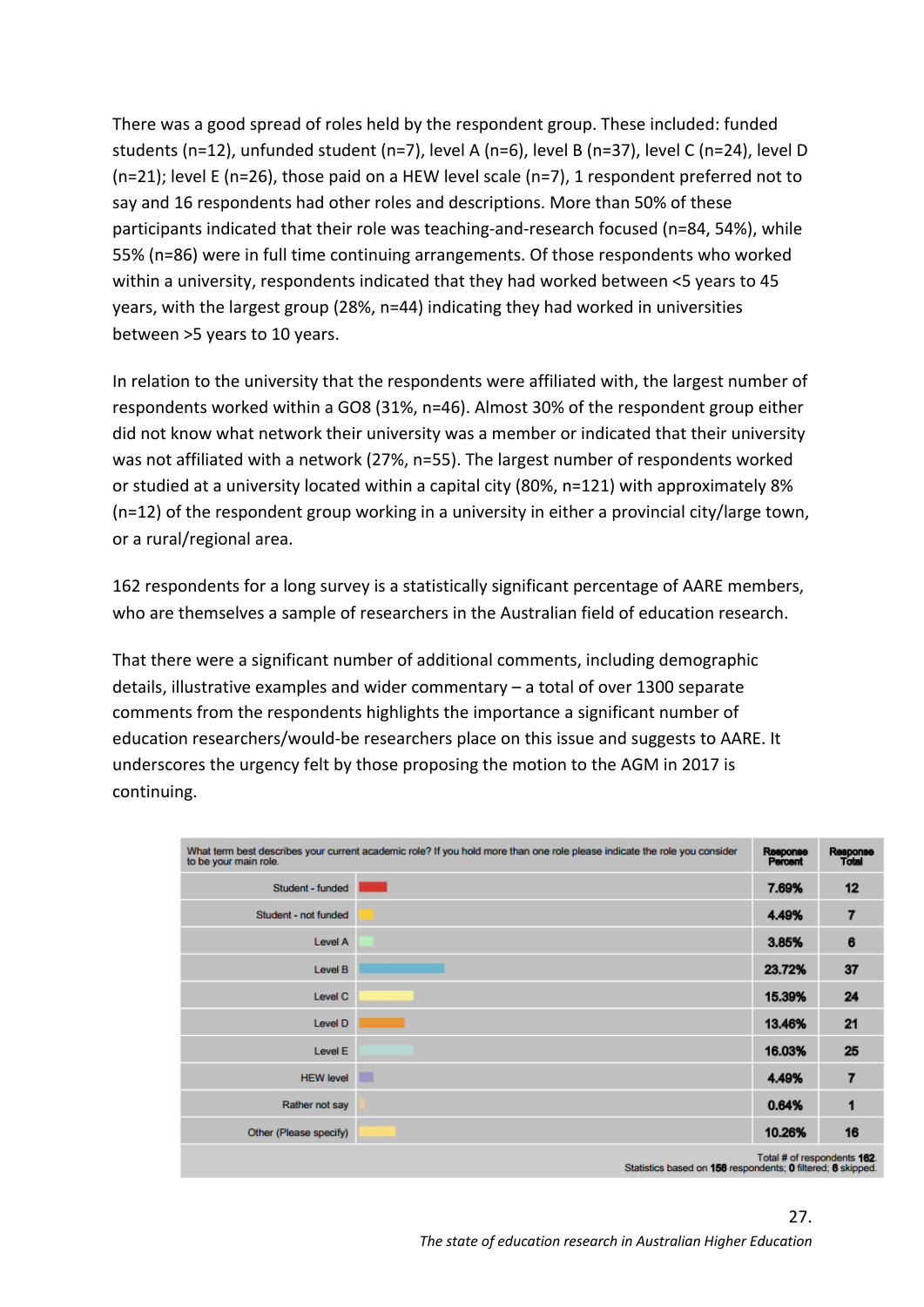#### **Table 1: Spread of Respondents' Academic Roles**

It is important to keep in mind, however, that most respondents represent conferencegoing or research-active AARE members; there is an absent-presence of those who do not produce scholarship to get them to conferences, and/or who cannot afford conferences, for whom the questions of the field's research capacity also matters. More than that, the future of research in universities, as part of the rationale for how a university sector should contribute to social futures, are matters of overarching concern. Education's research contribution as part of the Humanities and Social Sciences disciplinary and professional domains is numerically significant within Australian higher education, and very relevant, we argue, to how the sector and its knowledge-work is renewed towards the future.

#### **5. Findings**

#### **Research Workload and Work Allocation**

Respondents indicated that they spent approximately 14 hours a week on research, typically indicative of a 40:40:20 model, yet also indicated that on average they spent an additional 8.68 hours a week on research that was not in their workload. In relation to research workload allocation, 46.2% of respondents indicated they were not satisfied with their research allocation, whilst almost 13% were neutral. 34% agreed or strongly agreed that they were satisfied. Of the thirteen Teaching-Only respondents, eight did not have an opportunity to have adequate consultation about workload; twelve worked more than their official load and ten were not satisfied with their allocation of research and scholarship.

48% of respondents disagreed or strongly disagreed with the statement that their workload was manageable; 26% agreed their workload was manageable, with 7.33% strongly agreeing. Among Level Bs, the disagreement/strong disagreement was around double the agreement level. This calls into question the accuracy and appropriateness of many workload models, even if endorsed in Enterprise Agreements, with almost 50% reporting their workload not manageable in this survey. Those who do find it manageable still report significant levels of work in their own time.

In relation to research workload allocation, 46.2% of respondents indicated they were not satisfied with their research allocation, whilst almost 13% were neutral. 34% agreed or strongly agreed that they were satisfied. There appears to be a significant difference on capacity to discuss or negotiate workloads, as the comparison of Level B and E answers to this question shown in Table below.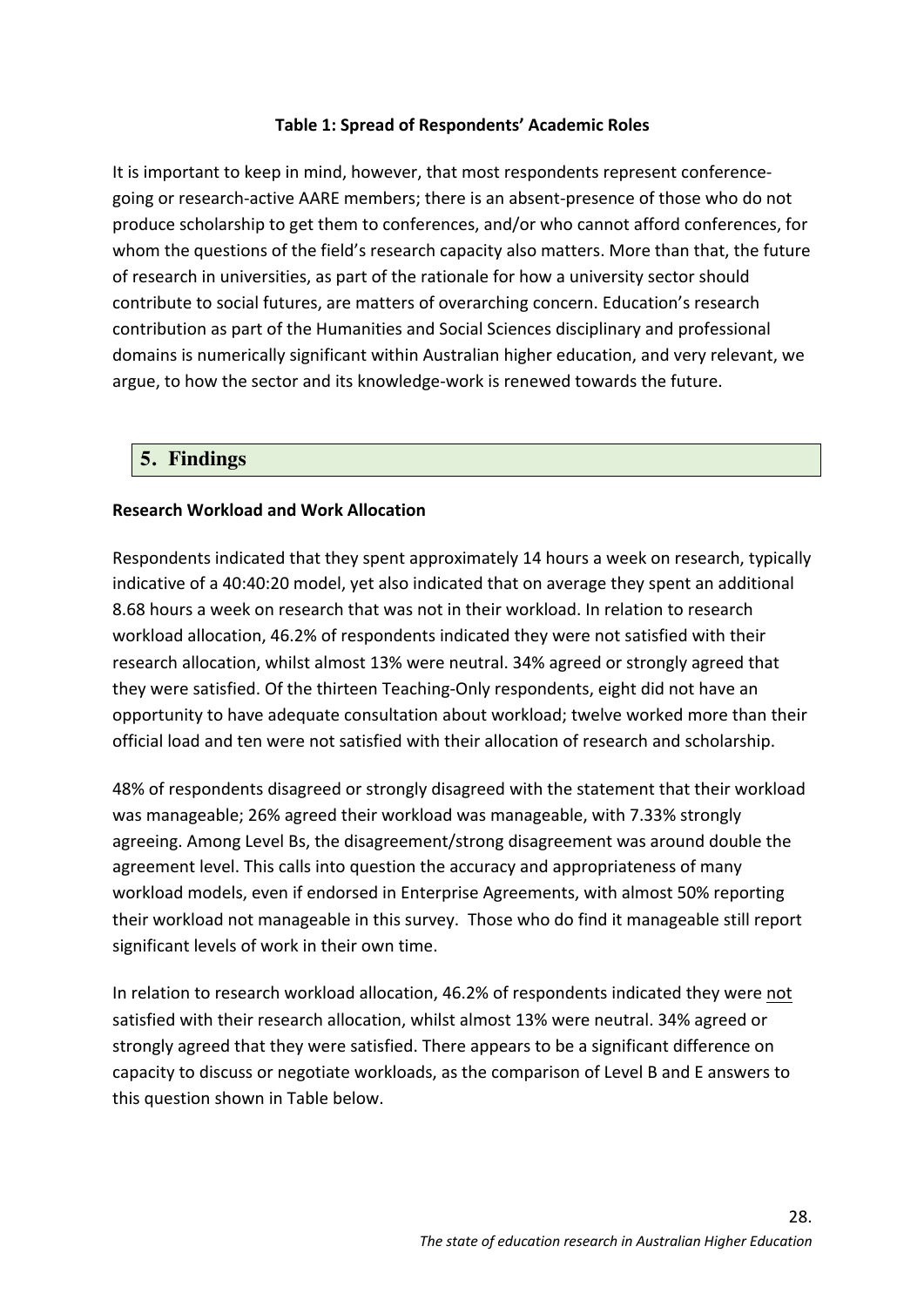# I have the opportunity for adequate consultation of my workload



## **Table 2: Comparison of Level B and E on workload consultation**

Respondents also reported spending an average of 5 hours per week completing work related to their scholarly and disciplinary communities through roles such as reviewing and editing. Qualitative data indicated that almost all respondents worked longer hours than their workload documented, but there was great variability in the assignment and nature of invisible work and its distribution across institutions and academic levels.

- *Since moving from a G8 university, I am not expected to work over my official load (Level A)*
- *I am currently employed as a Research Assistant. I resigned from a full-time role (Teaching-Research focused/3-year contract) at another university because I could not manage the workload, my PhD and family life. I wish there was an opportunity to discuss my prior role because it took me nearly a year to recover from the experience (Level A)*
- *I aim paid for 37.5 hours a week. I estimate that I work 60-65 hours each week to stay on top of just my teaching responsibilities. I do not have enough time to dedicate to research under my position and yet am expected to and will be measured on output for career progression (Level B).*
- *My teaching load is high but I have opportunities for research collaborations that as an ECR I need to be involved with even if there is not enough research time in my workload. It is a chicken and egg thing – as an ECR I do not have enough evidence of research activity to gain a workable time allowance for research. But without the time allowance it is hard to achieve a research track record – so I fit this into out of*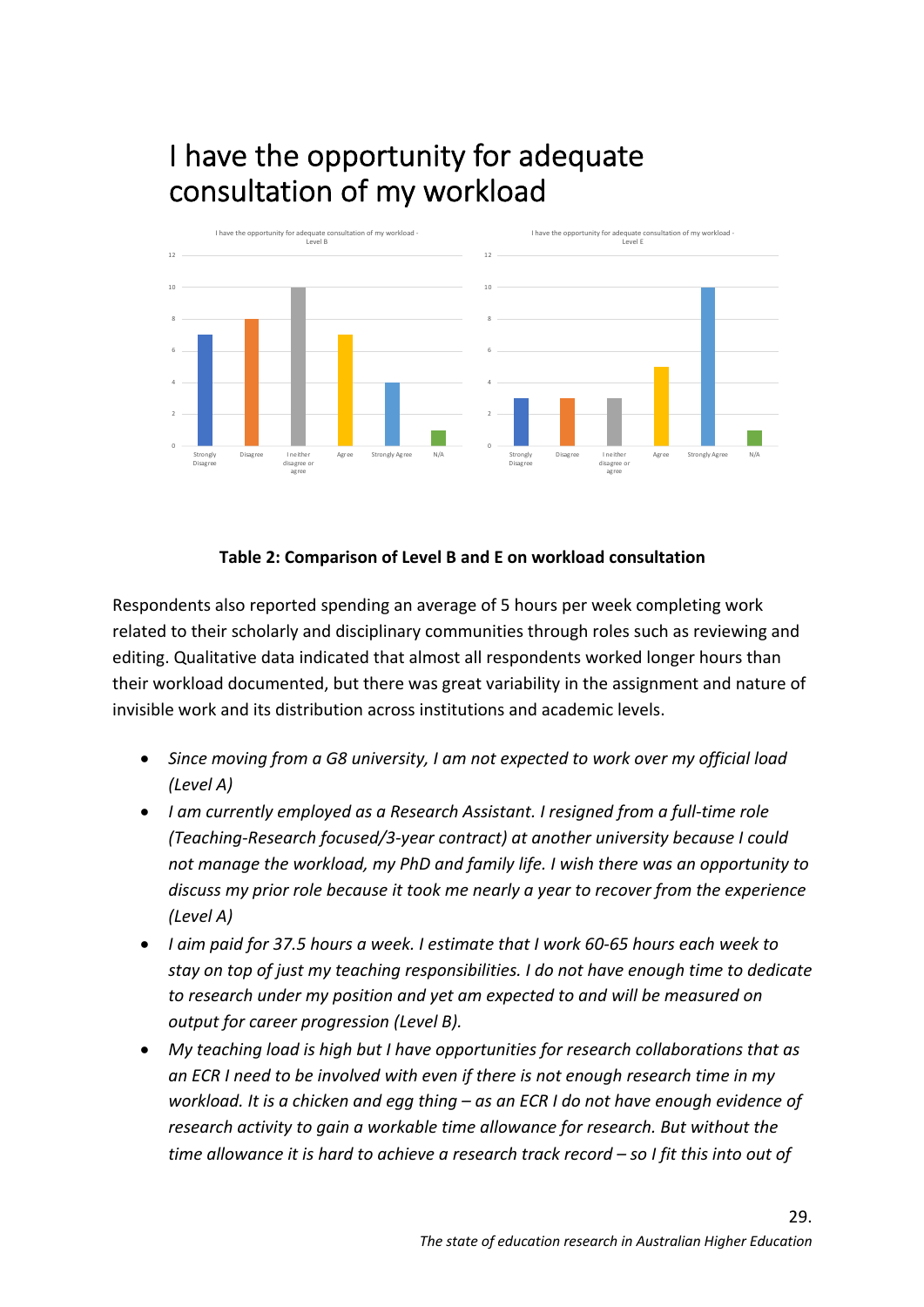*hours time at the expense of sleep and family/friend activities! This is not sustainable so I am currently wondering if academic work is for me (Level B).*

- *I reduced my time fraction so I have time to undertake research - if I continued to work full time as a Teaching Specialist, I have no time for research which stymies my career. I essentially work a day for free, but know this is the only way to advance my career (Teaching Specialist, Level B).*
- *I refuse to work over my official load. I have worked at my university in a complex multitude of casual/hourly paid roles since 2006. I am not shown any loyalty by the university in terms of more secure work, so I don't feel any loyalty to the university, nor to my supervisors. Hence, I have made a conscious decision to do only as much as I absolutely have to while still maintaining my credibility as a research assistant.*
- *I would say on average I work 10-20 hours a week extra. This is mostly due to the demands of teaching admin that has increased, as well as supporting a larger number of students with mental health and anxiety related issues. The volume of email is enormous - I constantly have to remind myself that email is not my job. Admin related to research is also increasing. Constant changes to systems are exhausting. The pressure to get competitive grants (Cat 2-3) means having to develop applications fast and under pressure above your workload. All of these things tend to have to be dealt with after hours (Level D)*
- *About 30 hours more each week. I work every evening and every Sunday. I never take public holidays. I use my annual leave to write (in other words, to work) (Level E).*
- *I typically work 10-12 hours/day, five days/week, and 5-10 hours on weekends (minimum). My official load is 37.5 hours/week (Level E).*

Whilst almost 28% indicated that their research allocation expanded as their career progressed, almost 15% indicated that their research allocation had been reduced with approximately 40% saying it had stayed the same across their careers. Whether supervision and completions count as teaching or research makes a difference to work allocations.

Allocation of workload is most often retrospective based on previous publications, grants and track record, where the previous year's output is used to allocate time allocation for the current year. Concern was raised by more experienced academics that, at its worst, people in their early careers are disadvantaged:

• *colleagues that are early career researchers are finding it impossible to gain traction research wise and end up teaching 80%-90% of their workload and it creates a cycle where they don't get a chance to conduct research or even join research teams … creates a competitive work environment … When the whole system is so (unnecessarily) competitive, individualized and performative, it continually rewards those at the top of the ladder and the conditions keep them there, as their research*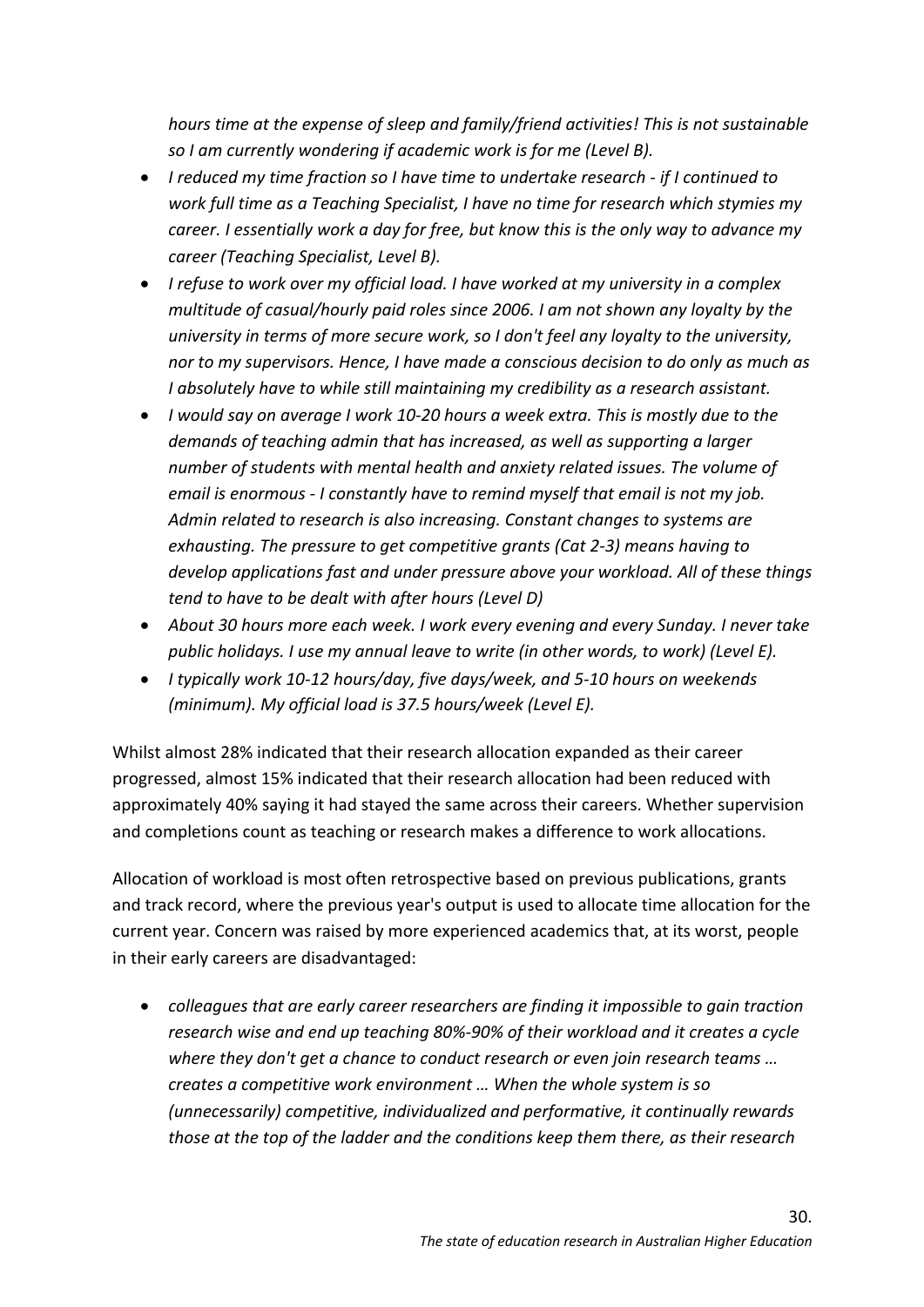*track records are so impressive, they are rewarded again when awarded more research funding and the cycle continues.* 

Some reported that the supervisor has a lot of say over their workload, while others reported that workload decisions are often made by professional staff. The use of workload templates in annual performance reviews may offer flexibility if meetings are used, while in other cases more adherence to 'rules' based on publications, grants and supervision, with full loads made up with teaching if not (funded) research. One person commented that their university was using the metrics to avoid supporting teaching-and-research academics, but to separate out Teaching-Only and Research-Only staff. In this, the allocation process becomes:

- *an elaborate process of back-mapping and forward-mapping research output and activity.*
- *The only way to get >40% research time is to bring in substantial external funds.*

For Teaching Specialists, 'scholarship' is counted only as 'scholarship of teaching', and the academic cannot gain research active status – even if they have publications.

- *With no semester off from teaching, I have no time to go and present at conferences and also no funding opportunities to go. Hence when I do, I take personal leave and fund it myself - hardly a holiday. This is meant to progress my career but is taken for granted and expected. If I put my foot down and refuse, I suffer, nobody else does.*
- *I complete research in any spare moment that I have, which is non-existent. I already work on completing teaching administration and marking on weekends and am doing 12-hour days Monday to Friday so unless I stop teaching as much (contractually obliged), I have no time for research without leaving zero work/life balance that is already completely out of whack anyway.*

For a number of respondents, the processes of metrics are opaque and seem confusing, a mystery. There is uncertainty associated with it:

• *… I am always worried that I'm not measuring up, or that the benchmark is such an impossibility because I do not conduct positivist, quantitative, research.* 

Better management and monitoring of teaching and service workload is needed to reveal 'hidden' dimensions of workload:

• *This would help protect research time. The increasing precision and prescriptivism of teaching workload allocation tools hides certain work. Including minimising number of teaching days (not 5). Not overloading people to work 1.3 workload and ignore it. In effect there is no research time.*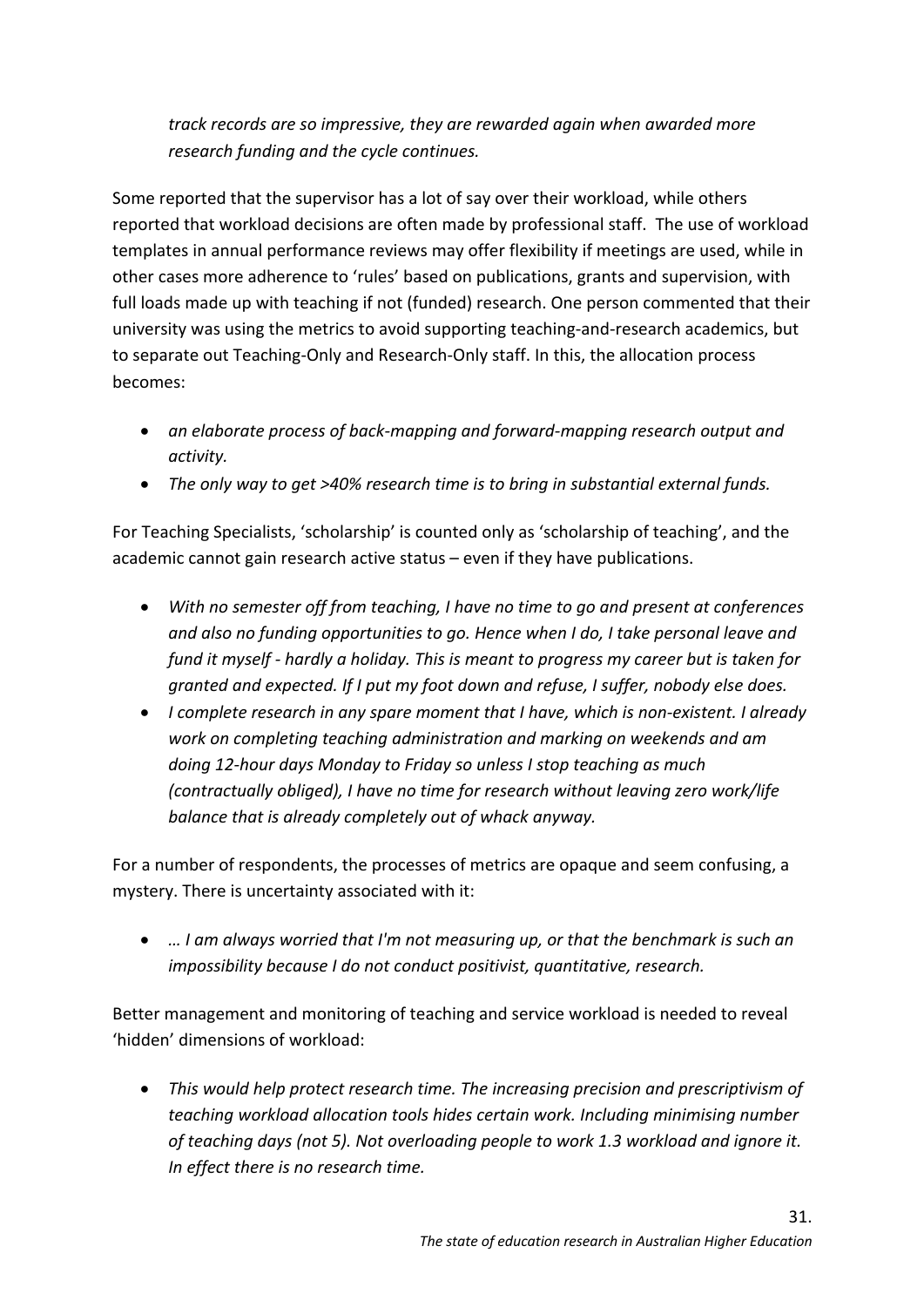• *40% of what – the regulated 37.25 hours per week or 40% of 50-60 hours or more?* 

There are also universities who do not adhere to the use of metrics and have more negotiation about the actual work done. For example, in some universities a standard academic appointment is 40:40:20 regardless of outputs:

• *This is a good arrangement for ECRs generally in that they don't have to 'earn' their research time and (in theory at least) are able to make use of the 40% load from the beginning to build their research and publication track record (Level D).* 

The problem of overwork was recognised as making it difficult to expand research engagement. When asked about which activities or outcomes that respondents would like to do more of but do not get the time or opportunity to undertake, there was a wide range, across all levels, as seen from 67 respondents commenting, as listed in Table 3.

| <b>Activity</b>                                                                                                                                                                                                                                                                                                     | Count          |
|---------------------------------------------------------------------------------------------------------------------------------------------------------------------------------------------------------------------------------------------------------------------------------------------------------------------|----------------|
| Attend conferences, professional development opportunities, professional reading                                                                                                                                                                                                                                    | 5              |
| Better teaching                                                                                                                                                                                                                                                                                                     | 1              |
| Collaboration with colleagues                                                                                                                                                                                                                                                                                       |                |
| Community engagement                                                                                                                                                                                                                                                                                                | 6              |
| Contributing to the profession                                                                                                                                                                                                                                                                                      | 4              |
| Editing                                                                                                                                                                                                                                                                                                             | 1              |
| <b>Editorial activities</b>                                                                                                                                                                                                                                                                                         | 1              |
| Exhibiting work in creative contexts                                                                                                                                                                                                                                                                                | 1              |
| Mentor new staff                                                                                                                                                                                                                                                                                                    | 4              |
| Mentor students                                                                                                                                                                                                                                                                                                     | 1              |
| Mentoring                                                                                                                                                                                                                                                                                                           | 1              |
| More a matter of what I would like to do less of - compliance activities, reporting, attendance at<br>consultations when it is clear that decisions have already been made, trouble-shooting issues caused by<br>there not being enough people to do jobs and the people that are there not having the skills, etc. |                |
| Networking                                                                                                                                                                                                                                                                                                          | 1              |
| New skills of analysis                                                                                                                                                                                                                                                                                              | 1              |
| Non-academic publications/outputs                                                                                                                                                                                                                                                                                   | $\overline{2}$ |
| PL for in-service teachers                                                                                                                                                                                                                                                                                          | 3              |
| Policy work, media, dissemination                                                                                                                                                                                                                                                                                   | 1              |
| Read and think                                                                                                                                                                                                                                                                                                      | 3              |
| Research                                                                                                                                                                                                                                                                                                            | 5              |
| Research active status considered as Teacher specialist                                                                                                                                                                                                                                                             | 1              |
| Research decisions in project - I am not valued                                                                                                                                                                                                                                                                     | 1              |
| Research project invited onto                                                                                                                                                                                                                                                                                       | $\mathbf{1}$   |
| research that is not fruitlessly begging someone for money                                                                                                                                                                                                                                                          | 1              |
|                                                                                                                                                                                                                                                                                                                     |                |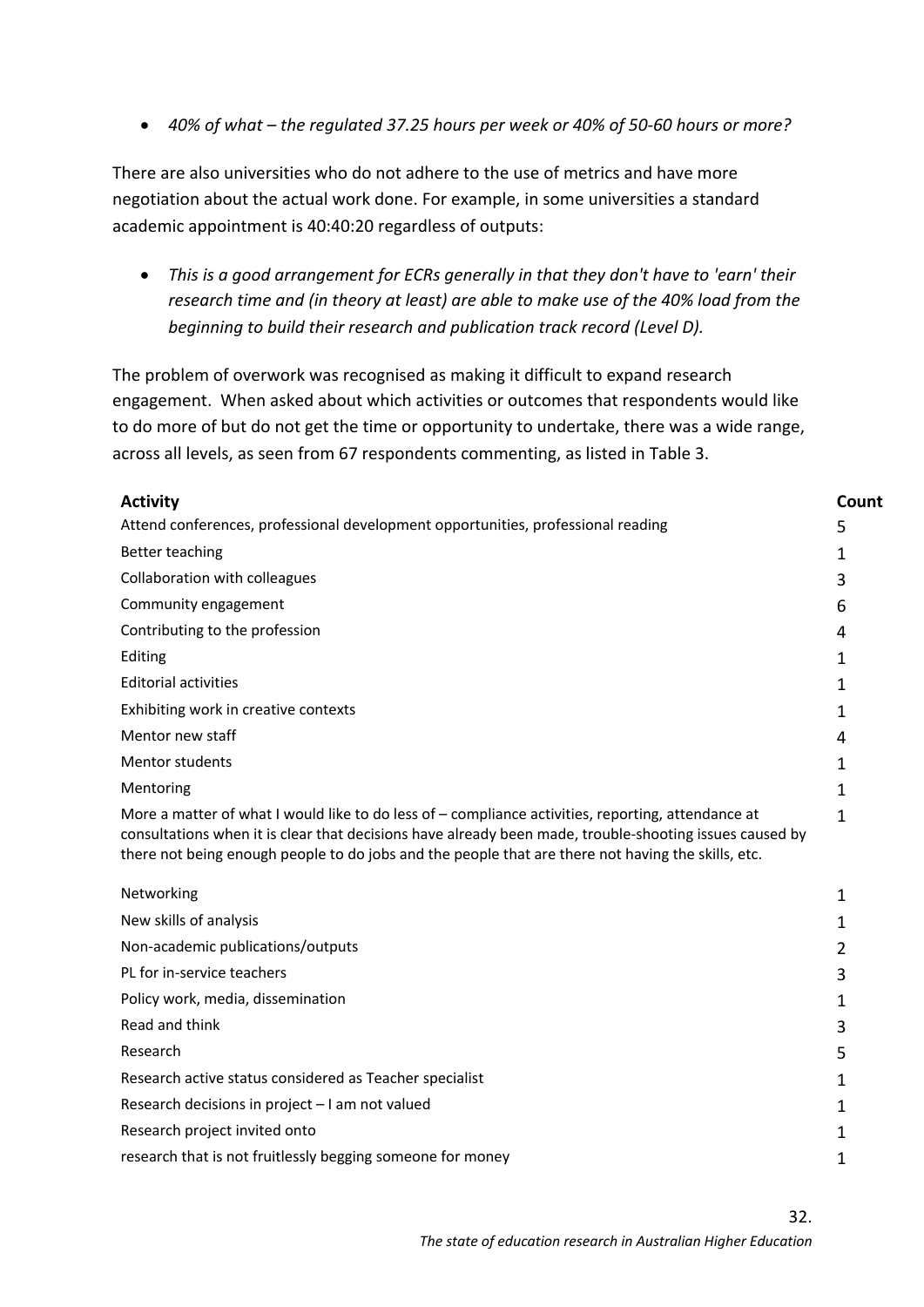| Rest – sleep, work life balance, connecting with family                                            |   |
|----------------------------------------------------------------------------------------------------|---|
| Spend time in local schools                                                                        |   |
| Strategic policy research with education systems                                                   |   |
| Supervise HDR students                                                                             | 2 |
| Working on equitable pathways to university; working on resources to assist community and teachers | 1 |
| Write                                                                                              | З |
| Write more books - but destroys publication pipeline                                               |   |
| Writing and reading                                                                                | 1 |
| Writing books, chapters                                                                            | 2 |
| Writing research grants                                                                            | З |
| Writing retreats                                                                                   | 1 |

## **Table 3: Research-related activities desired but not able to be undertaken.**

There are particular issues associated with **workload and research allocations for early and mid-career academics**. We concentrate the following paragraphs on their experiences as a way of pointing up *the intergenerational issues at stake for the sector*. 67 respondents identified as at Level A, B or C academics and 19 as students; 18 were sessional staff. Level A, B and C academics consistently reported workload being unmanageable, with the majority reporting they work over their 'official' load. This group of academics were employed in a range of different capacities, including as research assistants, research only with sessional teaching on top of that, including teaching and research roles. Key themes emerging from their data include: mis-allocated and hidden workload; mis-calculation of time needed to do the work; and the impact on health, wellbeing and life balance. The ways in which workload is allocated differs across respondent experiences, with some reporting that teaching coordination gets counted as leadership and service rather than teaching, and others describing how subject coordination, RHD supervision, writing and service are 'uncounted' parts of their work.

One respondent listed meetings and moderation as being tasks not counted in their workload allocations. Respondents discussed how the time allocated for different tasks was inadequate. One respondent stated:

• *I spend many more hours than those officially allocated for tasks associated with teaching and coordinating units. This is not a choice. The tasks cannot be satisfactorily completed in the time officially allocated and to do less would be to compromise quality and that would affect both the student feedback as well as my chances for promotion.*

Another who engages in sessional teaching wrote: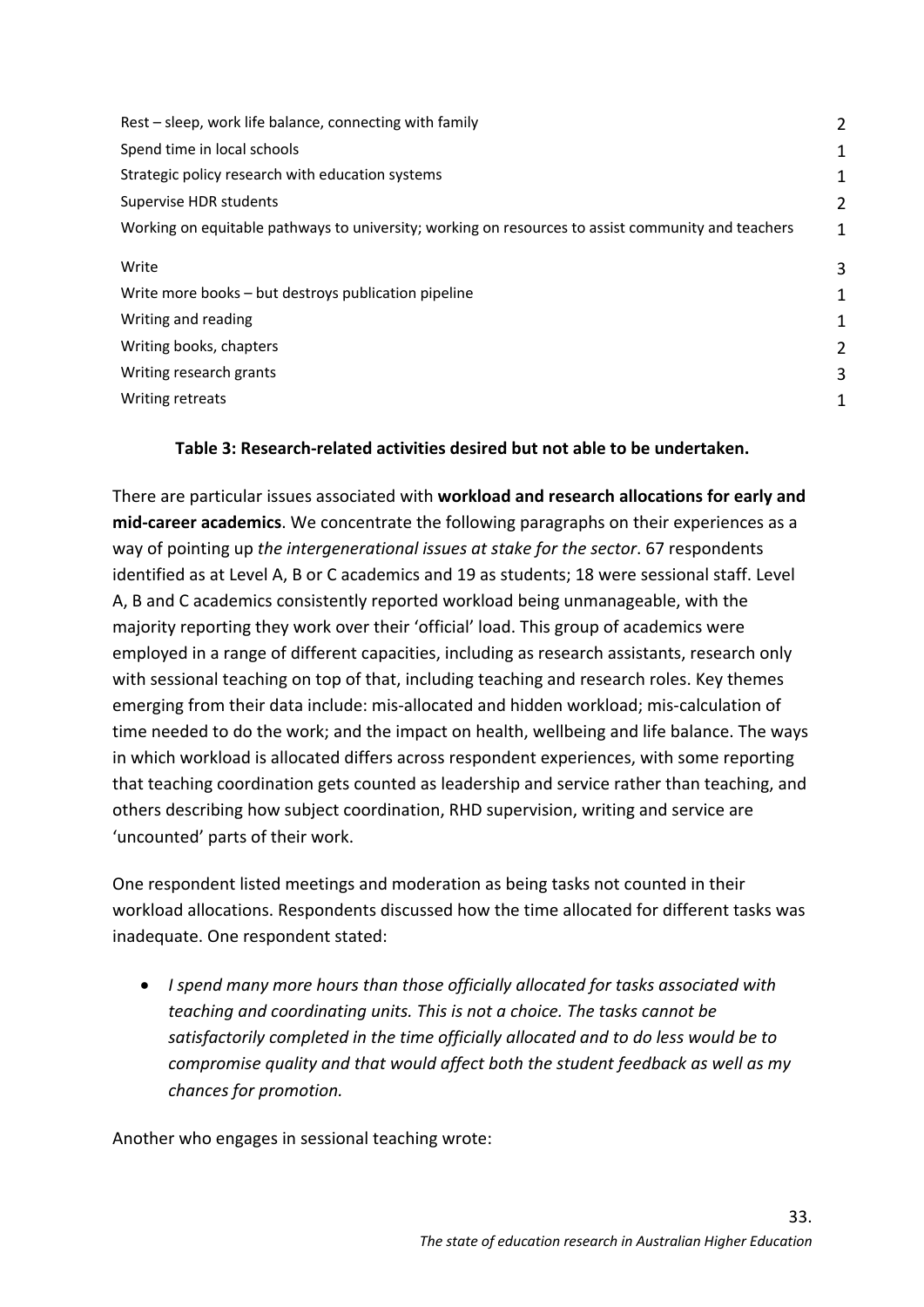• *The hours allocated for sessional teaching are inadequate for the work I am expected to perform, especially in relation to marking, but also teaching preparation and responding to student emails.*

A Teaching Scholar points to a major compromise required to keep a career trajectory:

• *I reduced my time fraction so I have time to undertake research - if I continued to work full time as a Teaching Specialist, I have no time for research which stymies my career. I essentially work a day for free, but know this is the only way to advance my career.*

Other respondents noted the heavy burden of marking and course development during the semester and the lack of time between semesters to do teaching preparation. Many respondents spoke of the overwhelming time that teaching takes up in their work, regardless of how much time is allocated to it in their load. Teaching, co-ordination of subjects and marking were listed as being tasks that are severely under-allocated in time. As a number of respondents noted, this leads to research activities being marginalised and overlooked in the lived reality of the workload, regardless of how much time is allocated to research in the workload allocation.

Since the time required to do both teaching and research tasks, workload is underestimated or even mis-calculated in most workload models. Respondents noted that research is the activity that typically gets done on weekends, during leave periods and generally in one's 'own time'. This leaves early and mid-career researchers with unreasonable choices about whether to pursue the research side of academic work or to just keep up with the teaching expectations and perhaps some element of personal/family life.

The resulting impact on health, wellbeing and life balance is significant, and important for the future of the education sector. Respondents reported difficulty managing their academic work, study and family life. Some spoke of changing roles because they couldn't cope with the demands of the work and having to spend large amounts of time recovering from the burn out experience. Others reported making a decision to not work over their allocated hours in order to look after their health while being aware that this decision was having a detrimental impact on career aspirations, such that overwork is normalised and seen as the only way to progress. This leaves early and mid-career academics feeling like they have to choose between their health or progressing in their career. One respondent stated:

• *I have decided that this is not sustainable and am prepared to sacrifice opportunities for future promotion in order to maintain a reasonable level of health and job satisfaction.*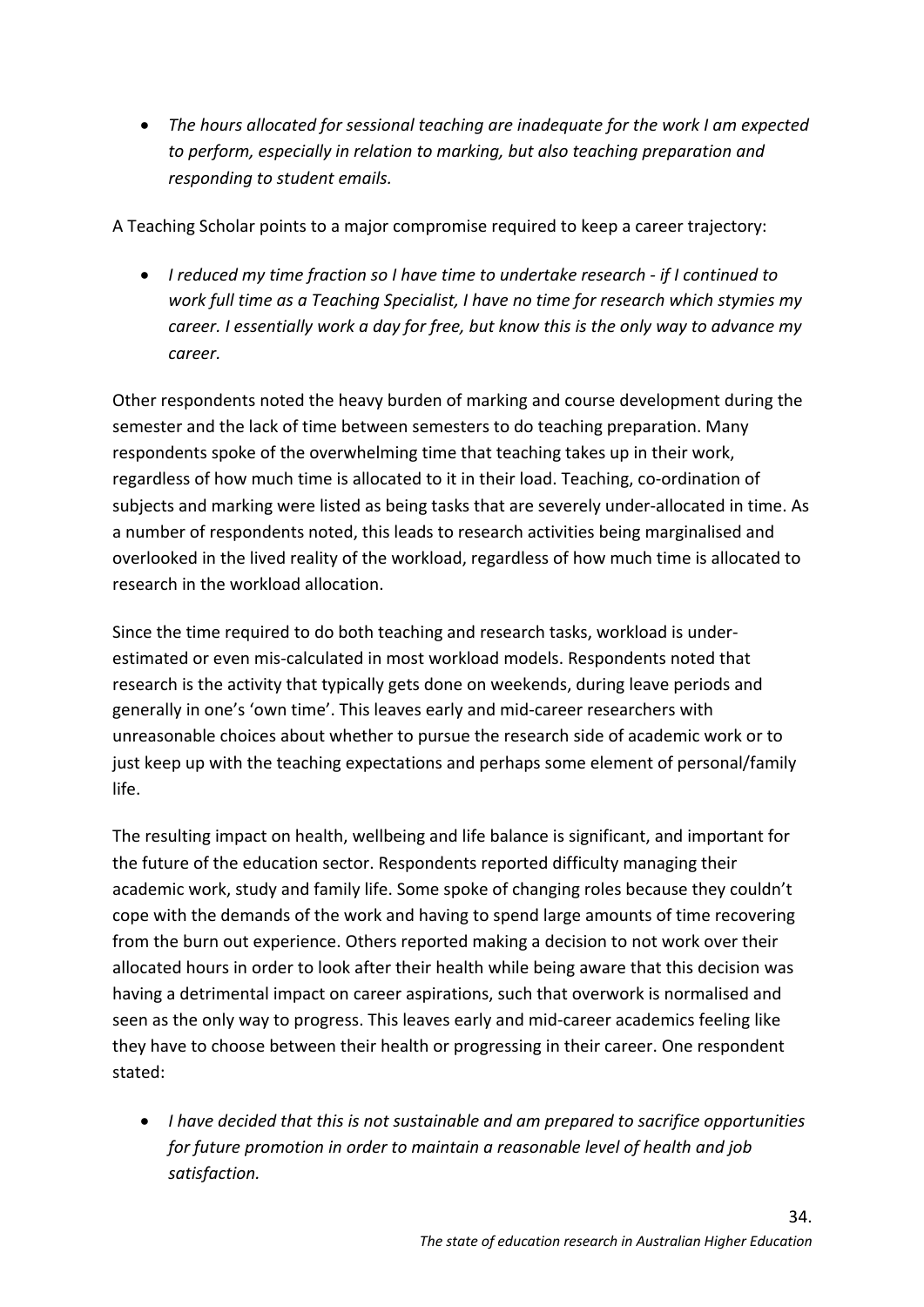Another ECR respondent also noted the systemic and normalised nature of overwork in their institution:

• *I also think that if you want to progress, you have no choice but to work over your official load-this (is) seems like a built-in expectation.*

Another respondent reported working through public holidays and university breaks as the marking period coincided with these breaks. It was common for respondents to do research during their leave as this is the only time possible to do this work due to the blow out of teaching work at other times. Still more reported that it is difficult to find a time during the year to take leave as teaching semesters have lengthened, there has been a move to trimesters, or there is overlap with summer and winter teaching intensives.

One ECR reported having to do research in their own time, stating:

• *so I fit this [research] into out-of-hours time at the expense of sleep and family/friend activities! This is not sustainable so I am currently wondering if academic work is for me.*

The overwhelming nature of the teaching workload and the compromises that these early and mid-career academics feel they have to make in order to sustain themselves as researchers indicates a serious problem for the education research community. As reported earlier, this overwork is not restricted only to sessional, ECR and MCR academics.

Of the total number of respondents, 35 were studying at a doctoral level. 12 respondents described their candidature as funded, seven as unfunded. Given that 14 respondents listed "student" as the best description of their circumstances, the remaining doctoral students may be employed by the university in another capacity while undertaking their studies, and may have responded in relation to this employment more than their experiences as students.

In response to the question regarding hours of unpaid work, one funded student who also taught on a sessional basis spoke of how "*The amount of paid hours allocated per course is never sufficient"*, particularly in terms of the time allocated for marking. A student undertaking research assistant work at different universities, alongside their studies, claimed that, for most employment engagements, they had exceeded the time allocated and were only paid for this extra work on some occasions, estimating that they complete an average of 20 hours of unpaid work per week. Another funded student worked in excess of 10 hours over their load each week. There was only one response from an unfunded student in response to this question, who works as a casual tutor: they also reported working above their load, noting that time allocated was significantly insufficient, and highlighted student feedback surveys as a contributing factor. Being offered an opportunity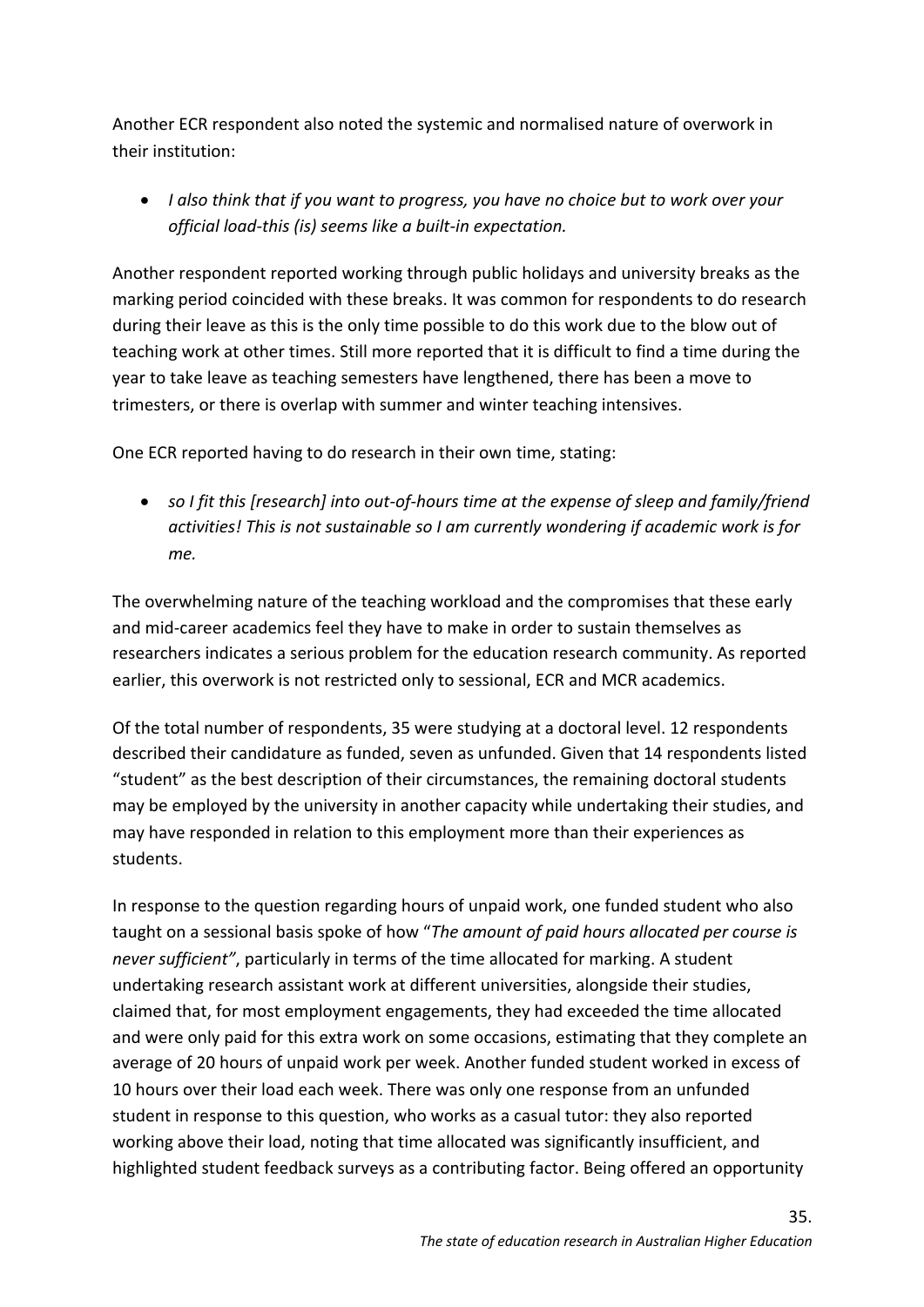to move from casual work to contract or permanent positions was also noted as key by more than one HDR student. Some responses were more particular to respondents' subfield of research or area of study, especially where these were under-recognised and illfunded – such as disability – or challenging to conventional wisdom. One unfunded student, for example, called on the AARE to "accept conference presentations questioning the validity of 'research' which is viewed by education schools' leadership as being ideologically correct (but is not necessarily empirical or replicable)". Support for Practitioner Research was mentioned by Sessional, HDR and ECRs as lacking.

There are important issues for AARE here. Almost 50% of respondents are dissatisfied or strongly dissatisfied with their research allocation. Respondents spend an average of a day a week on research that was not in their workload and spent close to a day a week maintaining the disciplinary research communities through peer reviewing and editing. What is interesting is that, while most noted significant hours (over)worked, these appeared to be taken for granted – normalised – although for some there was determination to refuse to do this for much longer. Eight of the thirteen Teaching-Only respondents, however, have engaged in research development opportunities and six self-fund these – almost all of which were above load. 36% indicated they self-funded their own research development. Research opportunity has contracted for almost 15% of respondents, another 40% indicating that their research allocation had stayed the same, approximately 27% indicating it has increased and 18% indicating 'other'.

From the data collected in the survey, education research is now not only being subsidized by significant amounts of unpaid labour but also the direct financial contributions of individual academics trying to keep their main form of research development available.

At all levels many respondents reported that their health and wellbeing was being severely strained. Older academics with long experience in the field may have been able to build up to a productive career including research in a less competitive and performative era. They may also be able to conduct research and teaching more efficiently, as a result of that experience. However, they may also be under more pressure to perform, bring in grants, write reports, provide policy advice, employ more staff, mentor more junior scholars, supervise more doctoral students than they can manage, at the expense of their own health, as some at the 2018 special session and trial of the questionnaire confirmed. More recent or more junior academics experience constant pressure to perform, often without necessary infrastructure to do so.

One response pointed toward directions that may have the potential to positively impact the current state of research opportunity in faculties of education across the country, when one institution instituted a good workload policy: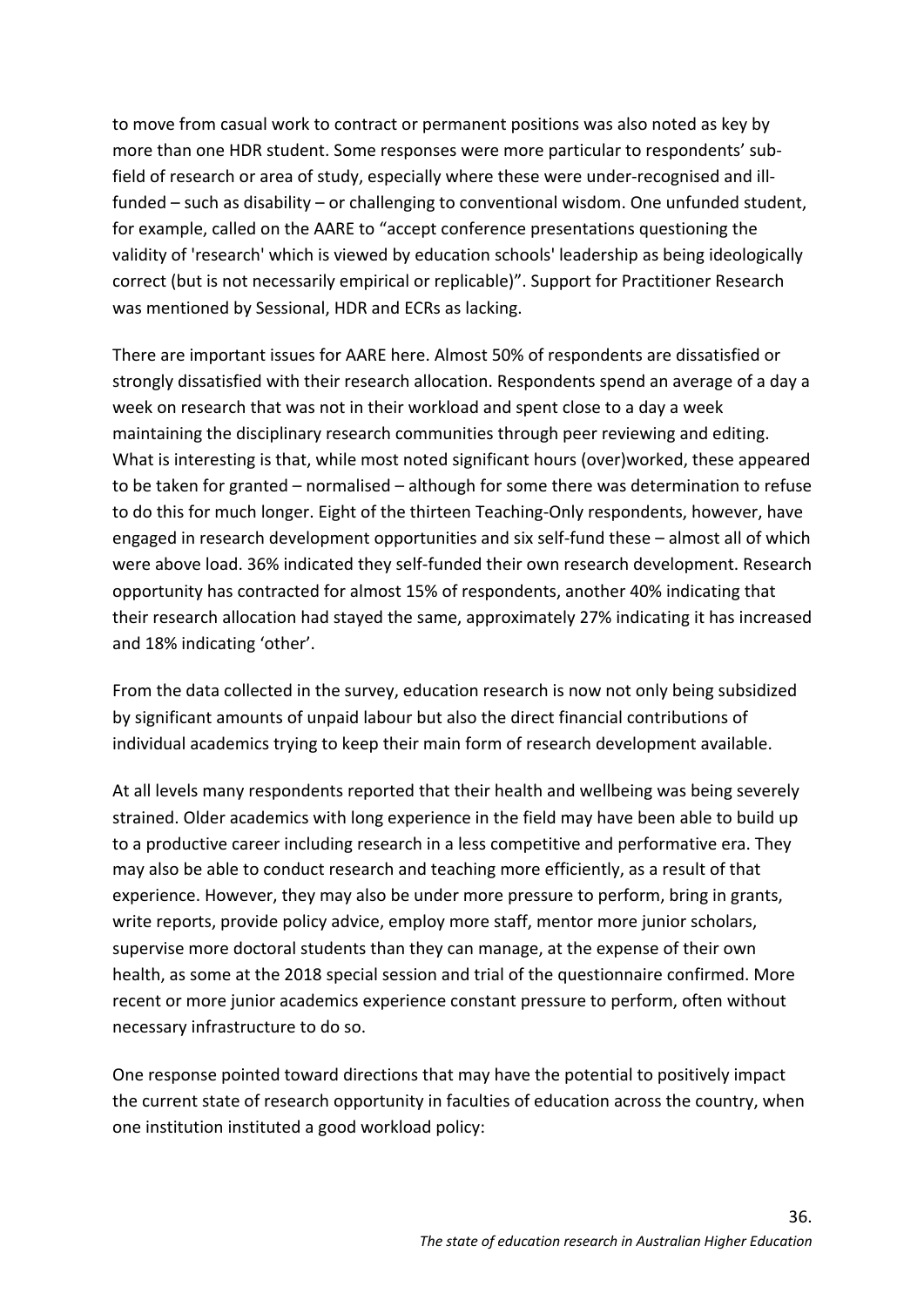• *…However, I would say that my colleagues doing undergrad teaching still struggle with far too much invisible workload, if not as extremely as before the new workload model ..., there were historic tensions between staff who would have liked time for research but could not manage to write for publication while carrying so much teaching/admin, as against those who researched – located in two research centres – and mostly taught postgrad. The latter probably worked as many hours; but those hours included research and writing, not utterly overwhelmed by teaching and admin. There was a shift in culture towards greater cooperation and collectivity; however, as the new workload model was accompanied by strategically purposeful mentoring, and collaborative reading and writing collaborations, easing tensions and expanding the range and output of scholarship. … Real gains were made, even though teaching workloads in undergrad programs were still excessive… (Level C-Other)*

Yet as one qualitative response summarised, whilst intensifying in recent times, many of the current issues have plagued education research for the respondent's last 15 years in academia.

• *What I found [at a new institution] were colleagues employed as 'teaching-andresearch' but were de facto teaching-only due to workload. At first, I was astonished at how little resentment there was towards me for carrying a research-primarily load with ARCs, as compared to resentments that mostly-teaching colleagues had towards mostly-research colleagues in my previous university. I came to the interpretation that this was because colleagues with intelligence, knowledge, dispositions and capacities for research, but who did not have options to move elsewhere, had 'settled in' to being de facto teaching-only and did not resent what they had ceased to 'aspire' towards. Many had drawers full of data from practitioner projects that they had never found time to turn into papers for publication. Nor, in reality, did the university want them to be more than teachers. Over the years from 2011 - 2016, Management and Council restructuring of academic work and workforces, and the games they played with workload models, intensified invisible workload for most staff …to a degree that my de facto teaching-only colleagues lost satisfactions of feeling they were even able to do good-quality teaching, let alone scholarship. I found this painful to witness and redoubled my union activism around workloads (Retired).*

In many contexts recent workplace restructures have resulted in redundancy and early retirement programs, and the flow-on effect has been increased workloads for academic staff, and increased casualisation across the sector particularly in level B and C academic positions. We believe that this has profound implications for educational research and teacher education. The absence of education academics from decision-making positions,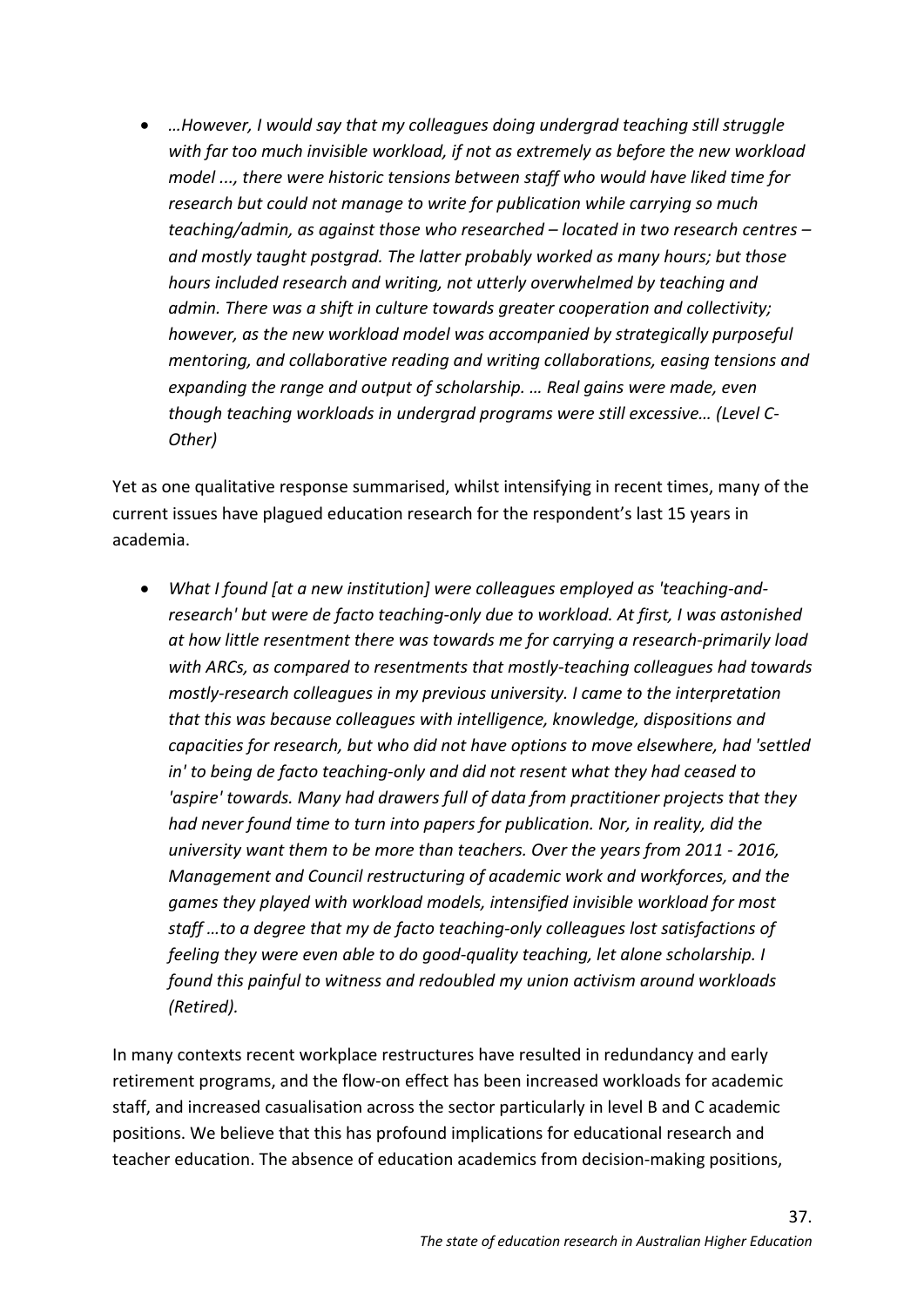has removed knowledgeable participation from institutional governance. The longstanding issues with workload and research time allocation for academics in education has led to the current situation, exacerbated by lack of perceived valuing of research in the education, by poor funding of the sector overall, by global preference for commercialisation of research, among many other factors.

## **Institutional Policy and Practice**

There are a wide range of options used by institutions, Schools and Faculties to encourage and support research, in addition to workload allocation of time. Research support provided by institutions varied significantly. Close to 75% had access to some form of research grants, 45% access to mentoring, 48% had access to a research community or culture that provided feedback on grants and publications and 60% support for conference attendance. Just over 61% had access to study leave.

However, over half (53.47%) indicated that the composition of academic staff in faculties did not support a strong research culture. A poor or individualised research culture tends to be reflected in the level and processes of support within Schools/Faculties and the university overall. From the comments, access to research support is a serious intergenerational issue, especially when combined with the overload of hours worked. Some Schools/Faculties have continued to offer a range of research support to all staff, while in other sites, such support was directed mostly to active researchers.

Conference attendance was the most popular form of research development with just over 92% identifying it as a source of research development. Yet, 36% also indicated that their research development activities were self-funded as compared to 28% who accessed university funding or 14% who utilised a research grant.

Much of the overall university infrastructure for supporting research is devoted to the 'high flyers' and gaining grants; it tends to be generic, not necessarily helpful to specific fields, especially in the Humanities and Social Sciences. Some institutions bring together women for research mentoring or have regular meetings of the professoriate.

When asked *whether the essential work of a school/faculty of education is being fulfilled*, a significant number expressed doubts, or believed that work was being done at the expense of staff. In many forums, the loss of academics in leadership positions with experience in the field of education, with national standing or networks, and the loss of stand-alone faculties was noted as a serious issue.

• *Yes, we have a good framework for academic development and strategies to support the framework.*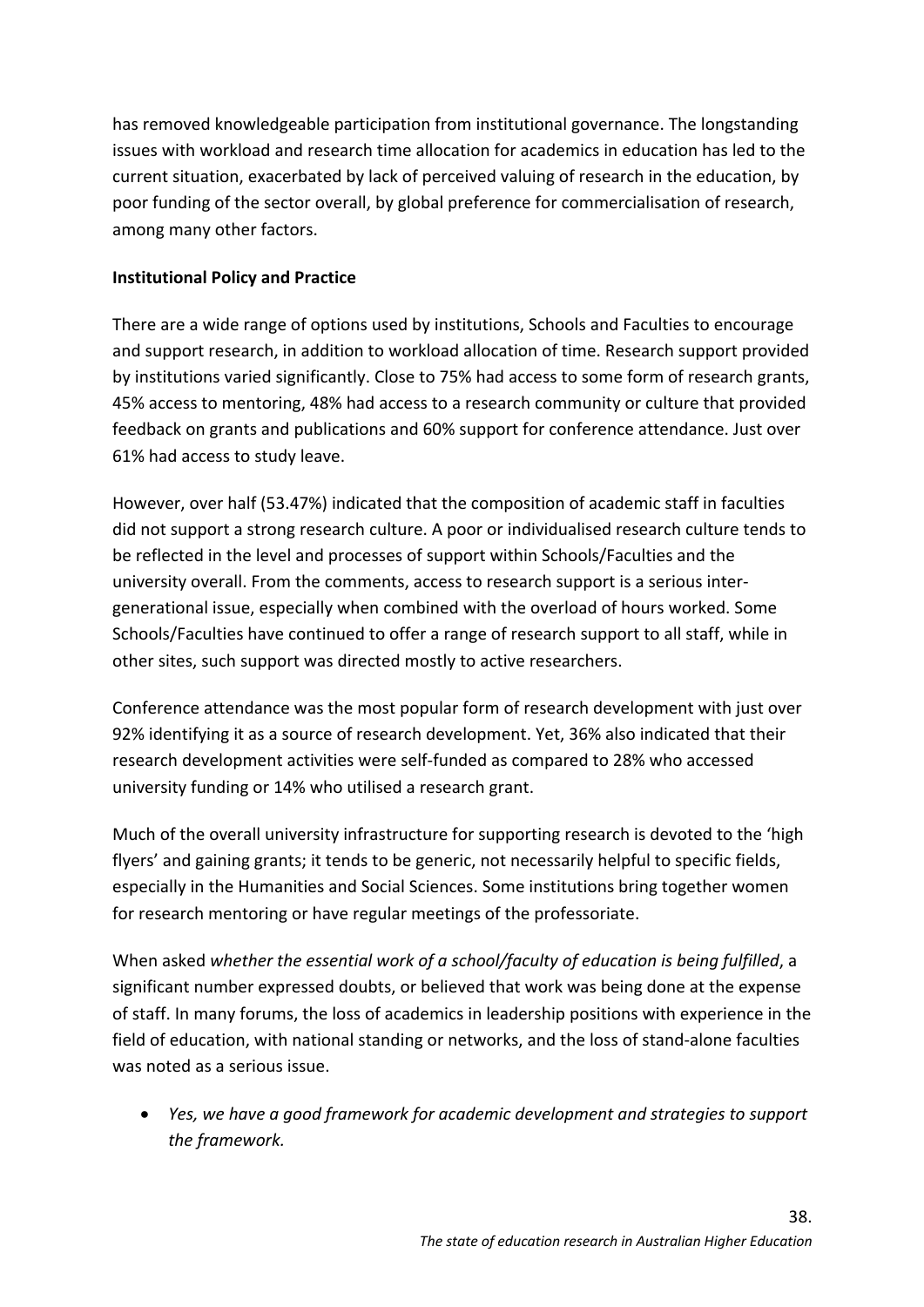- *Yes. And teacher educators are putting their mental health and wellbeing at risk in order to fulfil this essential work. Teacher educators are pulled between different agendas. The university wants research output in specific journals, schools want faceto-face interactions with available staff, pre-service teachers want teacher educators to be constantly available, and policy makers want teacher educators to establish and maintain partnerships with schools, while providing little support or funding to enable this.*
- *Yes, in terms of research growth. No in terms of expansion of research participation. Indeed, the strategy here is to actively discourage most non-elite researchers from publication.*
- *No. Not at all. The traditional research-teaching-service academic does not exist, is not valued, and is poorly understood in the field of education. For far too many years, education in universities, is understood to be teaching. The sector has not been prepared for teaching-research-service. The move towards teaching only positions is only making matters worse. It's a glorified high school in this country.*
- *Barely. Not enough hours to [go] around.*
- *In some ways, yes. But the staff doing that work are not being treated well and their commitment to those elements is continually exploited.*
- *People are overworked and under enormous pressure and need to work a lot of unpaid hours to fulfil these essential roles. This is a norm and universities take advantage of this.*
- *Our school … has been almost demolished by the restructure – there are no organised meetings by management, and a total absence of understanding of education in relation to research and teaching.*
- *Casualisation increases and institutions devalue teaching with lower pay rates and standardised courses and planning*
- *Quality of service is being reduced to things that can be measured, rather than influences and supports that provide growth and learning over a long period of time*
- *The term 'blue sky research' now means 'your focus doesn't fit with our stated research goals' … it is not about impactful research, but research that fits current government policy preferences and funding opportunities*
- *No: because research and the \$\$\$\$ that brings in is all that is valued*
- *No - researchers are restricted to doing only studies in areas which are viewed as ideologically correct*
- *It is challenging to engage in innovative, intellectual work. I have found it necessary to actively pursue a collaborative, relational dialogue between academics in my faculty. There is a great deal of individual activity and isolation that is evident and unless you push back against that, it is the predominant model of working.*
- *Teaching has become an opportunity for universities to widen their doors to international students to make more money off [them] without investing money in*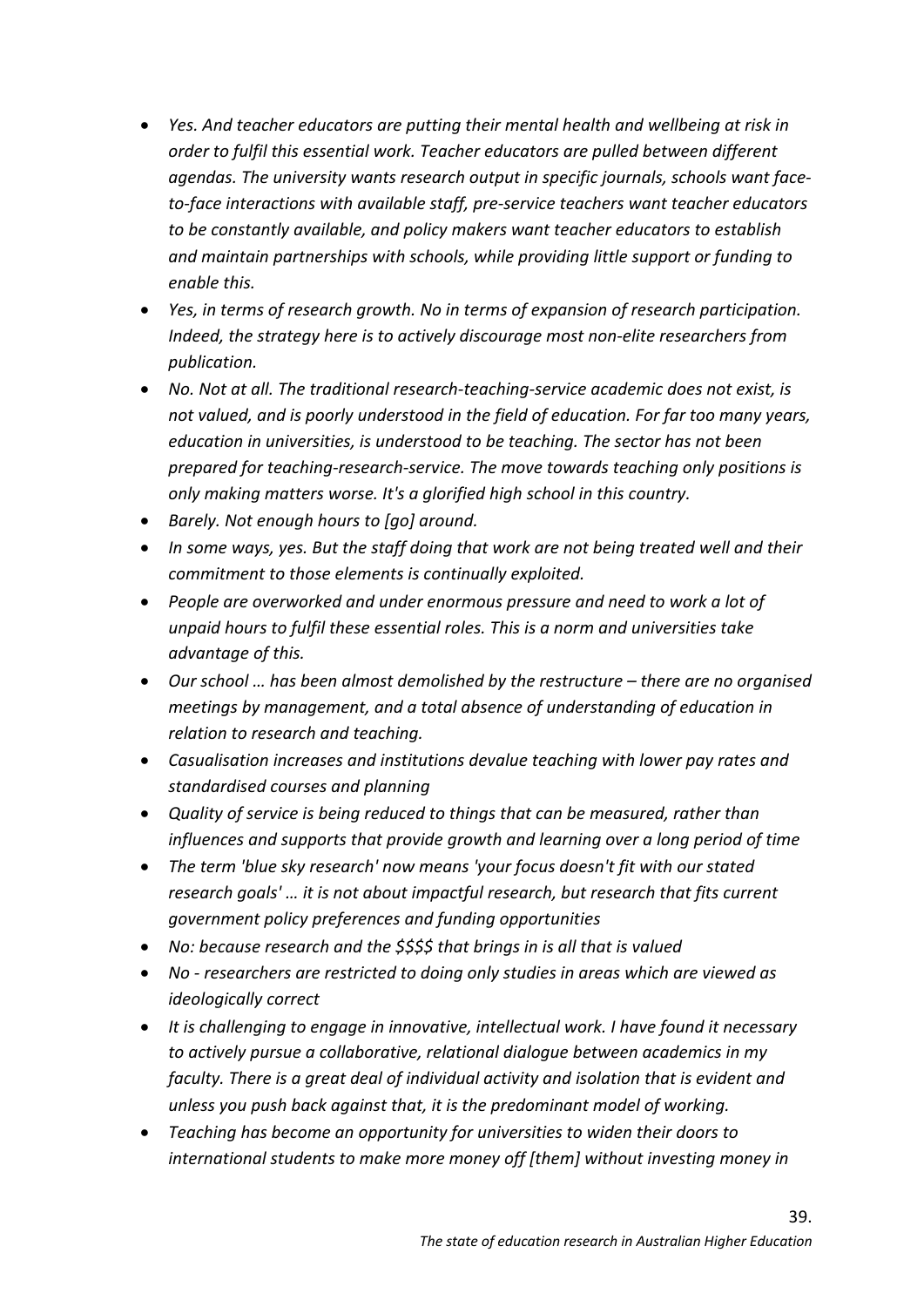*preparing educators for this, training them or supporting international students once they are at the institution*

• *No support for educators under duress from this process.*

A significant portion of respondents at all levels indicated they had little understanding of the research metrics in operation at their institution. The most common theme in the qualitative feedback was the opaque nature of both the metrics system and its application – and thus relevant to whether respondents had access to support and research work allocations. A sample of replies to the question about institutional use of metrics and benchmarks indicates something of the complexity experienced by academics in a fastchanging performative set of policies and institutional practices.

- *We have benchmarks, but they are extremely ambiguous. They essentially outline what a professor is required to do and every other level needs to guess what this means for them as they work towards this benchmark (Level B)*
- *The system for allocating research time and workload at my university is very nebulous and appears uneven. It is not clear how decisions are made and it looks like some people get overloaded whereas others do not. It is very confusing and frustrating. It seems like a case of 'to they who have, more will be given'... not just in terms of time, but also in terms of resource allocation (research assistance etc) (Level B).*
- *I am a teaching scholar as it was the only way I could get a promotion because I haven't been able to secure external research funding. I still research and this comes under my scholarship allocation. As a teaching scholar I don't actually have to produce anything or provide any evidence.*
- *It uses both income metrics and publication points to allocate individual research workload (with a cap of 60%).*
- *Yes - I am required and expected to bring in more income via grants.*
- *Previously we had a 30% cap for pubs. This year an incentive of 2% for Q1 pubs was introduced which gave a small number of us a bonus points windfall. Perhaps high publishers could be better utilized to assist low publishing colleagues to get outcomes. Workload is allocated always on individual basis which makes us into competitors for limited resources rather than considering ourselves as communities. (Level D).*
- *Not so much, the metrics are more used for hiring, probation, and promotion.*
- *At present it doesn't. A standard academic appointment has a 40% research, 40% teaching and 20% service allocation, regardless of outputs, grants or anything else. …. It becomes more difficult down the track because 40% is allocated regardless of whether you have large research grants or not. I do realise that having large grants is a very privileged position to be in, but over the past couple of years I have had to decline to be involved in grant bids (or been involved but been quite relieved when*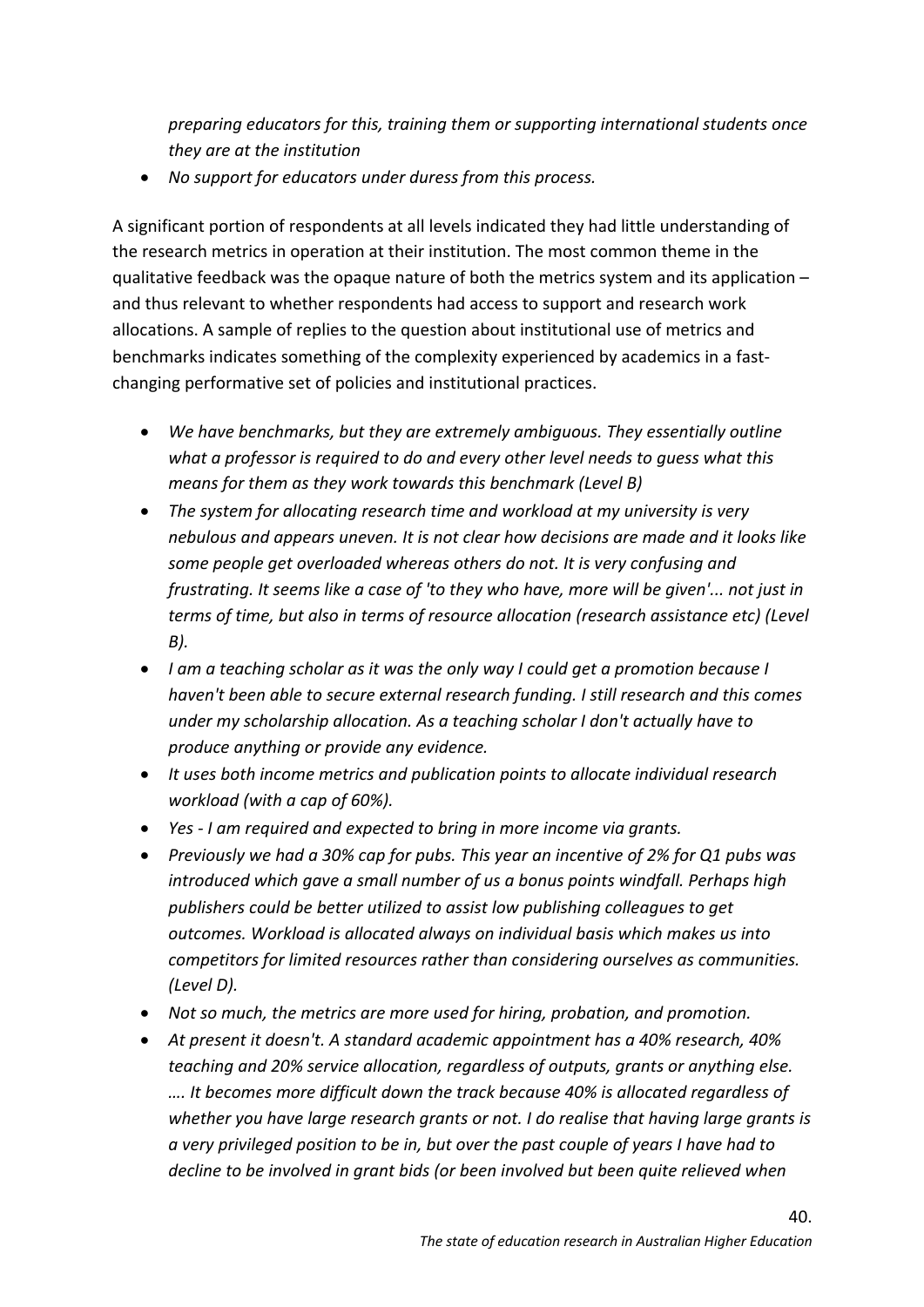*they haven't come off) because there's just no way that I could jam another large research project into the time available.(Level D).*

The consequences of the use of metrics, usually tied to ERA cycles, can be serious across the institution, and for Education as a field:

- *There is an increased focus on ERA, HDR completion, and cutting administrative support staff. Thus, there is a push for higher quality publications at a higher volume, more HDR completions on time with higher quality supervision, and an increase of administrative work that academic staff have to do.*
- *There is a strong movement away from expectations of universal participation in both research and teaching by all academics, toward a research elite managed and supported separately from teaching-focused (yet PhD qualified) workforce. Changes to assessment involve a greater proportion of exams and quizzes that can be marked without paying anyone, then paying casual staff to mark essays and other assignments.*
- *The shift to teaching-only as an institution. These developments have seen a drastic migration of scholars, including supervisors, either into early retirement, or to seek opportunities at another institution.*
- *YES. Focus on FoR code 1300 for publications. National research priorities just don't match what we do in education. Education is the ghetto. Nice women will continue to do the work regardless.*
- *The days of each academic having equal access to conference support (eg \$3000 pa) are long gone and we have a competitive application process for much smaller amounts of funding.*
- *Heads of school and deans are now lashed to KPIs that have metrics and they chase those metrics at any cost. We have had all support cut (eg conference funds) and entirely tied to metrics of grant applications.*
- *There is an increased devaluing of Education as a research area. A range of people publish in FoR code 13 and it reflects badly on Education schools. ERA is driving everything and education gets a raw deal when compared to the sciences.*
- *I'm unsure about this. I think as a School we do but much of it rests on the goodwill of our senior people and their capacity to mentor and support more junior colleagues.*
- *There has been a research intensification strategy whereby researchers have been appointed to enhance the university's research profile while existing staff have been denied opportunities and been dissuaded from doing research as a result of all the roadblocks implemented. Many staff members have been forced to select a teaching only pathway as a means of survival.*
- *There has been a major restructure of professional staff and academics that has meant lots of people have left, [or] have been forced to teacher specialists. Recent ERA results have been credited to changed agenda plan even though the years are*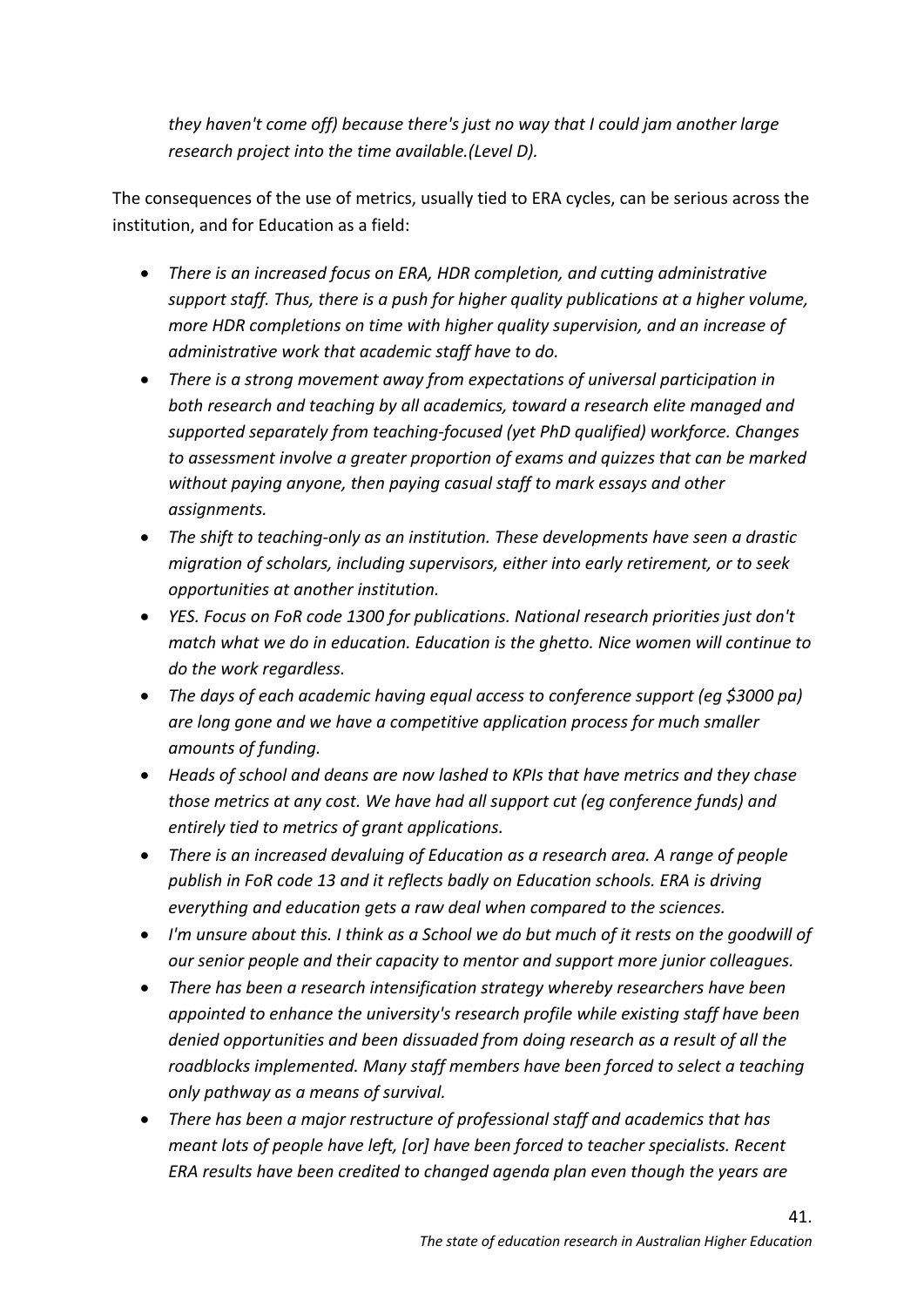*wrong. We have now lost many people who contributed to increased ERA numbers. Most are devalued except for 'research stars' who publish in Q1 and bring in lots of grants.* 

- *Research that falls outside of strategic research foci is not eligible for internal funding*
- *Education research is not even on the radar at my institution.*
- *ERA has officially been used to value certain areas, but it did not stop my university from disbanding an 'above world standard' grouping with a lot of doctoral students. It seems that senior people make decisions and look for whatever they decide is worth supporting, using whatever excuse they want. They don't say 'we can't afford it', even though that is the truth.*
- *ERA is of extreme concern and shame with FOR education codes static over last two times 2. impact has led to thorough resourcing of the development of Impact cases, with an excellent and well-regarded case developed in education being a source of community pride. Recruitment of a strategist from [international context] was a university wide strategy. 3. Cuts to funding have meant we are encouraged to seek out cat 2/3/4 funding to prop up school and where possible to fund our own research training or networking from above-load consultancies. We are very busy on lots of little low-level projects to scrape in money to get ourselves to conferences where possible.*

Asked if they believe their university has a plan for growing education research, respondents note that there is a lot of policy change, and what planning occurs either does not include Education or does not consult academics from the area.

- *There is little strategic planning - and VERY little inclusion of faculty staff in strategic planning*
- *Unsure. I don't think senior management at the VC level gets that education, through the amalgamation of teachers' colleges in AUS, has been done in an ad hoc way.*
- *Education research is at the bottom of the pile of research priorities*
- *Definitely NO!*
- *Yes, but it is still a moving feast so I can't be specific.*
- *Only those already established not early career academics engaged on short-term contracts*
- *No, or if they do the plan is simply to support high flyers rather than across the board.*
- *Hard to say for sure, but it seems to me that the University has other priorities - ones that can bring in more money than education is able to.*
- *I believe they think they do: heavy focus on ECR*
- *I'm sure someone has a plan, although it's not really communicated clearly throughout the school. ECR's seems to be mostly excluded from these discussions.*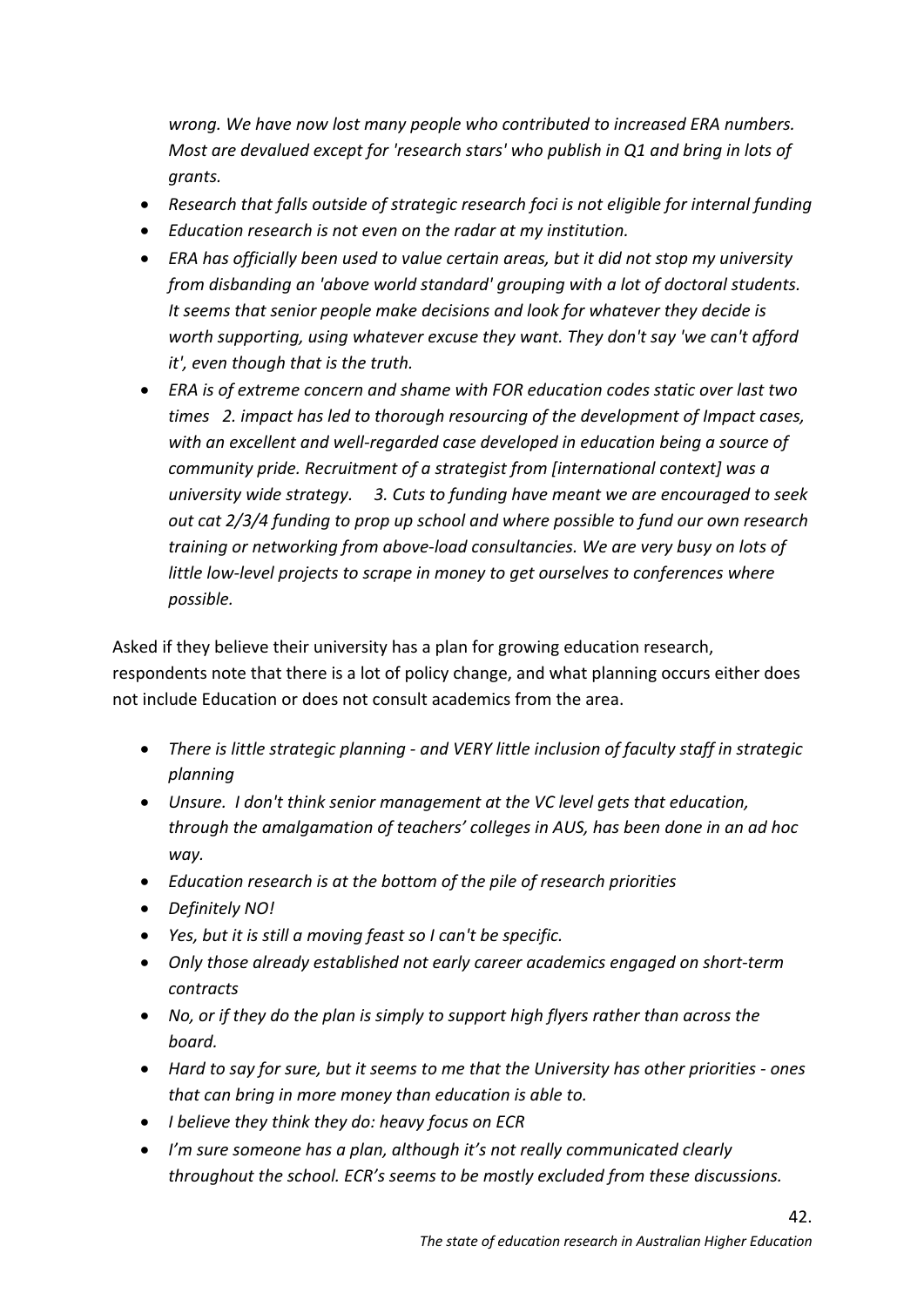- *No. Not at all. They have no long-term plans whatsoever. Everything is short term. Nothing is more than 18 months at most.*
- *I believe they have had a knee jerk response and are publicly making demonstrations of intentions in the right direction and opportunities, but these are not sustainable and have not taken into consideration that with casualisation of the workforce that the expectations for long term research, there is no congruence or stability.*
- *My university once had a great research culture but this is diminishing.*

Respondents' views on what Universities valued tended to mirror ERA and other standardised metrics. Peer reviewed journal articles were seen as most valued by their institutions, with only 28/141 seeing books or book chapters as highly valued by their university. 48 out of 140 respondents suggested that their institutions did not value any publication that was not refereed, which seems to undermine questions of impact and engagement, and distribution of research more widely. Research funding was seen as more highly valued than research, though both were priorities for the majority of universities. Universities were seen as not valuing conference attendance and presentations. Service to local communities and service to the profession, including research-related activities such as editing and refereeing, were perceived as not valued by universities. In terms of what respondents themselves valued in research-related activity, the highest form of research activity was peer reviewed articles, alongside conducting research. However, writing books and book chapters and writing non-refereed papers were also highly valued activities and HDR supervision and mentoring were also more highly valued by respondents than those same respondents felt that their universities supported these activities.

## **How could research be better supported in workload?**

All dimensions of teaching, research, leadership, administration, governance and service to disciplinary and wider community need to be appropriately acknowledged and negotiated with staff, rather than leaving this to be dependent only on a fixed template which leaves much assumed and relied upon and which dictates 'what counts'. Often it is the invisibility of teaching, including marking and coordination work, that reduces or eliminates time for research and scholarship. At other times, the contradictory pressures of gaining grants and workload allocations fail to match:

- *Enable negotiation of higher research workloads when these are justifiable. Eg running several large grants, and continuing to bring in income (as this is key to university income) is what I do - yet my workload for this is 40%. It should be a simple and accepted practice, that if this is occurring, then logically more research workload is acceptable.*
- *People need to be nurtured, mentored and supported as they develop their research trajectory. This means allocating workload time to junior academics for this purpose.*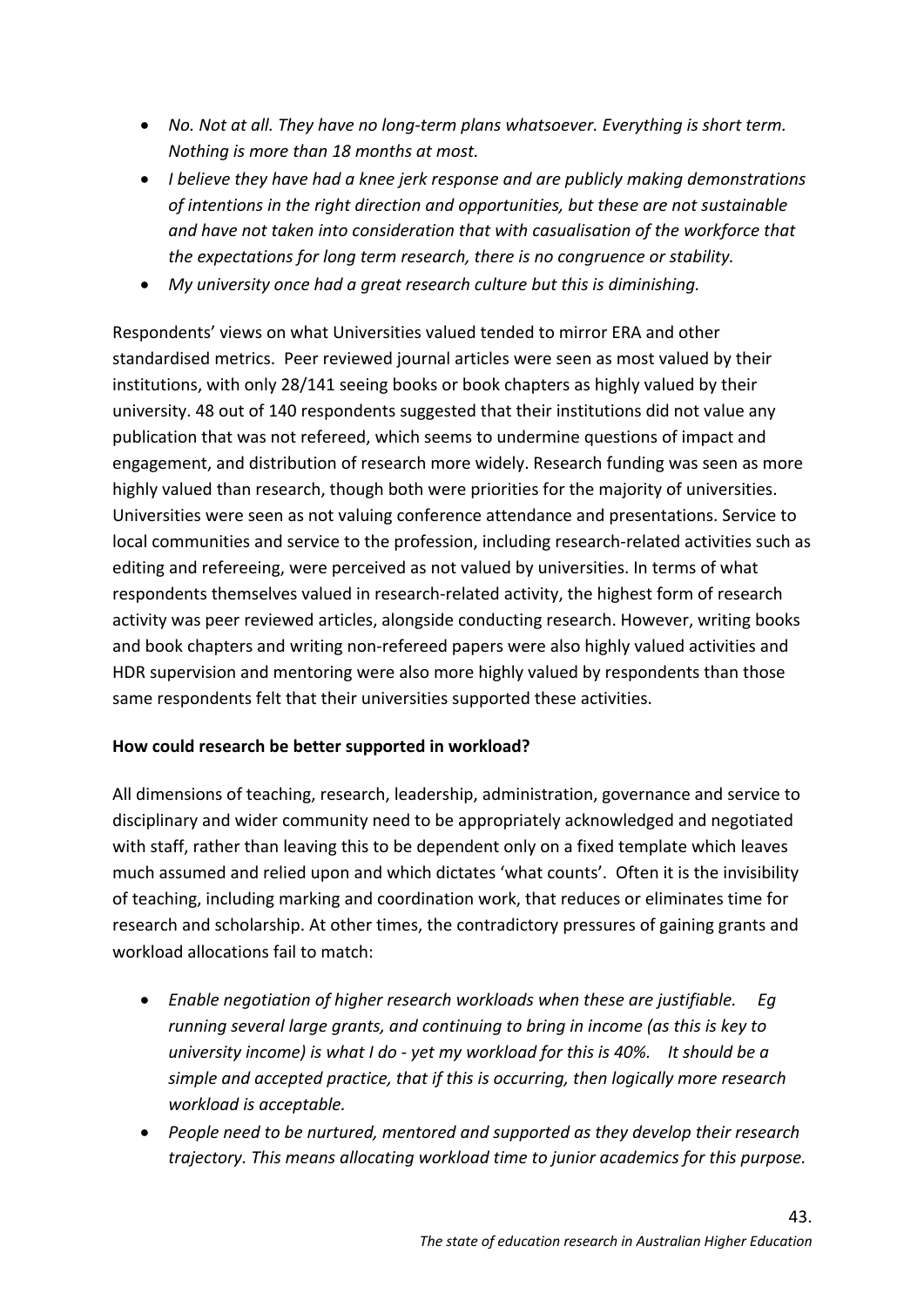*It also means acknowledging the role of senior academics who should provide support as a peer.*

A research culture that values a broad church of methodologies and is inclusive of academics at diverse stages of their life and career needs to be developed – within each institution and supported across institutions.

Different measures for education research need to be developed, alongside colleagues in the humanities and social sciences, so that quality, reaching appropriate audiences, impact and networking can be richly taken into account – largely through peer review, which has a long history for most education-based sub-fields of research.

- *when major grants are won, the faculty abides by its sign off for release, quite simple really*
- *It is supported very well in my institution - there is significant capacity building and opportunities for internal seed funding and it has a 40% allocation.*
- *I think it makes sense that workload be outcomes-linked; however there need to be incentives and training for ECRs trying to get started. eg secondments, mentoring, writing focused interventions. Teaching should not be an excuse for avoiding research even when teaching loads are high.*
- *The metrics used have not helped. Workload formulas drive quantity over quality. Teaching and Research should be valued equally. Study leave periods are based on competitive applications. Principles of equity are rarely applied to enable ECRs to have time to build a profile. To succeed as a researcher you need supports beyond your willingness to live on casual employment contracts. The higher education sector in Australia is all consumed by market ideology.*
- *Strategies such as more efficient admin teams, white weeks, meeting free research days, and so on can help foster cultures that incorporate research as core business. However increased precarity of tenure makes it almost impossible for casual and contract academics to be supported develop research trajectories.*
- *Workload allocation for School presentations and attendance at staff and HDR student presentations - with associated accountability*
- *HDR supervision workload needs a reality check*
- *Better communication from my supervisors (e.g. actually responding to emails would help).*
- *By listening to staff about workload issues. My faculty tells us we are bad time managers if the teaching encroaches on research*
- *I'm not sure there is a one size fits all answer. I see Level B staff who have been appointed without PhDs struggling to work full time and get their doctorate so time release would help them. Less casualisation of staff would help so as to distribute the admin/management loads more equitably*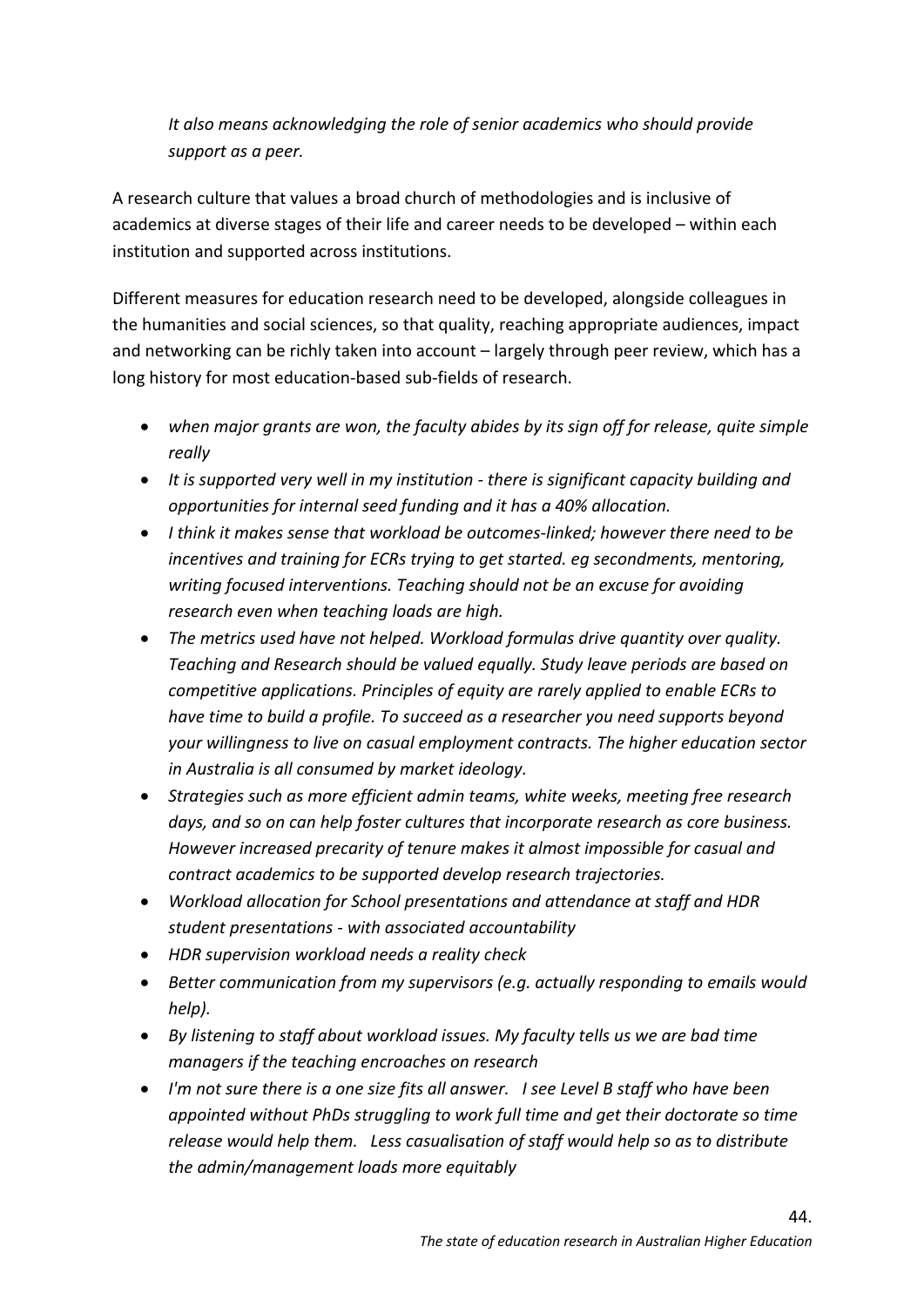- *Research requires planning - applying for grants for future years, proposing future papers, conference presentations etc. The best way my research could be better supported would be by continuing work.*
- *Involvement of management in helping people to maximise blocks of time for research.*
- *Rethinking the imposition of tasks that are not necessary or useful. By this I mean that there seem to be a lot of strategy and vision statements that aren't needed and removal of basic administrative service roles, such as front line student advisors, coinciding with a proliferation of more senior roles that seem to create extra layers of work, much of it in crisis mode.*

Lack of research funding for the sector, apart from the top ARC or RCT-methodology commissioned research, is seen as a serious problem:

- *To be regarded as research active (and have more time for research) in our workload profiles you must have external income - hence very few Education academics are regarded as research active as there is not a lot of external funding around in education.*
- *More funding opportunities, there are zero opportunities for mid-career researchers at my institution and, obviously, the national funding situation for education research is beyond dire.*

Scholarship of teaching needs to count as education research, since teaching and learning, curriculum, policy contexts for teaching and other teaching-related research are core areas of FOR 13. There was caution, however, about how other disciplines move their outputs related to teaching into FOR 13, as a way to avoid counting sometimes low-level publications in their own disciplinary field.

• *However increased precarity of tenure makes it almost impossible for casual and contract academics to be supported develop research trajectories.*

There was recognition of the inter-dependence of professional and administrative staff – whose numbers have been downsized in many universities – as key to increasing research activity – including through project management, managing finances, applications, grant management, annual reports, recruitment processes, or support for research assistants, where they have been contributed to research productivity and culture in the past.

There were a number of practical suggestions made for School/Faculty-level support:

• *Strategies such as more efficient admin teams, 'white weeks', meeting-free research days, and so on can help foster cultures that incorporate research as core business*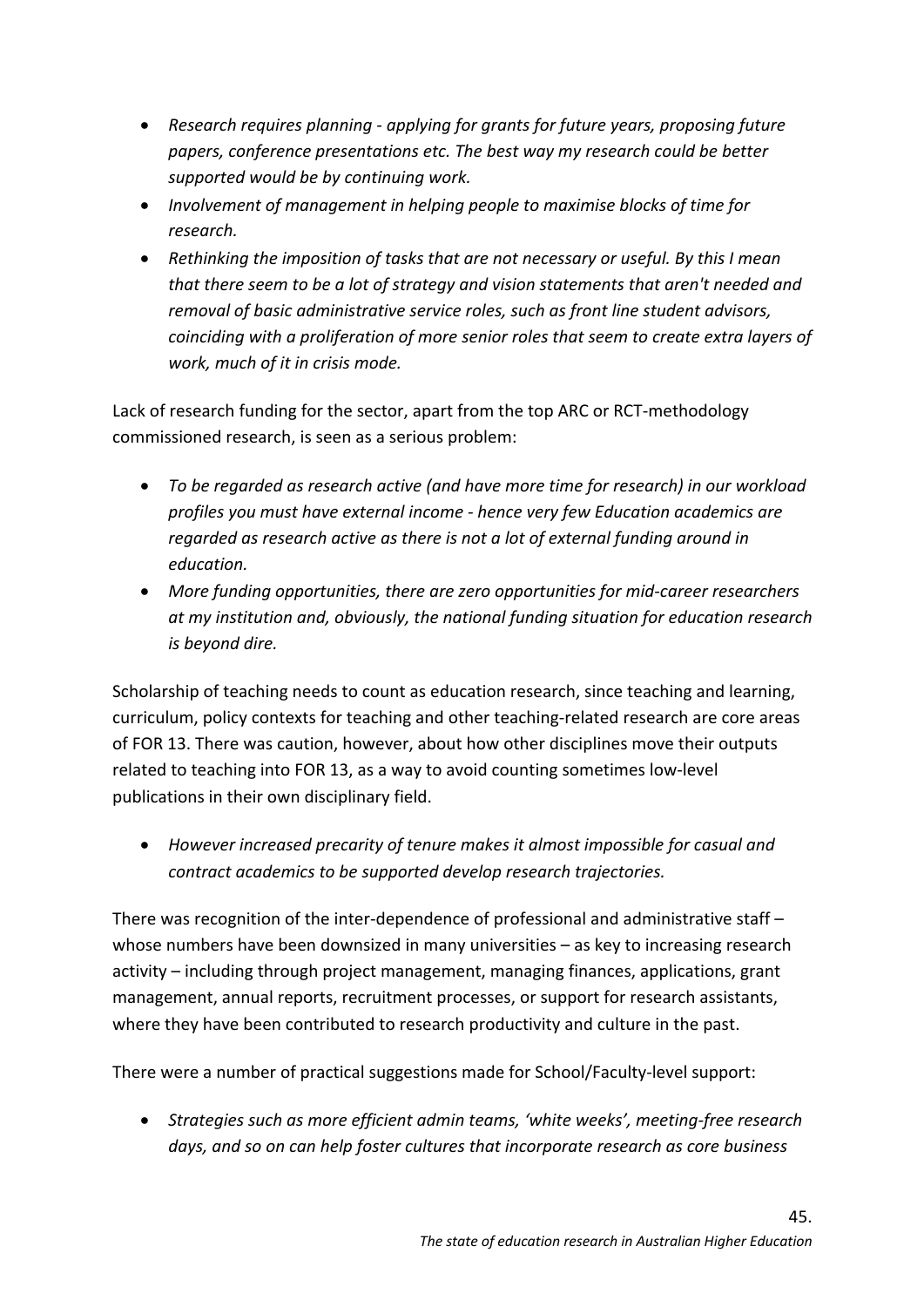- *I feel very supported in my research time. I am, however, conscious of early career researchers who have limited output and therefore productivity allowance. Therefore I have started a writing group to support ECRs so that they can change their workload outcomes. This has been working really well.*
- *Make good use of breaks and try to block out diary time. Try to get a day working at home on research to save travel.*
- *Career breaks would need to be factored into the workload. We should be 'credited' with workload associated with publications shortly after their acceptance. The delay in their recognition contributes to the catch 22.*
- *For ECRs and MCRs it would be great if they could guarantee 1 light load teaching semester each 18 months.*
- *Research supervision should be counted as research. [Others also noted this should count as research since it contributes to completion metrics, part of the university's funding infrastructure \$\$. Still others saw it as taking away from time for one's own research projects.]*
- *Hours could be separately allocated to research administration in addition to research. For example, for active researchers, hours could be allocated for submission of ethics applications, funding applications, manuscripts, reporting, project management, formalised partnerships, etc*
- *Ensure whole days are available rather than teaching every day. The exhaustion associated with teaching makes rigorous intellectual work difficult.*

Such activities rest to an important degree on academic participation in negotiating workload, determining priorities and contributing to policy and strategic future discussions.

## **AARE's support for research in Education**

Many respondents appreciated the diverse efforts made by the Association to support members in research in the two to five years prior, as the following comments illustrate:

- *AARE already does a lot, all of which is valuable.*
- *Continue lobbying for value of educational research.*
- *Continue providing space for connection and collaboration*
- *I think that there was a good deal of important work completed over the past 2-5 years.*
- *I think generally that AARE does a good job.*
- *AARE is doing a terrific job in my view.*
- *Any support by any entity or organisation that advocates on behalf of academics in education is needed and welcomed.*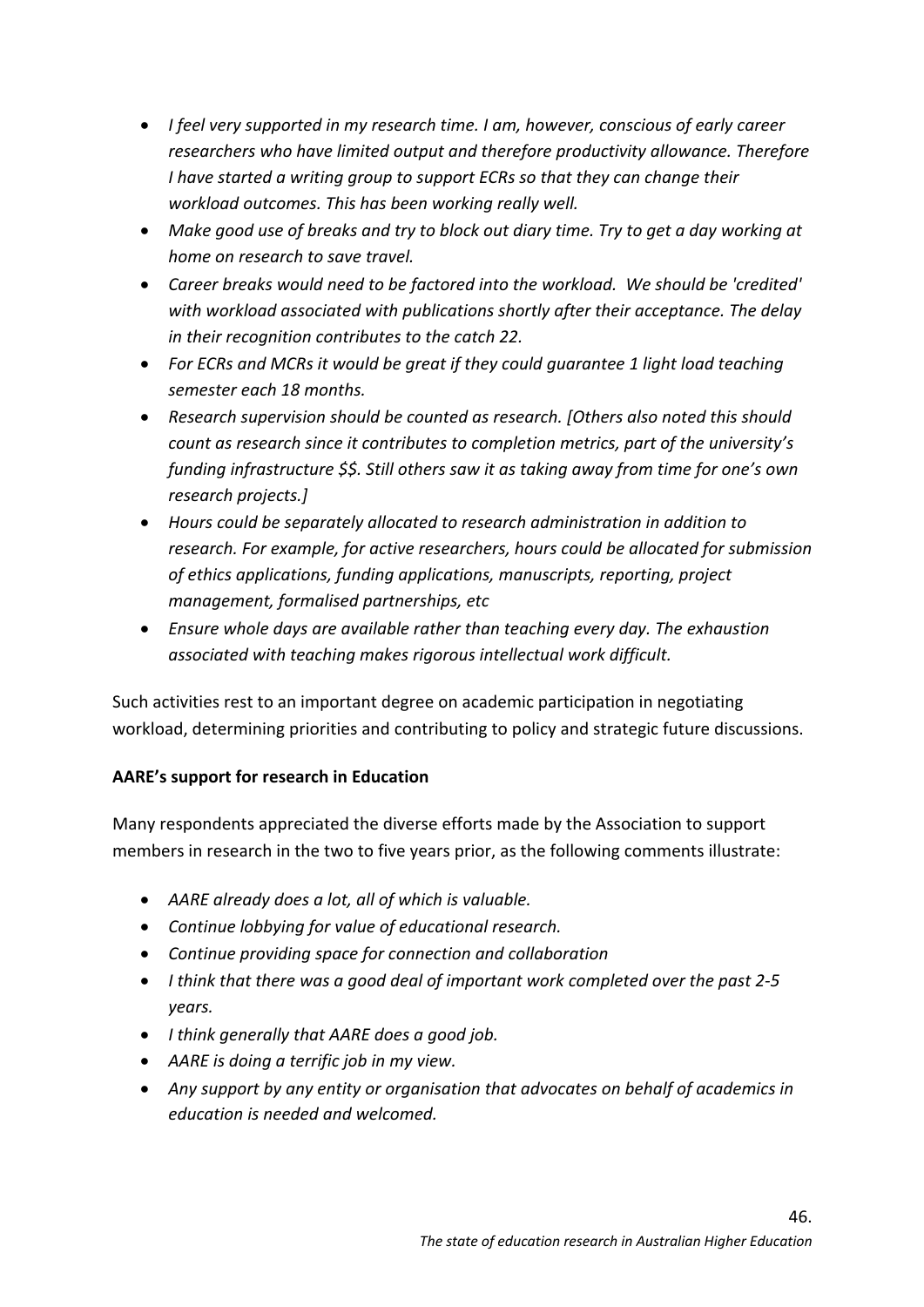- *Continue the work you are doing to continue to highlight the salience of the issues facing researchers who are at times working against the odds to achieve their aims, such as equitable learning outcomes for all students.*
- *The theory workshops are an excellent initiative, as are preconference ECR days.*
- *The SIG activities and especially small grants for events are great.*
- *Several years ago the grant writing workshops were fantastic.*
- *Conducting research like this to form a foundation for policy advocacy as well as to add to knowledge of the discipline is important.*
- *The journal is … an important activity and is very well managed.*
- *Keep up theory workshops*
- *I try and attend the AARE conferences, which are always excellent and provide opportunities for networking, learning about other research and researchers' problems.*
- *Keep up the profile, grow membership, support greater international presence*
- *Continue to advocate for and create opportunities to sprout the importance of research in education. Uphold and promote high quality research both within the organisation but outward facing promotion too.*
- *AARE is doing a great job of making education research more visible in the public sphere, which I think is a necessary step toward changing the discourse about education research and why it matters.*
- *Thank you for doing this work as volunteers for the membership of AARE - and know it is appreciated.*

There were a number of suggestions about what AARE might consider doing, significantly emphasising the political work of lobbying and advocacy. Recognition of actual work in workload and more job security were seen as key foci for lobbying and public awareness:

- *Make the case for research to be a fundamental requirement in all academic workloads.*
- *Promote better conditions for early career academics, reduced workload allocations, more time to do research and write, and more mentoring support*
- *Advocate for more secure work.*
- *Be more vocal about the problem of insecure work that many researchers (particularly research assistants) experience.*
- *Call out inequitable behaviours.*
- *Create culture for provision of negotiating - extending research workload as appropriate. And a culture that can embrace this as valuable (eg researchers can give much back to schools and faculties).*
- *Advocate for greater slices of the funding pie; esp. by encouraging ARC reviewers to be fair and supportive of applicants. My own experience … is that education*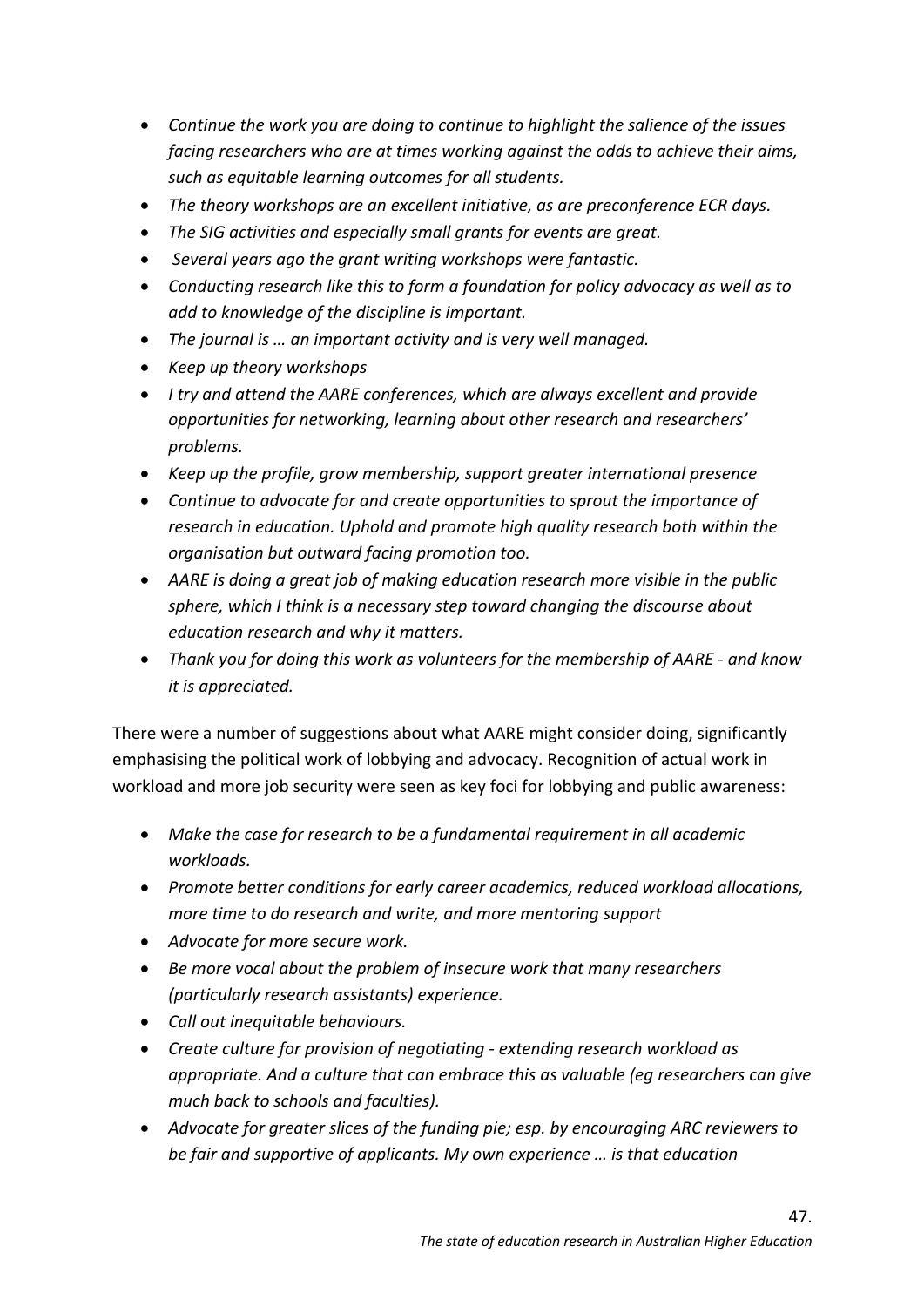*reviewers tend to be much harsher, and this damages us as a profession (esp. as we are in with all of SBE, and tend to lose out on funding)*

• *Promote a culture of collaboration rather than competition.* 

HDR students particularly emphasised the political leadership of the organisation:

- *Oppose further privatisation and monetisation of education; work to restore education as a funded public right and service… (funded student)*
- *I think the AARE needs to prioritise being politically active on issues affecting our field for the sake of its future. This is one way of supporting members — past, present and future — without whom the AARE does not exist (funded student).*
- *If someone wants to move from casual employment to more permanent employment then it would be great if any opportunity is also offered to casuals (unfunded student).*

Gaining a higher profile in the media for education research is recognised as difficult but respondents suggested that this remains essential:

- *Public awareness raising in media*
- *Lobby and campaign for a rich understanding of the profession and the work it does, and for research opportunities to be distributed.*
- *AARE should take the lead, representing the academia, in negotiating the workload of the academics. Cost cutting and overloading academics will have a cyclic impact on the quality of education and therefore its contributions to the economy and development of a country.*
- *Convincing the bureaucracy about the importance of research especially educational research should be done.*
- *Fight vigorously to engage the broader community and the higher education institutions in Australia to value and demand high quality research.*

Suggestions were made for AARE's own SIGS, Workshops and Conferences:

- *Make key sessions available by pod casts for those unable to travel*
- *Support regional networking opportunities*
- *Support design workshops for collaborative design and application for multiinstitutional research project.*
- *would be good to see maybe some mid-career researcher support as well as ECR; the research theory workshops are great but maybe a similar style for mid-career researchers on grants (Cat 2-3)*
- *Conference costs are very high which is difficult for ECRs and people in precarious conditions*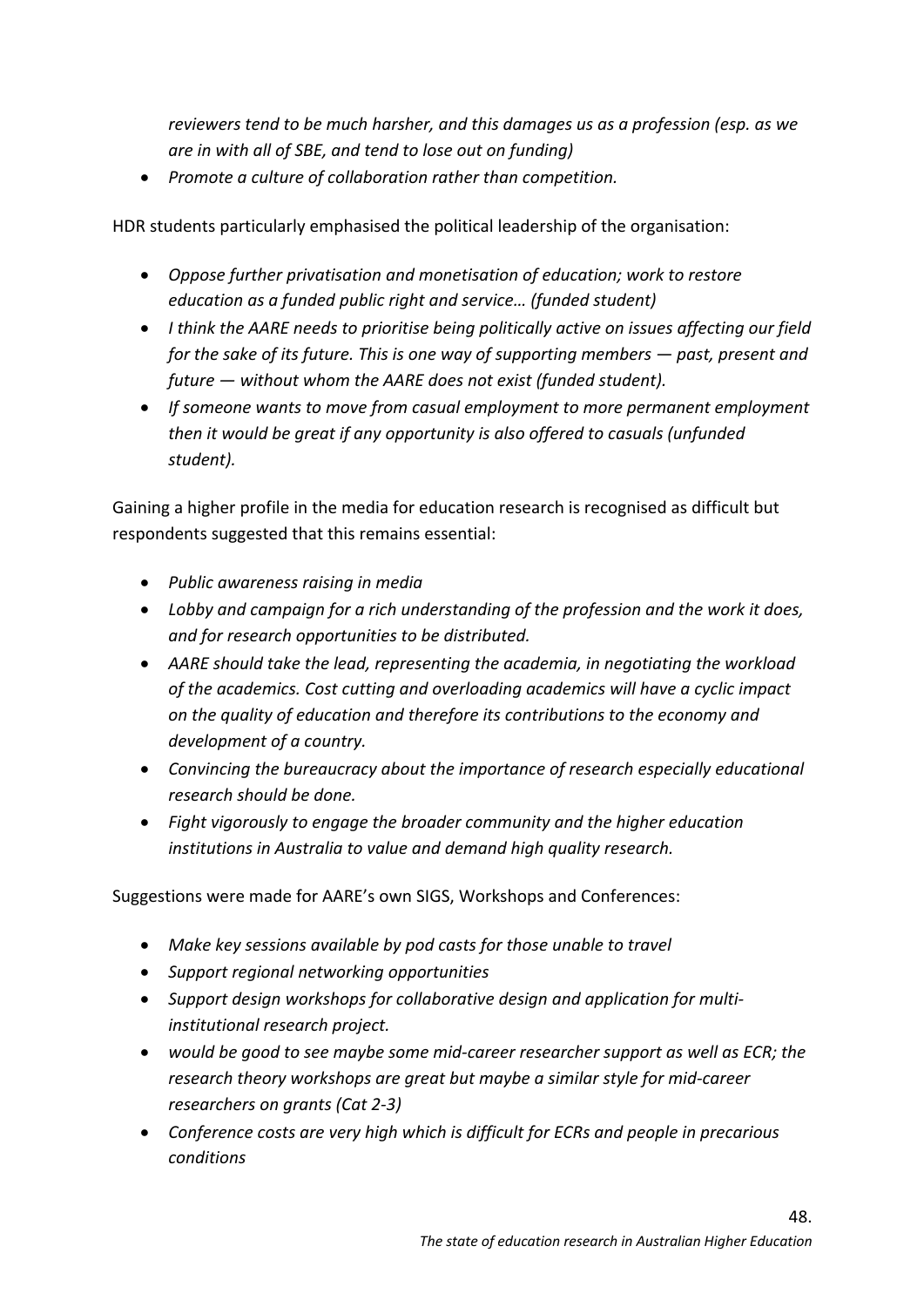- *Focusing on ways to support researchers' engagement with teachers and increasing understanding of what research is, how it can inform teaching and vice versa*
- *Encourage SIG activities throughout the year*
- *Advertise more about the SIG grants. I know that sometimes they hardly get any applications. Perhaps celebrate these at the annual conference as well*
- *supporting ECRs in writing workshops at the conference and throughout the year would be good. Perhaps some of the professoriate could run these*
- *Would prefer conference papers to be peer refereed to improve quality of conference and let newer researcher know the expected quality standards in the field.*

Many responses here and in related forums highlighted the need to work with other professional organisations, including the Academies of Humanities and Social Sciences, HASS and other professional associations, on issues such as creating more of a balance with STEM disciplines, increased research funding and changing the use of inappropriate metrics for research. Working with other organisations was suggested as critical for building support for change.

- *Support meeting of research-leaders (cADRE) to reflect on the findings of this study.*
- *Help formulate stronger partnerships between universities and schools.*
- *Support more inter-institutional mentoring for HDRs, ECRs, & MCRs. Whilst mentoring opportunities within one's institution can be valuable; they may not provide the anonymity that an inter-institutional opportunity might. In addition, these types of opportunities may provide access to scholars outside one's institution who actually has a better finger on the pulse of certain sub-fields (e.g., history of education, anthropology of education, science education).*
- *Lobby Universities Australia, ACDE, governments to consider the consequences of decisions.*
- *Work with ATEA closely.*
- *More active engagement by the association with university leaders. At present, many of our DVCRs don't even know that AARE exists (I have spoken with two in the last three months who had no idea what AARE is, or that is the largest education research association in the country/region). Improving the profile of the association at that level, and facilitating some sort of partnership arrangements or formalised network of universities that support AARE in some meaningful way, might go some distance toward changing the perception of education research within universities. This in turn could be a useful step in changing the ways that universities position and value their education researchers.*
- *[analyse] what educational research looks like in disciplinary contexts outside of Faculties of Education - this is an urgent need.*
- *Lobby union to ensure workload categories for research and teaching are not dependent on being successful at winning external income.*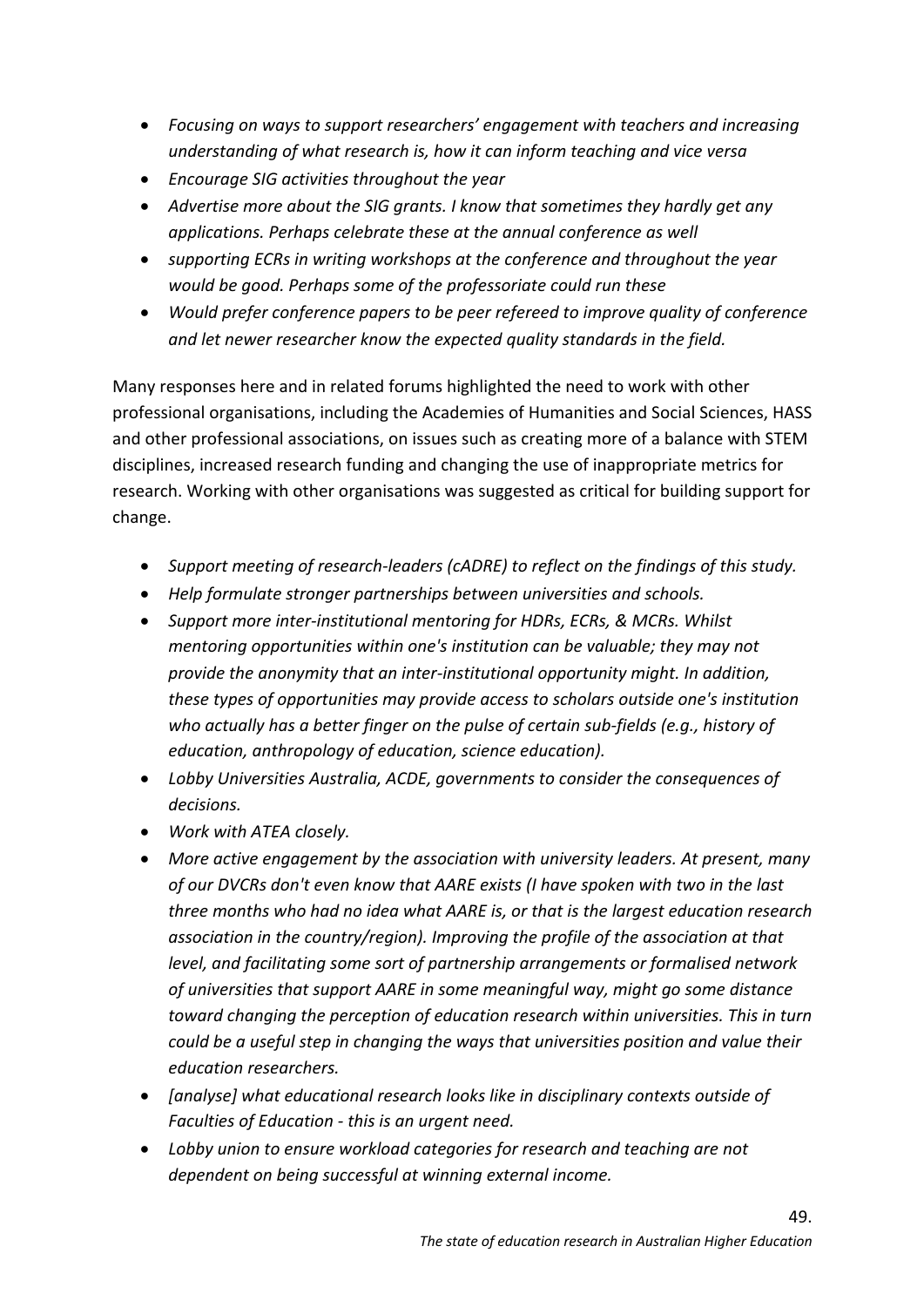Funding for research in education was raised in many responses, highlighting the need for supporting research of diverse kinds:

- *Advocate for an Education-specific grant scheme*
- *Lobby for reinstatement of OLT or similar program to fund educational research.*
- *Change to national research priorities to ensure there is something in there about education and human capacity building.*

Some suggested AARE itself could provide funding for projects – not understanding the role of membership fees and conference income to keep the Association going. It may be possible that AARE or its SIGs could act as broker for mentoring, for collaborative and even unfunded projects shared across different universities.

# **6. The urgency of acting on these issues: Discussion and recommendations**

The previous major section on Findings depicts significant issues for the field of education research and the higher education sector in Australia. While there remain a number of universities who support a 40:40:20 balance across teaching, research and service/administration/leadership/engagement, and there is commitment from experienced and senior academics to mentor more junior scholars, overwork in the sector and lack of funding for education research more broadly still pose dangers to the future of research – and the quality of teaching – in the sector. If these trends continue – and all indications during the COVID-19 Pandemic initial phases suggest that they are currently compounding – then there is an urgent need for political action in relation to the future of education research and the social and planetary purposes for universities. Professional associations such as AARE need to be able to take leadership positions in this political work, since many members need a non-home institution position from which to speak. The relative autonomy from government and from universities means that AARE provides an important space for university academics to exercise academic freedom, for sharing, commissioning research and policy analysis, and advocating for higher education and its research capacity. While most members of AARE are from university Schools and Faculties of Education, education research also includes research on Higher Education, from a range of locations. Both need active and urgent advocacy in the current context.

In the recent past, corporate and government agencies have engineered managerial restructuring of university academic workforces towards many more teaching-only staff (mostly junior) and few who are research-only/mainly. This trend in many universities has exacerbated the overwork associated with performativity measures, widely experienced in the sector, across of positions, including sessional staff. The trend towards reduction of the 'teaching-and-research' academic in favour of a division between teaching-only and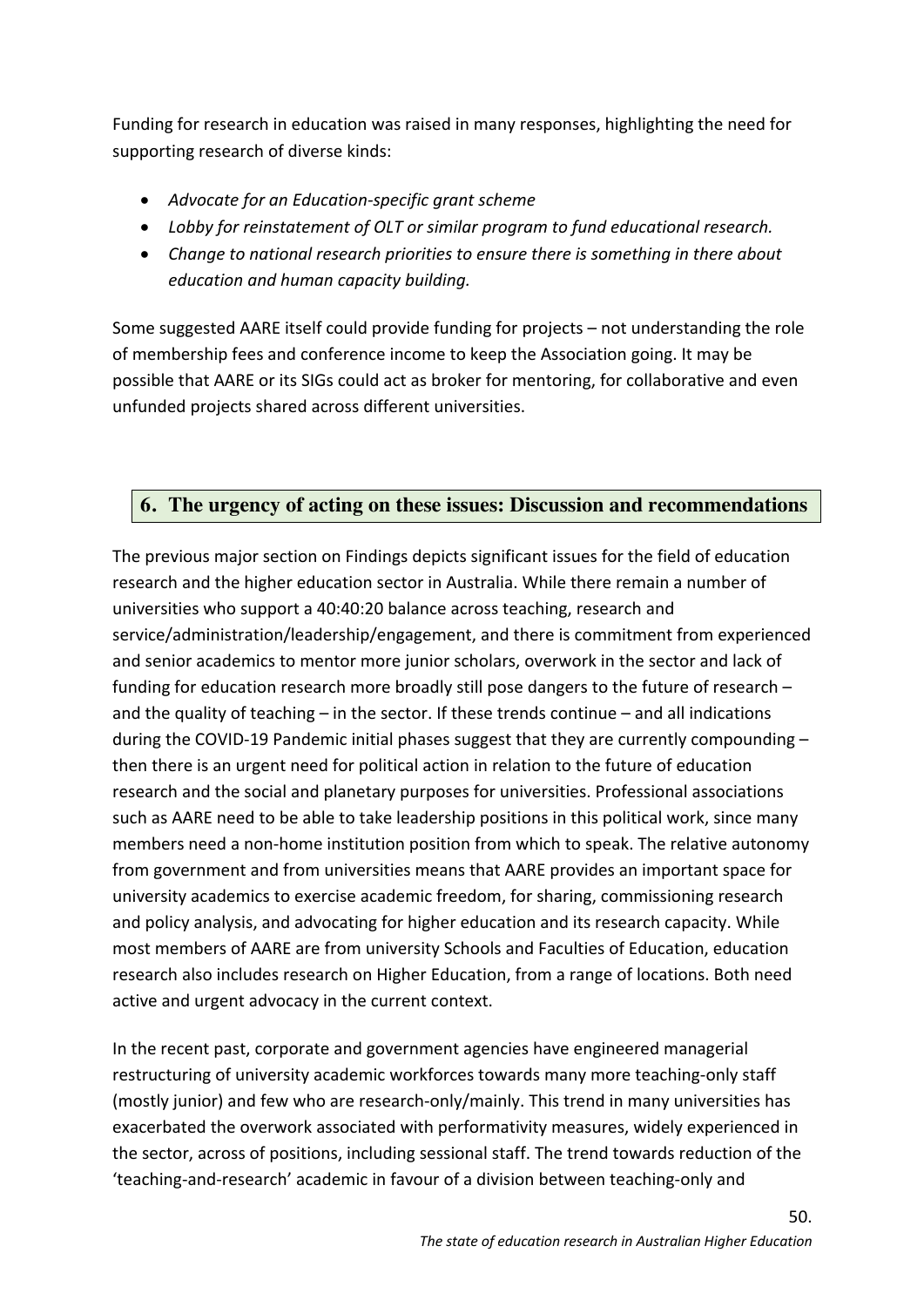research-only has made the practice of a 'career' in the domain of education in higher education highly problematic. The trend is particularly a problem for the future of education research, since the future of educational research for all education sectors, and of teacher education, will not be served well by strategies aimed at destroying the future-oriented hopes of early-career academics who hope to develop and contribute in research as well as teaching.

Nor can the field of education thrive in universities which exploit staff, leaving required and necessary work invisible or undercounted and removing conditions for academic freedom when serving the society and improving the practices of their own institution. The teachingand-research academic is needed to support high quality teaching, to collaborate with others on serving the community, and to contribute to building knowledge and knowledgefor-action. This doesn't mean there should be not be teaching-only academics. However, it does mean that: (a) a significant and growing portion of the workforce should be teachingand-research; and (b) teaching-only workloads should include a strong scholarship component, with supported paths towards adding a research component if/as desired.

It has become very clear in the current pandemic that university students are interested in futures more widely than their own individual entrepreneurial/vocational options. Students need university education for knowledge-abilities that capacitate inter-active social grasp and action on problems that matter, in and across community life-worlds. Zipin and Brennan (2019) have argued that students need knowledge-*abilities*: abilities within and across communities to understand and pro-act with others, across diversities, on problems that matter: capacities to work with and upon knowledge; indeed, to create knowledge and pragmatic plans of action to address emergent problems for emergent futures. For students to come through universities embodying such capacities, they need to work with academics who are strong in *pedagogic-and-researchful* capacities – a further rationale for the teaching-and-research academic who embodies strengths in both knowledge work – as scholar-researchers – and pedagogic capacity to scaffold the learning wisely and soundly. In other words, they need teaching-*and*-research academics.

Issues of workload justice, and making visible the invisible or uncounted work, affect all of higher education. Workloads have been disrupted and expended as part of the Pandemic response, while relying on existing Enterprise Agreements and workload models which are often unfair and confusing. The loss of International Student income, and difficulties in continuing certain kinds of research under Pandemic conditions, have in a number of cases resulted in further challenges to the kind of university needed for the current and future Australian society and global relations.

A sustainable workforce in the field of education, and in higher education more broadly, is a necessity. Central to a sustainable workforce is the upcoming generation of students and academic staff. Their options and conditions become a matter of inter-generational justice,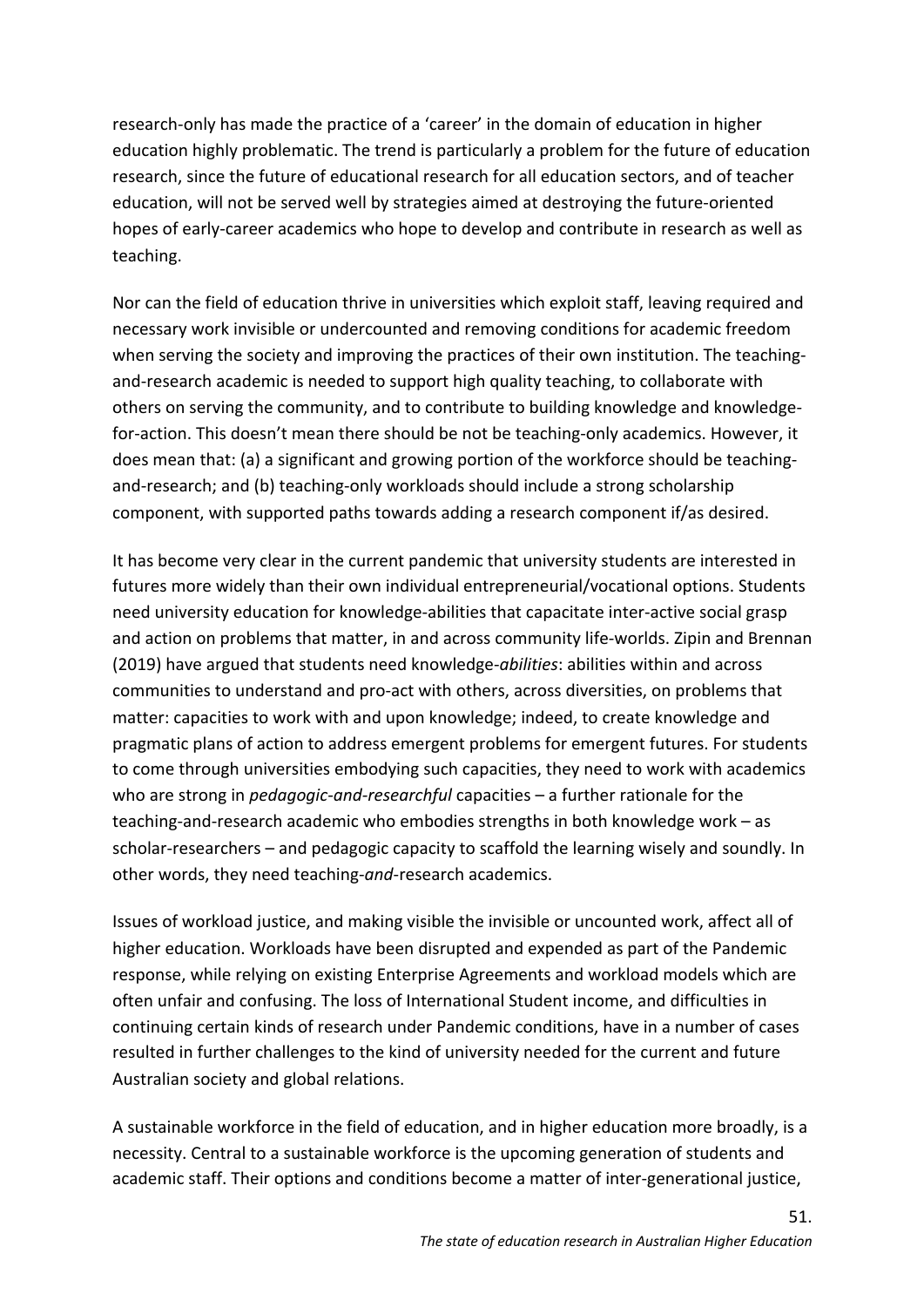in which all generations have a stake in redressing. For all, a robust research culture needs to be sustained and further developed. In this section, we present a number of recommendations for AARE Executive and Membership action, since – as one survey respondent noted – every individual and every institution needs to act.

## **Recommendation 1:**

This recommendation takes up a broad call for politicised action and specifies a number of priority issues needing attention:

**That AARE advocate for education research with key governance bodies, seeking collaboration with other professional associations, recognising the difficulties of the sector as a whole while insisting that research is central to teaching quality, to a quality university sector, and to the capacities of citizens educated through universities to deal with social, environmental, health, economic and political problems.** 

## **Particular issues requiring public naming, contestation and advocacy include:**

- **a. Restriction of HDR, ECR and MCR research trajectories through funding and institutional practices of workloads, governance, competitive and unrealistic performance measures;**
- **b. Growing numbers of casual, teaching-only and research-only staff as the default setting for appointments or transfers of existing staff, diminishing the Teaching & Research academic fraction, with consequences for succession-planning, career trajectories and the future of Australian research and teaching quality in education and other fields;**
- **c. Inappropriate measures, based on the sciences, used for judgement of research quality in education, and other humanities and social science fields, rather than international peer review**
- **d. Inadequate workload allocations and invisible work that restrict capacity to undertake research and collaboration across institution s and internationally**

**Through the trends above, Universities in Australia continue to narrow their purposes and the foci of their contribution, with too strong an emphasis on vocational skill formation rather than capacitating citizenry to work within uncertain futures and new knowledge creation.**

Workloads, workforce and career opportunities are key issues for retaining and building a future for research and researchers in education. With fortunate timing, the Coaldrake report (2019) clarified that universities in Australia should continue to be defined by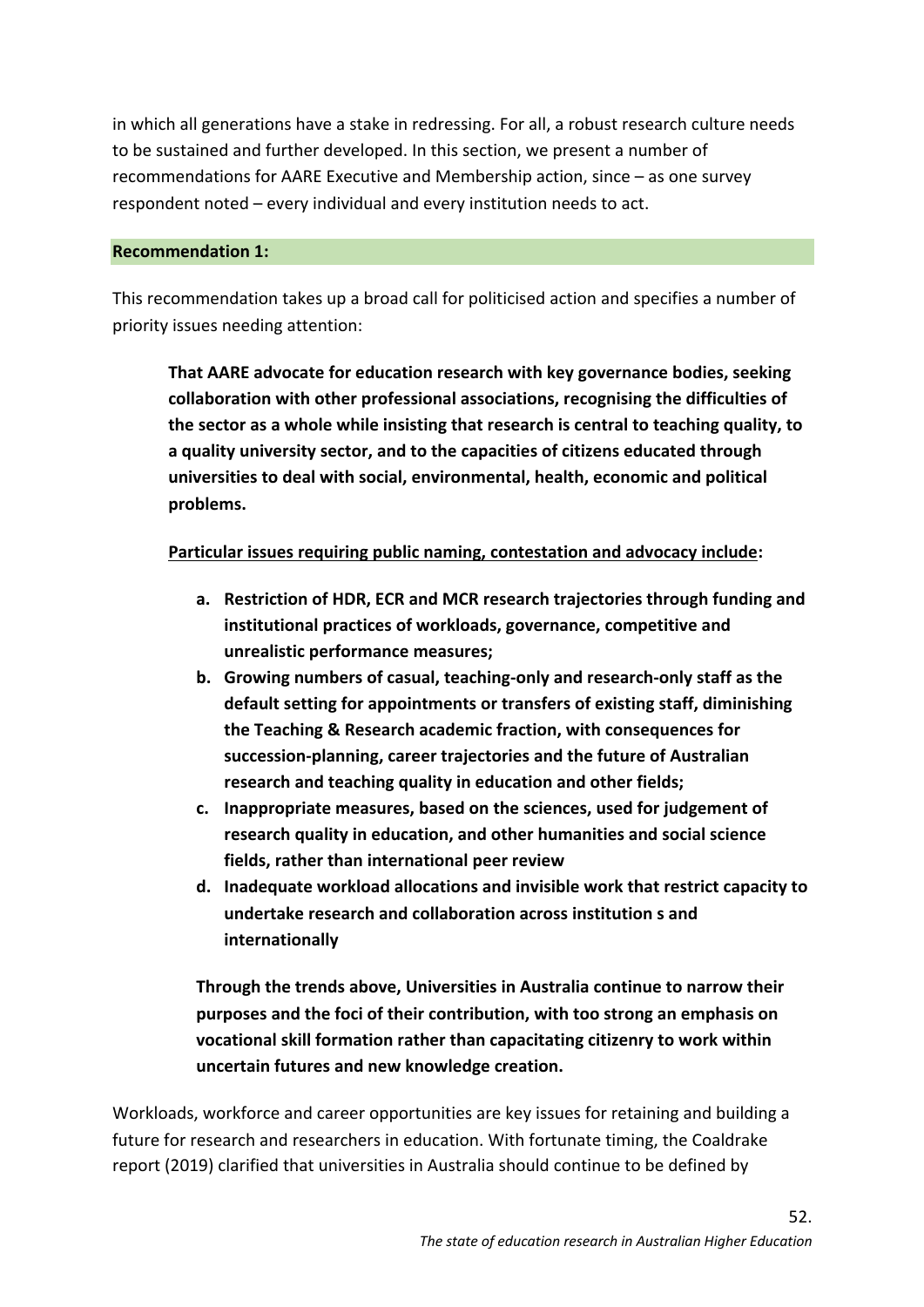research *and* teaching (p. 35). The report cites, amongst other reasons, the importance of "quality pedagogical practices and teaching based on current research"; "ensuring students are educated with … latest knowledge"; "the connection between research, quality teaching and positive student outcomes (commonly known as the teaching-research nexus)" (p. 31). Coaldrake summarises this by saying "there remains a strong view that a university should be a place of both teaching and research, nourishing a rich scholarly environment for students and for the benefit of the broader community" (p. 31). Given that most reasons for retaining both teaching and research in one academic position are supported by the teaching-research nexus, it seems more than a minor oversight that the move to increase teaching-only positions in many universities, also prevents them from doing research.

The Coaldrake report also recommends that universities "conduct world standard research in at least three, or at least 30 per cent of the broad (2-digit) fields of education where courses are delivered, whichever is greater" (p. 34). By 2030 "all current universities should be required to undertake world standard research in at least three, or at least 50 per cent, of the broad (2-digit) fields of education where courses are delivered, whichever is greater" (p. 34). This "may require some Australian universities to increase their research performance and output, or to specialise in their areas of strength" (p. 35). It is essential that this call is read *not* as a separation of teaching and research but as a return to a majority of academics embodying both teaching and research. It is also an invitation or prompt for education research to strengthen its public profile, to change the measures of what counts as quality, and to work in inter/multi and trans-disciplinary ways on key problematics for social and planetary futures.

Such work on strengthening a public profile for education research will require making university management and governments understand the realities of workloads and negotiate workloads that will support quality research through ensuring career pathways that do not rely on exploitative conditions and inappropriate measures of 'what counts' as quality. This will also require a media strategy which an expanded Working Party could assist, supporting wider public recognition of the *EduResearch Matters* Blog, and members' work. Suggestions in the Findings section of this report give further options.

### **Recommendation 2**

**That AARE work with Australian Deans of Education and others with responsibility for education academic work to document and assess medium and longer-term implications for education research capacity. A past model for this engagement is available in the Strategic Alliance project between AARE, ACDE and ATEA that investigated strengthening a research-rich teaching profession in Australia.** 

Given the voluntary nature of AARE, and the overwork rampant in the universities, organisations and professional associations have to work together if they are to be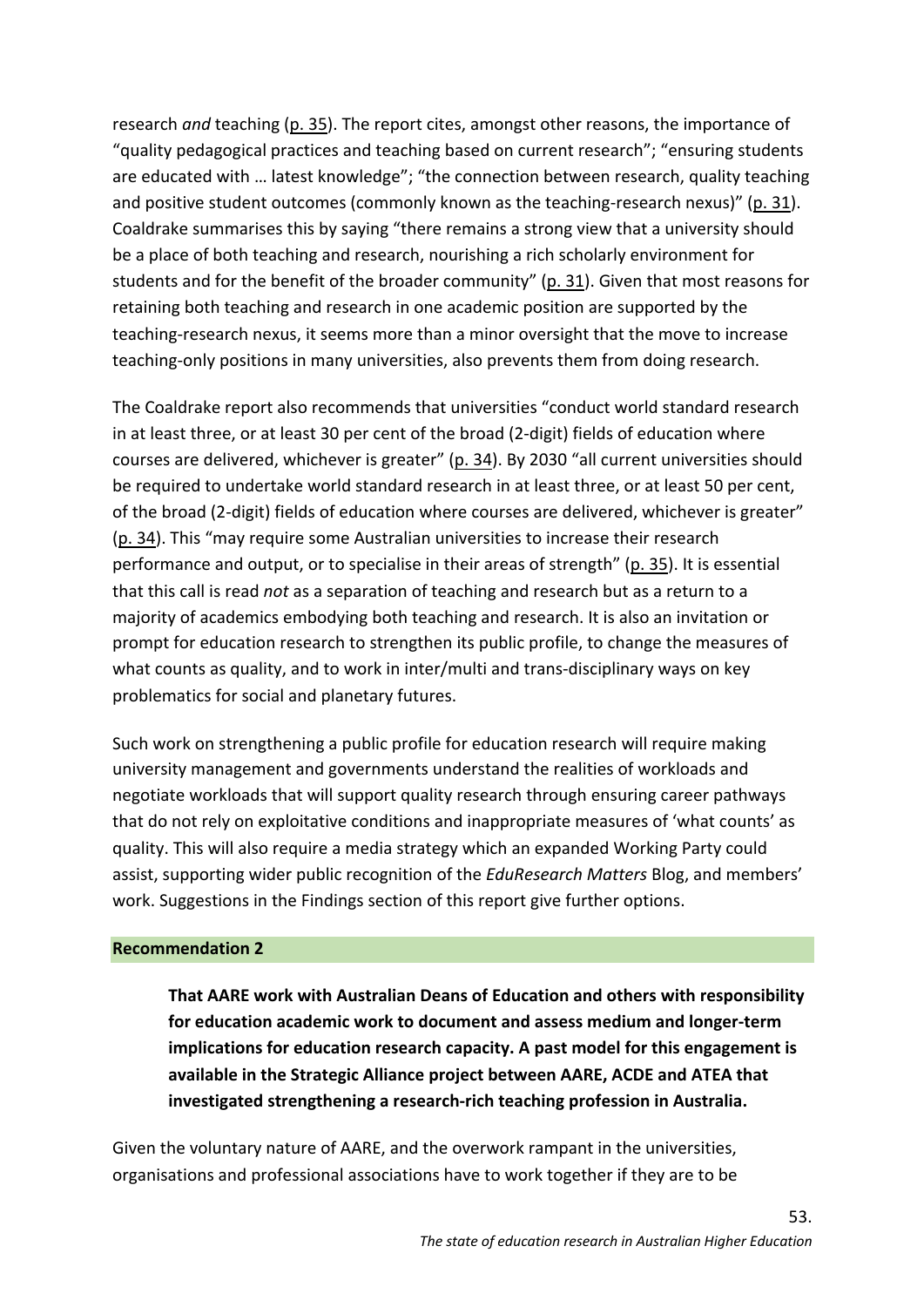politically effective in shifting institutional practice, public discourse and policy. The History Association's study of the impact of casualisation in their discipline area (Fathi & Megarrity 2019) is only the latest of many studies around workload and career trajectories, as cited in this study. The Learned Academies have been conducting a special ARC project on the 'Future Humanities Workforce' https://www.humanities.org.au/advice/projects/futureworkforce/. Its Literature review (Glisic, 2019) may provide guidance for doing analyses of research capability and needs in our area, along with summaries of its consultations, building on earlier mappings such as Turner and Brass (2014).

Diverse concepts of the possible futures for our field need to be developed as part of such work. Our work is of course not autonomous but deeply intertwined with issues of social and planetary futures, which universities should take responsibility to elucidate and help address. Macro-structural and infrastructural issues – of environment, capitalism, colonial racist legacies, for example – are linked to life-world spaces. Where, if not universities, are these links and complexities to be elucidated for wider publics to comprehend and gain capacity to act? The argument for a renewal of university purposes will rest in part on the capabilities of academics, as teachers, researchers and community partners, to reinvent new practices that are future-oriented. The Covid-19 pandemic has only underlined the need for a reimagined university – and a renewal of an academic workforce with research capacities and career trajectories that are not exploitative.

Universities will need to be convinced and supported to build long-term plans for growing education research and multi-disciplinary research that includes education to serve diverse communities. That calls for a wider, more democratic understanding of the university and its governance. The financial strictures underpinning current managerial cultures of university management will need strong educational leadership strategic work to grow research that meets current and emerging future needs.

#### **Recommendation 3**

**That, in light of the consistent and rapid changes in education, accelerated by the Pandemic, AARE lobby for an education-specific research fund, commensurate with student numbers, and the importance of the field to Australian and global needs and purposes. This recognises that strong research cultures are important for education workforces across all levels.** 

Education research covers multiple fields: higher education, technical and further education, professional development, school education, Aboriginal and Torres Strait Islander education, early childhood education, public administration, popular and community education, to name only a few. While we do not agree with narrow vocationallyoriented purposes for education, we do see that contributing knowledge work with and for the largest workforce in Australia – those who work in these institutions mentioned – is a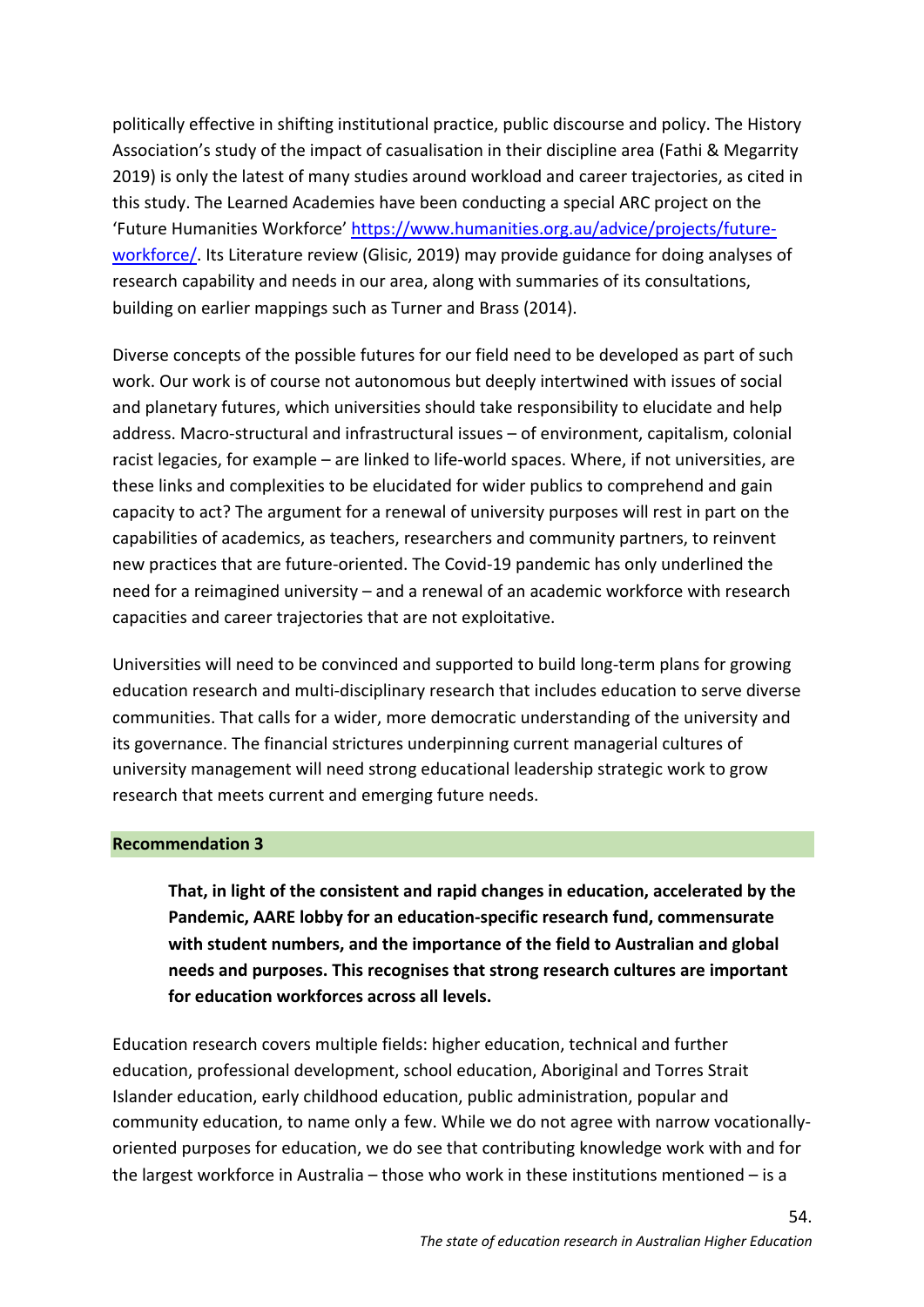key role for university educators and researchers. Public sector funding for education research, along with seeking private, philanthropic and individual bequests, is needed. Education research across sectors needs appropriate and independent funding that can complement ARC, NHMRC, NCVER and governmental agency commissioned funding sources.

### **Recommendation 4**

## **That AARE expand the Working Party on supporting and capacitating the future of education research as a regular standing committee of the executive.**

The current working party asked AARE Executive at the 2019 AGM to both call for expanded membership and to keep the issues raised in this report on its agenda at Executive meetings and at Annual General Meeting. Such expansion can support wider capacitation of research and action on the multiple, complex and urgent issues for our field, and for the sector. It would be useful to bring together a wider group of researchers of higher education, perhaps drawn from the Professional and Higher Education Special Interest Group, to monitor developments, pool research and develop projects to follow up this study. A more extensive working party would be able to support the Executive and SIGs to coordinate and even commission work such as documenting strategies among members for making invisible work visible, for liaising with the other professional organisations and the NTEU, sharing documentation across institutions and disciplines, and for seeking funding for further investigations. AARE's development and conduct of a media strategy remains an urgent political focus, which could benefit from a larger or rotating group of members working in this field. Any moves in this space must ensure a deep and rigorous focus on issues of the education workforce and implications to the discipline of challenges as a result of casualisation, over work and lack of appropriate opportunity.

These recommendations and previous AGM motions need the development of new forms of politics from the organisation for changing conditions for universities as an education sector, and the field of education within it. As an organisation which is relatively autonomous AARE is able to engage in this space in ways that individual academics can not.

In recognition of the over-riding support for this work within membership of the Association we recommend that this report, once received by Executive, be made widely available to members and other interested stakeholders. Members need to be advised of the actions to be taken by the AARE Executive in response to the work of the Working Party to date.

Covid-19 conditions have seen a rush by universities to restructure academic work, particularly in moves towards reduction of a significant number of academic positions. These moves respond to both the long-term under-funding of the sector, particularly in supporting higher education research, and the loss of income from international students,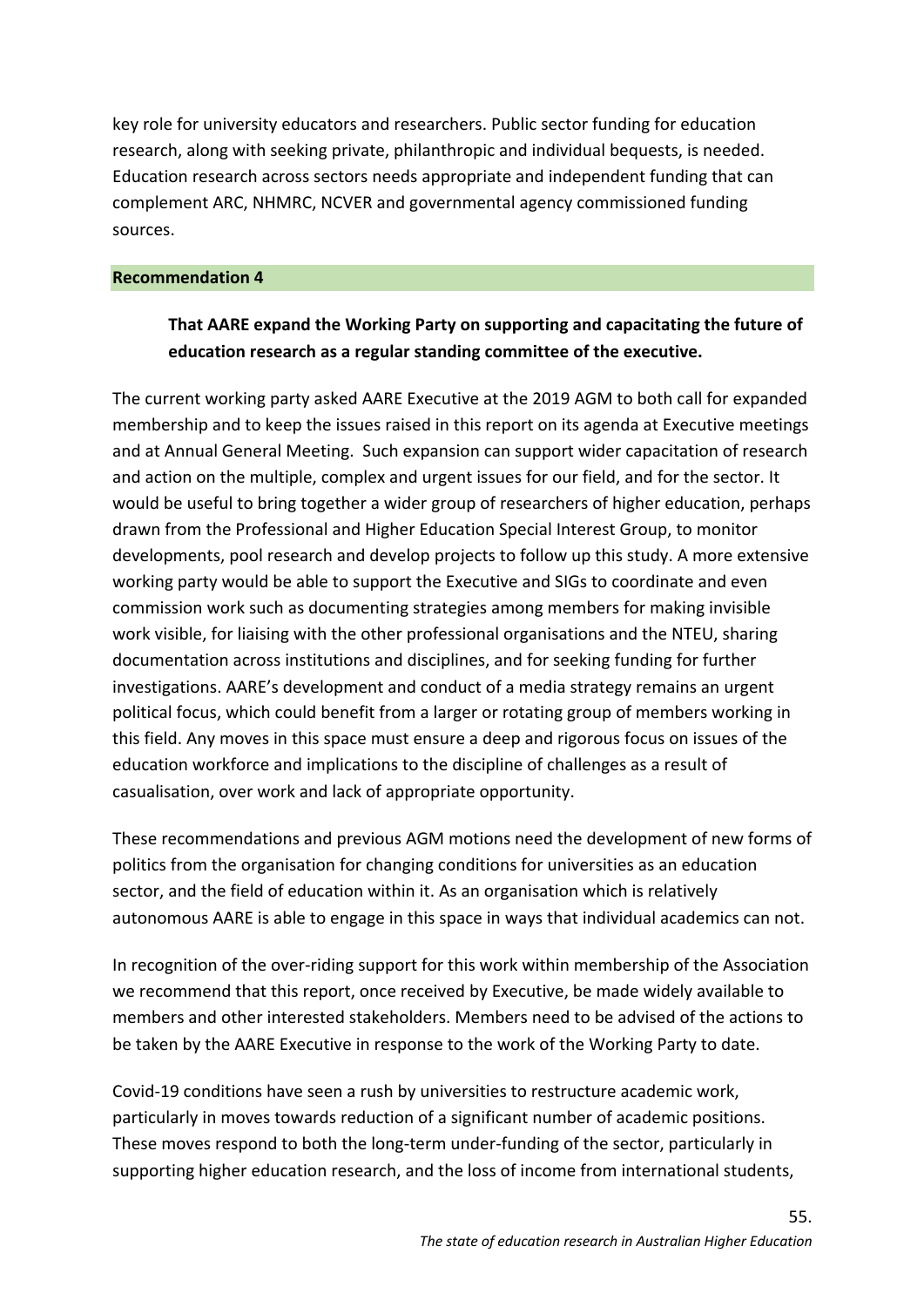used to cross-subsidise both teaching and research. These changes in universities will compound the problems identified in this report, for which the Survey data was collected in June 2019. They will exacerbate the working conditions for research on education and undermine research capacity for future education research, including through the loss of sessional staff, reduction in international students including higher degree students, and reduction in research pathways, especially for early- and mid-career researchers. This further restriction of research does not only affect universities. It short-changes the communities whom universities are supposed to serve – at the very time when they are needed to help those communities to renew and re-orient equitable social, political, economic and planetary futures.

#### **7. References**

Altbach, P. G., ed. (1996). *The International Academic Profession: Portraits of Fourteen Countries*. Princeton, NJ: Carnegie Foundation for the Advancement of Teaching.

Anderson, D, Johnson, R & Saha, L (2002). *Changes in Academic Work – Implications for Universities of the Changing Age Distribution and Work Roles of Academic Staff*, Department of Education, Employment and Workplace Relations, http://www.dest.gov.au/archive/highered/otherpub/academic\_work.pdf

Arimoto, A. 2014, 'The teaching and research nexus in the third wave age', in Shin, J. C., Arimoto, A., Cummings, W. K. and Teichler, U. (eds), *Teaching and Research in Contemporary Higher Education,* Springer, Dordrecht, pp. 15-33.

Aspland, T. 2006, 'Changing patterns of teacher education in Australia', *Education Research and Perspectives,*  vol. 33, no. 2, pp. 140-163.

Australian Government Productivity Commission (2019*). Productivity Bulletin*, May. https://www.pc.gov.au/research/ongoing/productivity-insights/2019/productivity-bulletin-2019.pdf

Australian Parliament (2001). *Universities in Crisis: Report into the Capacity of Public Universities to Meet Australia's Higher Education Needs* (2001). Canberra: Senate Employment, Workplace Relations, Small Business and Education References Committee.

Stephen J. Ball (2009) Privatising education, privatising education policy, privatising educational research: network governance and the 'competition state', Journal of Education Policy, 24:1, 83-99

Bennett, D., Roberts, L., Ananthram, S. and Broughton, M. 2018, 'What is required to develop career pathways for teaching academics', *Higher Education*(75) no. 2, pp. 271-286.

Bennett, D., Smith, E., Bennett, S., Chan, P., Bobis, J., Harrison, N. & Seddon, T. (2013). Who is conducting educational research in Australia and how can their work be supported? *Australian Educational Researcher* 40 (4), 473-492.

Bentley, P. J., Goedegebuure, L. and Lynn Meek, V. 2014, 'Australian academics, teaching and research: History, vexed issues and potential changes', in Shin, J. C., Arimoto, A., Cummings, W. K. and Teichler, U. (eds), *Teaching and Research in Contemporary Higher Education,* Springer, Dordrecht, pp. 357-377.

Bexley, E., James, R. & Arkoudis, S. (2011).

Blackmore, J., Brennan, M. & Zipin, L. (2010). (Eds.) Blackmore, J.A., Brennan, M. & Zipin, L.D. (eds) (2010) *Repositioning University Governance and Academic Work.* Rotterdam: Sense.

Boyer, E. L., Altbach, P. G., & Whitelaw, M. J. (1994). *The academic profession: An international perspective*. Princeton: Carnegie Foundation.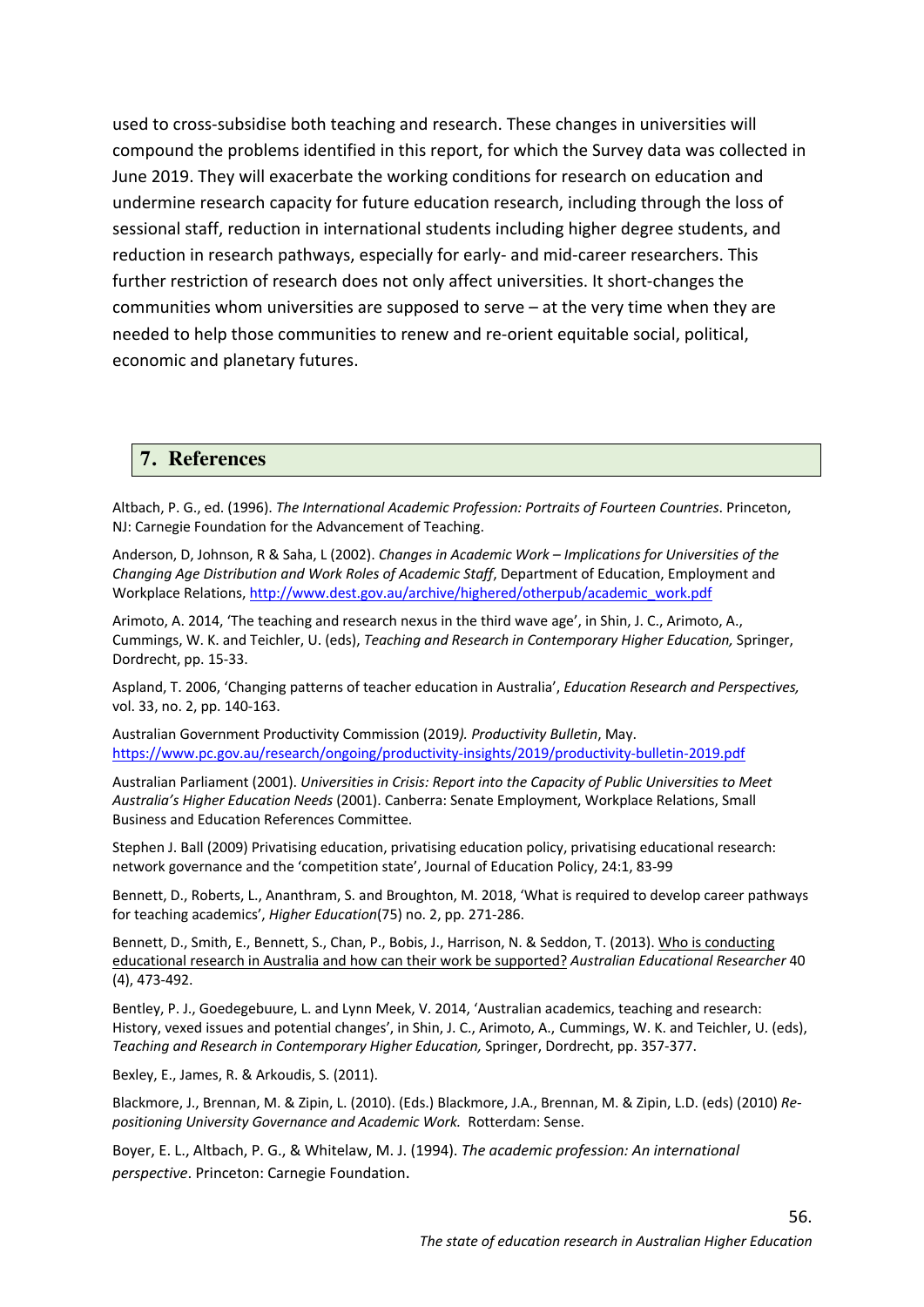Brennan, M., & Zipin, L. (2019). Seeking an institution-decentring politics to regain purpose for Australian university futures. In C. Mathathunga & D. Bottrell (Eds.), *Prising open the cracks: Resisting neoliberalism in higher education, volume II* (pp. 271-292). Cham: Palgrave Macmillan.

Cashmore, A., Cane, C. and Cane, R. 2013, *Rebalancing promotion in the HE sector: Is teaching excellence being rewarded?* Higher Education Academy, York.

Cherastidtham, I., Sonnemann, J. and Norton, A. 2013, *The teaching-research nexus in higher education,*  Grattan Institute, Melbourne.

Clarke, M., Drennan, J., Hyde, A. and Politis, Y. 2015, 'Academics' perceptions of their professional contexts', in Fumasoli, T., Goastellec, G. and Kehm, B. M. (eds), *Academic Work and Careers in Europe: Trends, Challenges, Perspectives,* Springer, Cham, pp. 117-131.

Coaldrake, P. (2019). *Review of Higher Education Provider Category Standards*.

Cowley, J. 2008, 'Recognising and valuing teaching excellence in law schools and teaching- intensive appointments', *Journal of The Australasian Law Teachers Association*, vol. 1, no. 1 & 2, pp. 275-285.

Cummings, W. K. and Shin, K. C. 2014, 'Teaching and research in contemporary higher education: An overview', in Shin, J. C., Arimoto, A., Cummings, W. K. and Teichler, U. (eds), *Teaching and Research in Contemporary Higher Education,* Springer, Dordrecht, pp. 1-12.

Dados, N., Junor, A. and Yasukawa, K. 2018, 'Scholarly teaching: The changing composition of work and identity in higher education, in Wache, D. and Houston, D. (eds), *Research and Development in Higher Education: (Re)Valuing Higher Education*, Higher Education Research and Development Society of Australasia, Hammondville, pp. 49 -59.

Department of Education and Training. 2018, *Higher education FTE for 2018*, https://docs.education.gov.au/node/51696

Fathi, R. & Megarrity, L. (2019). You Matter: The Australian Historical Association's Casualisation Survey. https://www.theaha.org.au/you-matter-the-australian-historical-associations-casualisation-survey-report/

Fischman, G. E., Anderson, K. T., Tefera, A. A. and Zuiker, S. J. (2018). 'If mobilizing educational research is the answer, who can afford to ask the question? An analysis of faculty perspectives on knowledge mobilization for scholarship in education', *AERA Open(*4) 1, pp. 1-17.

Fischman, G. E., Anderson, K. T., Tefera, A. A. and Zuiker, S. J. 2018, 'If mobilizing educational research is the answer, who can afford to ask the question? An analysis of faculty perspectives on knowledge mobilization for scholarship in education', *AERA Open,* vol. 4, no. 1, pp. 1-17.

Flavell, H., Roberts, L., Fyfe, G. and Broughton, M. (2018). 'Shifting goal posts: The impact of academic workforce reshaping and the introduction of teaching academic roles on the scholarship of teaching and learning', *Australian Education Researcher,* 45 (2), 179-194.

Flavell, H., Roberts, L., Fyfe, G. and Broughton, M. 2018, 'Shifting goal posts: The impact of academic workforce reshaping and the introduction of teaching academic roles on the scholarship of teaching and learning', *Australian Education Research,* vol. 45, pp. 179-194.

Flecknoe, S. J., Choate, J. K., Davis, E. A., Hodgson, Y. M., Johanesen, P. A., Macaulay, J. O., Murphy, K., Sturrock, W. J. and Rayner, G. M. 2017, 'Redefining academic identity in an evolving higher education landscape', *Journal of University Teaching & Learning Practice*, vol. 14, no. 2.

Glisic, I. (2019). *Future Humanities Workforce: Literature review'*. https://trove.nla.gov.au/work/235638779?q&versionId=262183013

Harman, G. & Meek, L. (2007). Australia: Adjustment to the New Management and Entrepreneurial Environment in Locke, W. & Teichler, U. (2007). *The Changing Conditions for Academic Work and Careers in Select Countries.* International Centre for Higher Education Research Kassel INCHER-Kassel University of Kassel.

Harvey, M. (2013). Setting The Standards For Sessional Staff: Quality Learning And Teaching. *Journal of University Teaching & Learning Practice*, *10*(3), 1–33.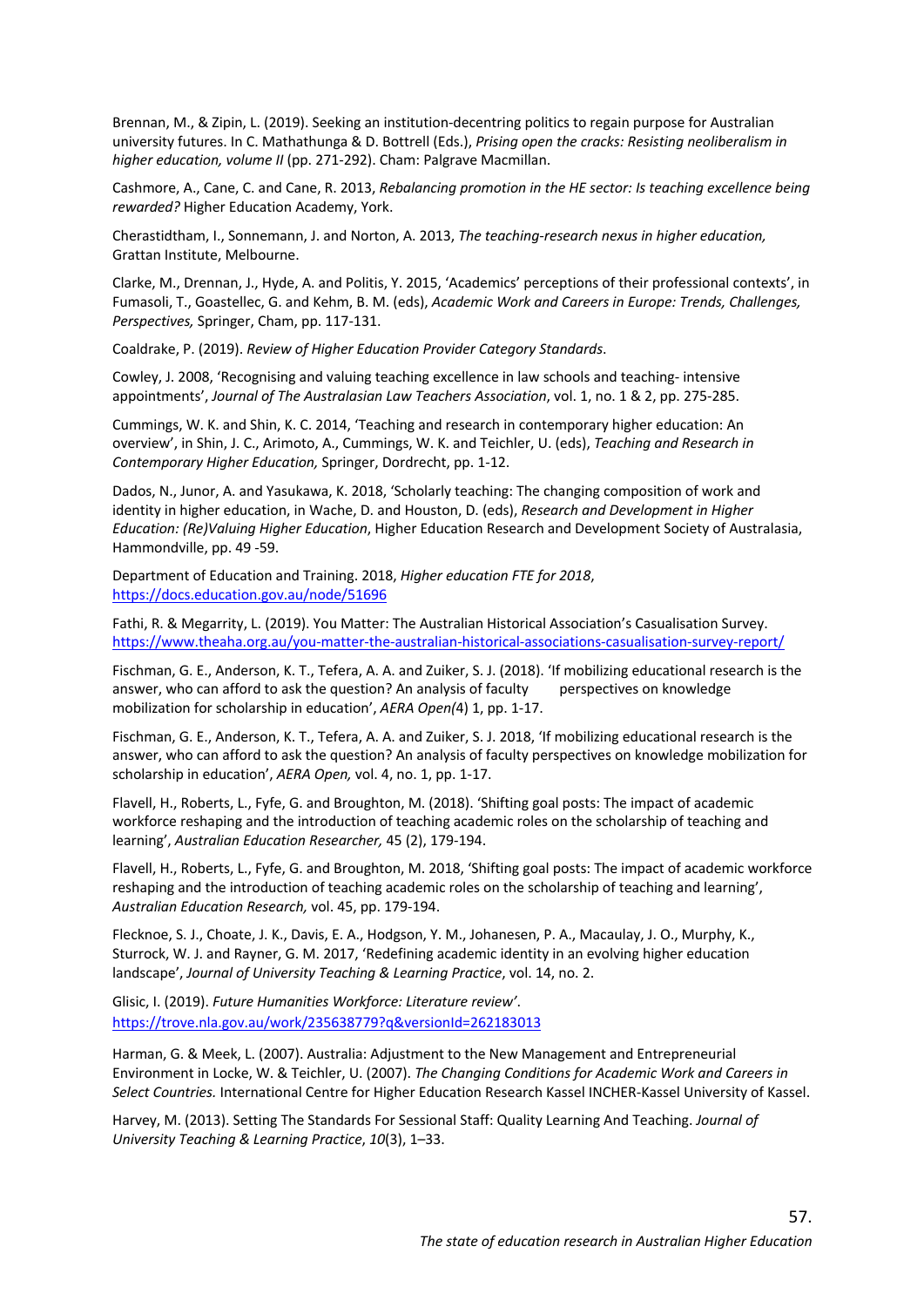Jenkins, A. 2004. A Guide to the Research Evidence on Teaching-Research Relations, Higher Education Academy, York. Kenny, J. (2017). Academic work and performativity. *Higher Education*, 74 (5) 897-913. doi:10.1007/s10734-016-0084-y

Kenny, J. (2018). Re-empowering academics in a corporate culture: an exploration of workload and performativity in a university. *Higher Education* **75,** 365–380 (2018).

Kenny, J. & Fluck, A.E. (2018). Research workloads in Australian Universities. Australian Universities' Review, 60 (2) pp. 25-37.

Kenway, J., Boden, R. & Fahey, J. (2014). Seeking the Necessary 'Resources of Hope' in the Neoliberal University. Pp.259ff. Chapter 15 in Thornton, M. (2014) (Ed). *Through a glass darkly: The social sciences look at the neoliberal university*. Canberra: ANU Press.

Kimber, M. (2003). The Tenured "Core" and the Tenuous "Periphery": The casualisation of academic work in Australian universities. *Journal of Higher Education Policy and Management*, *25*(1), 41–50

Kogan, M. & Teichler, U. (2007). *Key Challenges for the Academic Profession*. UNESCO Forum on Higher Education, Knowledge and Research: Kassel, Germany: Kassel.

KPMG (2018) Reimagining Tertiary Education. **<sup>1</sup>** https://home.kpmg.com/content/dam/kpmg/au/pdf/2018/reimagining-tertiary-education.pdf

Larkins, F. (2018). Anomalies in the Research Excellence ERA Performances of Australian Universities. https://melbourne-cshe.unimelb.edu.au/\_\_data/assets/pdf\_file/0009/3078099/FP-LARKINS\_University-Performances-ERA-2018-12.pdf

Larkins, F. (2011a). *Academic Staffing Trends: At what cost to teaching and learning excellence?* LH Martin Institute for Higher Education Leadership and Management, University of Melbourne.

Larkins, F. (2011b). *Australian Higher Education Research Policies and Performance 1987-2010.* Melbourne: Melbourne University Press.

Locke, W. & Teichler, U. (2007). *The Changing Conditions for Academic Work and Careers in Select Countries.* International Centre for Higher Education Research Kassel INCHER-Kassel University of Kassel.

Locke, W. 2014a, Shifting academic careers: implications for enhancing professionalism in teaching and supporting learning, Higher Education Academy, York.

Locke, W. 2014b, 'Teaching and research in English higher education: The fragmentation, diversification and reorganisation of academic work, 1992-1997', in Shin, J. C., Arimoto, A., Cummings, W. K. and Teichler, U. (eds), *Teaching and Research in Contemporary Higher Education,* Springer, Dordrecht, pp. 319-334.

Lucas, L. 2007, 'Research and teaching work within university education departments: Fragmentation or integration', *Journal of Further and Higher Education,* vol. 31, no. 1, pp. 17-29.

Macfarlane, B. 2011, 'The morphing of academic practice: Unbundling and the rise of the para-academic', *Higher Education Quarterly*, vol. 65, no. 1, pp. 59-73.

Manathunga, C. and Bottrell, D. (2019). (eds). *Resisting Neoliberalism in Higher Education* Volumes I and II: Cham: Palgrave Macmillan.

Marchant, T. and Wallace, M. 2013, 'Sixteen years of change for Australian female academics: Progress or segmentation?', *Australian Universities' Review*, vol. 55, no. 2, pp. 60-71.

Marginson, S. (2002). 'Towards a Politics of the Enterprise University', in S. Cooper, J. Hinkson and G. Sharp (eds) *Scholars and Entrepreneurs: The universities in crisis*, *Arena* 17-18: 109-136.

Marginson, S. & Considine, M. (2000). *The Enterprise University: Power, Governance and Reinvention in Australia*. Cambridge & Melbourne: Cambridge University Press.

McAlpine, L. and Amundsen, C. 2018, *Identity-Trajectories of Early Career Researchers*, Palgrave, London.

McCarthy, G., Song, X. and Jayasuriya, K. 2017, 'The proletarianisation of academic labour in Australia', *Higher Education Research and Development*, vol. 36, no. 5, pp. 1017-1030.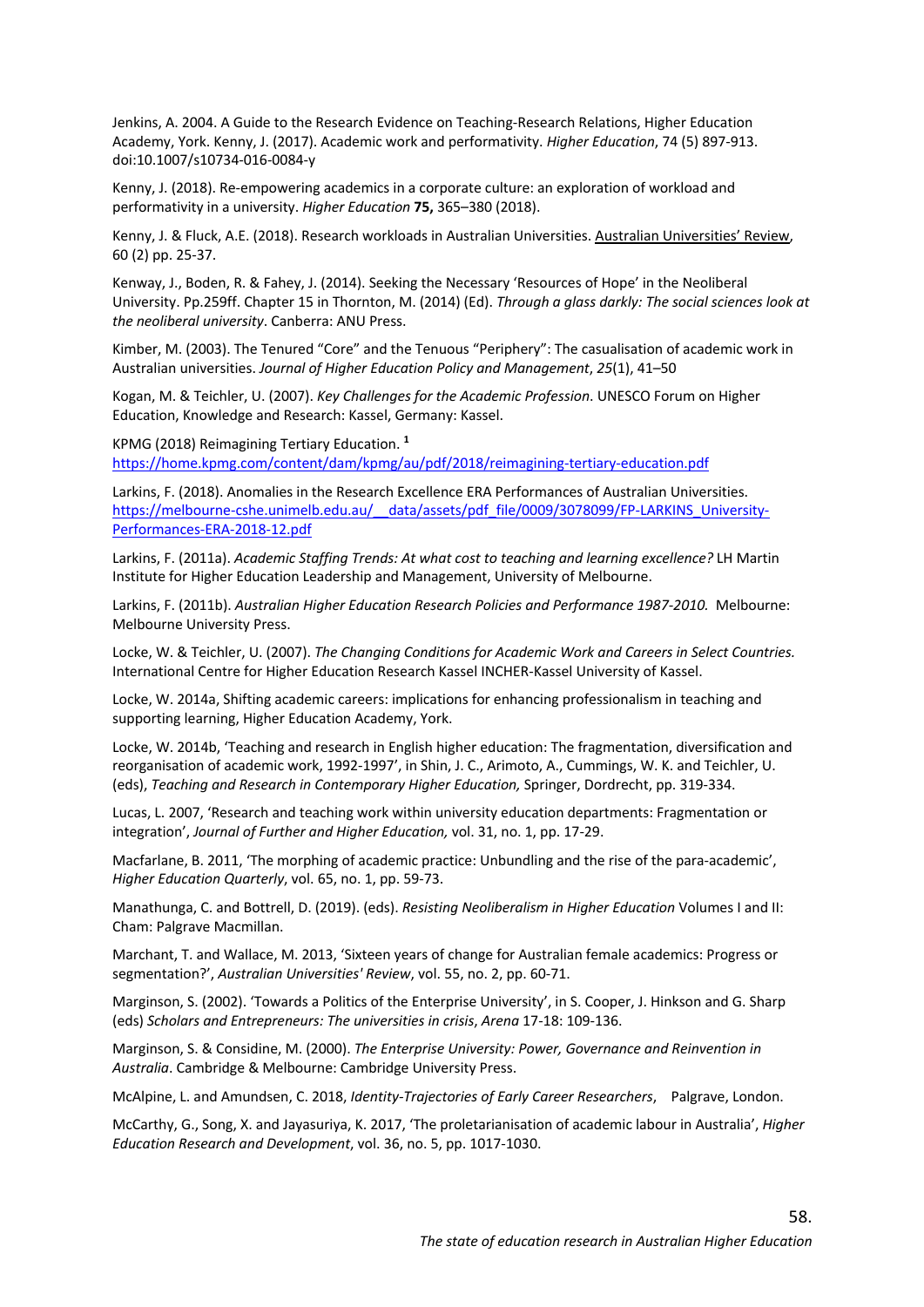McGaw, B. (1994). *Educational Research in Australia: Report of the Review Panel*. Canberra: Australian Government Publishing Service. (Interim report 1992).

Moon, B. 2017, 'Teacher education and the university: The global reform imperative', in Maclean, R. (ed.), *Life in Schools and Classrooms - Past, Present and Future,* Springer, Singapore, pp. 85-99.

NCVER (2015). Higher Education Funding in Australia, Department of Education and Training, Canberra 2015.

Norton, A. 2015, The cash nexus: How teaching funds research in Australian universities, Grattan Institute, Melbourne.

Norton, A. 2016, *Mapping Australian higher education 2016,* Grattan Institute, Melbourne.

Nous Group (2018) Diversity in Australian Education. https://www.nousgroup.com/wpcontent/uploads/2018/10/Diversity-in-Australian-tertiary-education-.pdf)

NTEU (2012). Submission to Inquiry into Independent Inquiry into Insecure Work.

Nuttall, J. & Brennan, M. (2016) Teacher education as academic work: the affordances of a materialist analysis. *Asia-Pacific Journal of Teacher Education 44,*4: 364-378.

Nyamapfene, A. 2014, The teaching-only academic role in research intensive universities: a case of spoiled identity, Higher Education Academy, York.

Probert, B. 2013, Teaching-focused academic appointments in Australian universities: Recognition, specialisation, or stratification? Office for Learning and Teaching, Sydney.

Quality Indicators for Learning and Teaching. 2018, *2018 Student Experience Survey: National Report,* Social Research Centre, Canberra.

Rowlands, J & Gale, T 2017, 'Shaping and being shaped: extending the relationship between habitus and practice', in J Lynch, J Rowlands, T Gale & A Skourdoumbis (eds) 2017, *Practice theory and education: diffractive readings in professional practice*, Routledge, Oxford, pp. 91-107.

Sachs, J. and Groundwater Smith, S. 1999, 'The changing landscape of teacher education in Australia', *Teaching and Teacher Education,* vol. 15, pp. 215-227.

Seddon, T. (2015). Re-making education in contexts of uncertainty: governing, learning and contextual understanding. *Australian Educational Researcher* 42 (5), 527-548

Shin, J. C. and Cummings, W. K. 2014, 'Teaching and research across higher education systems: Typology and implications', in Shin, J. C., Arimoto, A., Cummings, W. K. and Teichler, U. (eds), *Teaching and Research in Contemporary Higher Education,* Springer, Dordrecht, pp. 381-394.

Stengers, I. (2011). The care of the possible: Isabelle Stengers interviewed by Erik Bordeleau. *Scapegoat: Landscape, Architecture, Political Economy*, Issue 1.

Teichler, U., Arimoto, A. & Cumming, W.K. The Changing Academic Profession: Major Findings of a Comparative Survey. Dordrecht: Springer. DOI 10.1007/978-94-007-6155-1

Thornton, M. (2014) (Ed). Through a glass darkly: The social sciences look at the neoliberal university. Canberra: ANU Press.

Tight, M. 2016, 'Examining the research/teaching nexus', *European Journal of Higher Education,* vol. 6, no. 4, pp. 293-311.

Turner, G., and Brass, K. (2014) Mapping the Humanities, Arts and Social Sciences in Australia. Australian Academy of the Humanities, Canberra.

Vajoczki, S., Fenton, N., Menard, K. and Pollon, D. 2011, *Teaching-stream faculty in Ontario universities,* Higher Education Quality Council of Ontario, Toronto.

White, S., Nuttall, J., Down, B., Shore, S., Woods, A., Mills, M., & Bussey, K. (2018) Strengthening a researchrich teaching profession for Australia. Australian Teacher Education Association (ATEA), Canberra; Australian Association for Research in Education (AARE), Melbourne; Australian Council of Deans of Education, (ACDE) Canberra.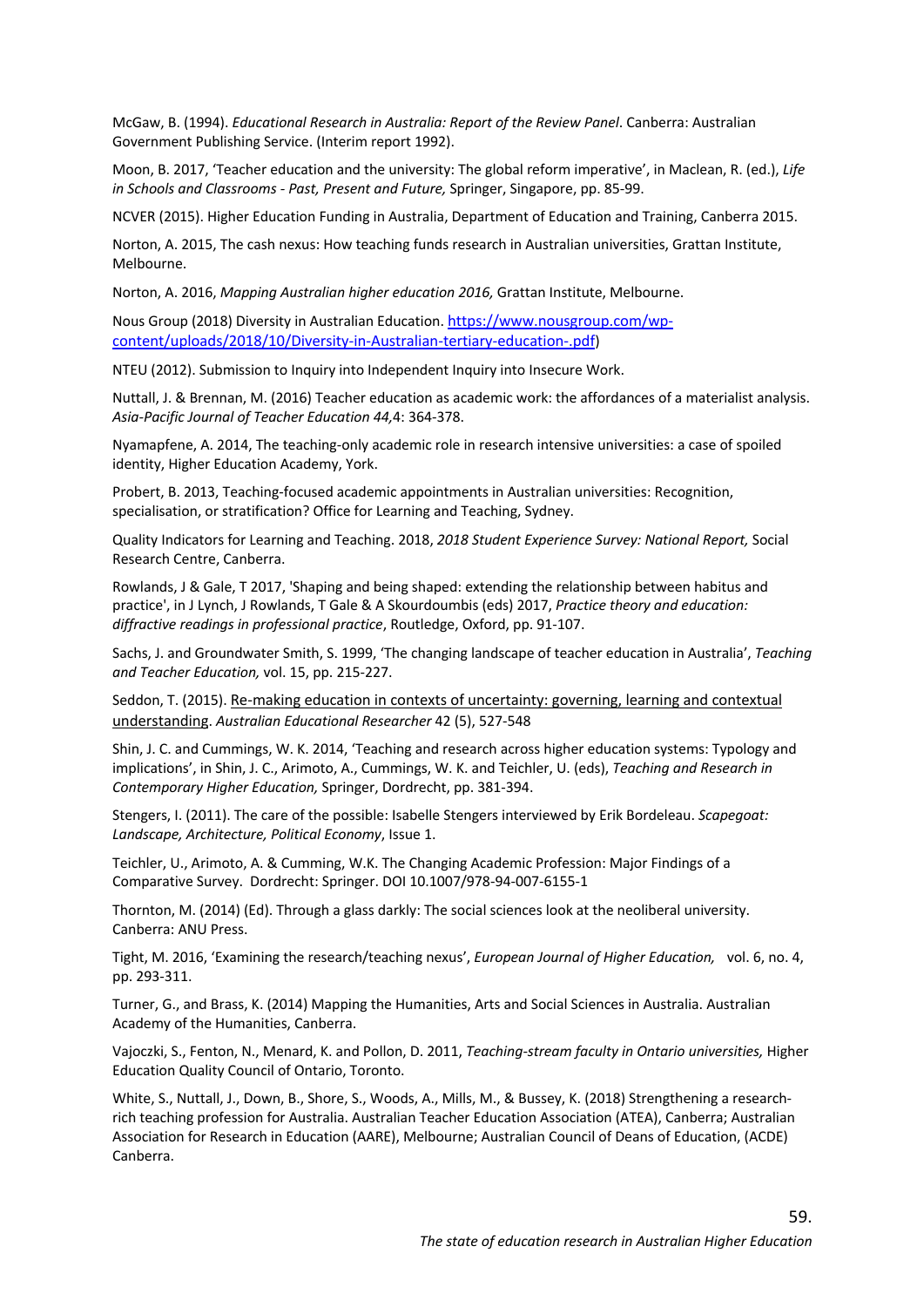Winter, C. 2019, 'Teaching only roles - the future for universities', *Australian Broadcasting Corporation,*  https://www.abc.net.au/radio/programs/pm/teaching-only-roles---the-future-for-universities/10706442

Zaman, M. Q. 2004, Review of the academic evidence on the relationship between teaching and research in higher education, Department of Education and Skills, London.

Zipin, L. & Brennan, M. (2012) Governing the claims of global futures; in B. Adamson, J. Nixon & F. Su (Eds.) *The Reorientation of Higher Education: Changing the East-West Dichotomy*. New York and Hong Kong: Springer and The Comparative Education Research Centre of The University of Hong Kong Springer. pp247-268.

Zipin, L. & Nuttall, J. (2016): Embodying Pre-tense Conditions for Research among Teacher Educators in the Australian University Sector: A Bourdieusian analysis of ethico-emotive suffering, *Asia-Pacific Journal of Teacher Education. (*http://dx.doi.org/10.1080/1359866X.2016.1177164)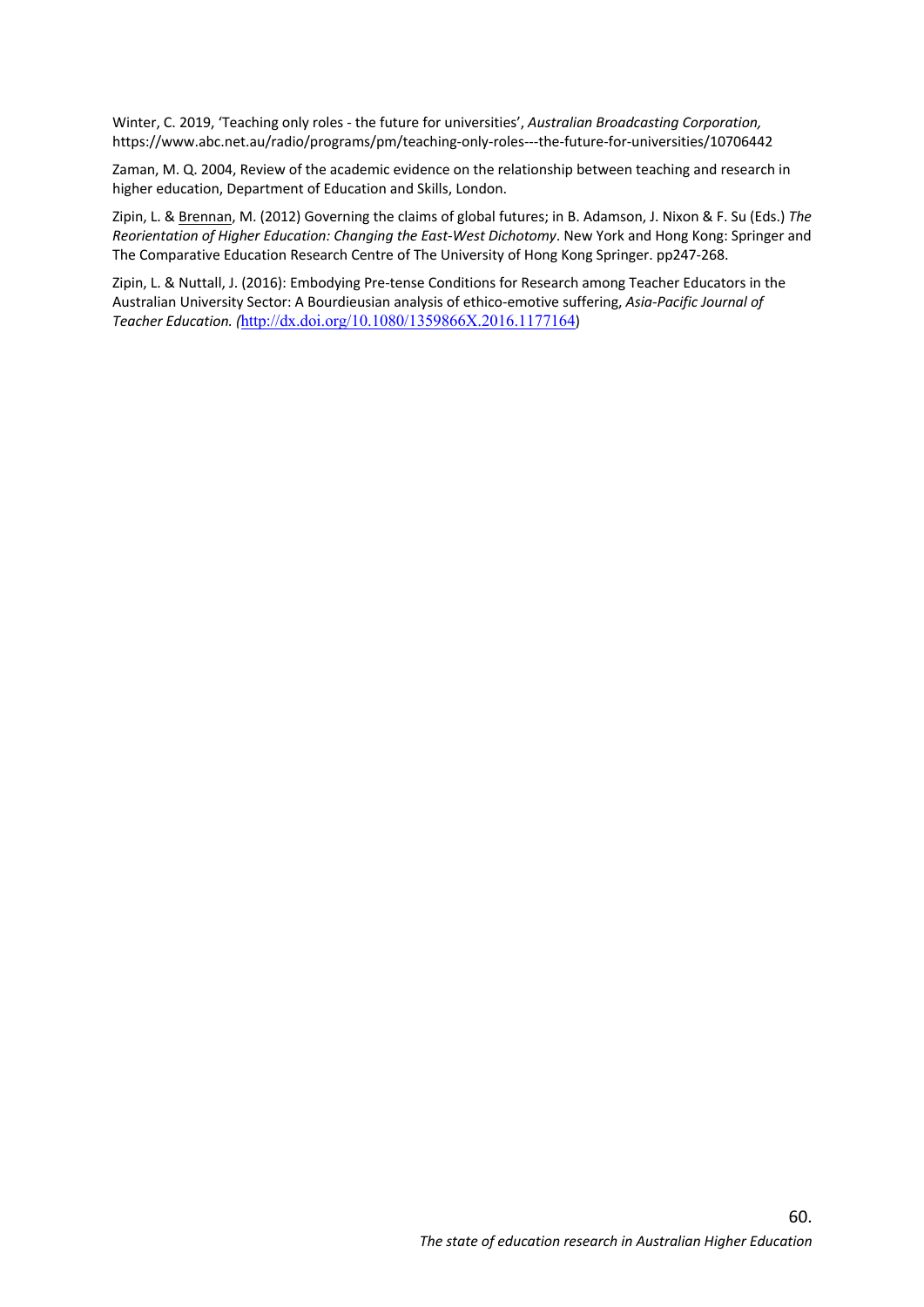# **8. Appendix 1: MOTION FOR AGM – AARE 2017**

## **University Governance, Restructures and Casualisation**

AARE takes a stand against governance in universities that does not proceed from inclusive and participatory democratic decision-making, and that ignores the wisdom of broader bodies of academic and professional staff who do the core work of the university. We have seen the destructive effects of simplistic, managerial decision-making, particularly in relation to restructures that have occurred in multiple universities across the country. These decision-making procedures have affected many of our members. We are aware that there is a range of research that documents the deleterious effects of casualisation on academic work (e.g. Kimber 2003, Harvey 2013, NTEU 2012, Larkins 2011).

In many contexts recent workplace restructures have resulted in redundancy and early retirement programs, and a flow-on effect has been increased workloads for academic staff, and in some contexts increased casualization across the sector particularly in level B and C academic positions. We believe that this has profound implications for educational research and teacher education. We are concerned that one of the solutions being taken up in some university contexts is to reduce the number and range of people doing research, thereby threatening the teaching-research nexus and broad-based research cultures that are traditionally evident in teacher education.

As a research-oriented association, AARE is concerned about the educational research field, and the well-being of academics in this field. We believe that the future of educational research, and of teacher education, will not be served well by strategies aimed at destroying the future-oriented knowledge-work of early-career researchers who hope to develop and contribute in research as well as teaching. We also see this trend as likely to threaten the future of education as part of a viable university sector in Australia.

We, members who are in attendance at the 2017 AGM of AARE, support strategies that build broad participation in research and teaching for academics in the Australian tertiary sector. We support academic staff across all levels having access to time, support, and work conditions that enable them to reach their potentials across service and engagement, research, teaching, and leadership. We express our concern at the ongoing impact of policies that do not attend to these issues for the quality of educational research and teaching.

To that end, AARE membership asks:

• That the AARE Executive places this issue on its agenda and report back to the broader AARE membership on possible responses in relation to this important issue.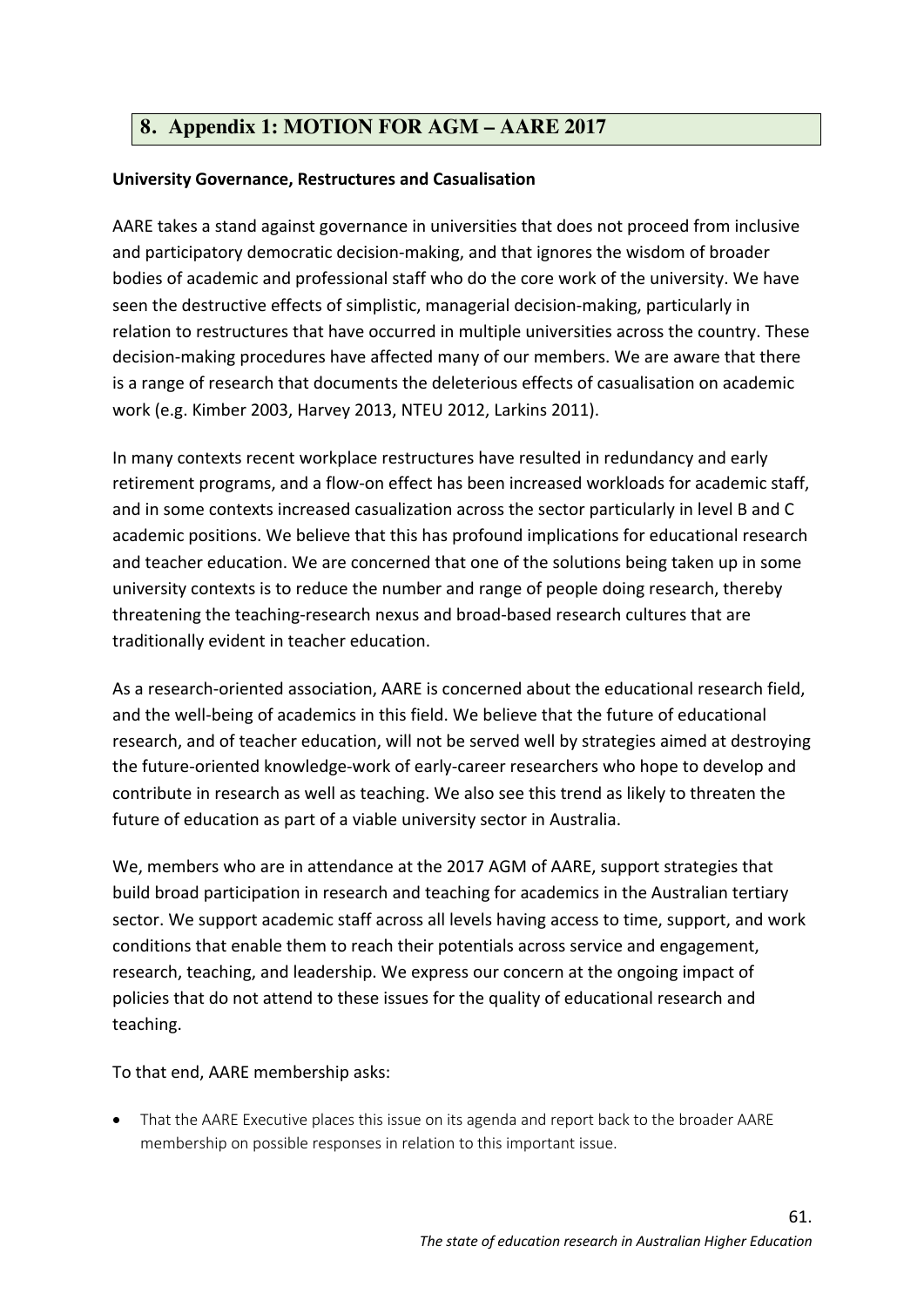• That when restructures occur, AARE will, where possible, release public statements in support of members and contest executive-managerial decisions that adversely affect the present and future of rich and viable teaching and research.

## **References**

Harvey, M. (2013). Setting the Standards For Sessional Staff: Quality Learning And Teaching. *Journal of University Teaching & Learning Practice, 10*(3), 1–33.

Kimber, M. (2003). The Tenured "Core" and the Tenuous "Periphery": The casualisation of academic work in Australian universities. *Journal of Higher Education Policy and Management, 25*(1), 41–50.

Larkins, F. (2011). *Academic Staffing Trends: At what cost to teaching and learning excellence?* LH Martin Institute for Higher Education Leadership and Management, University of Melbourne

NTEU (2012). Submission to Inquiry into Independent Inquiry into Insecure Work.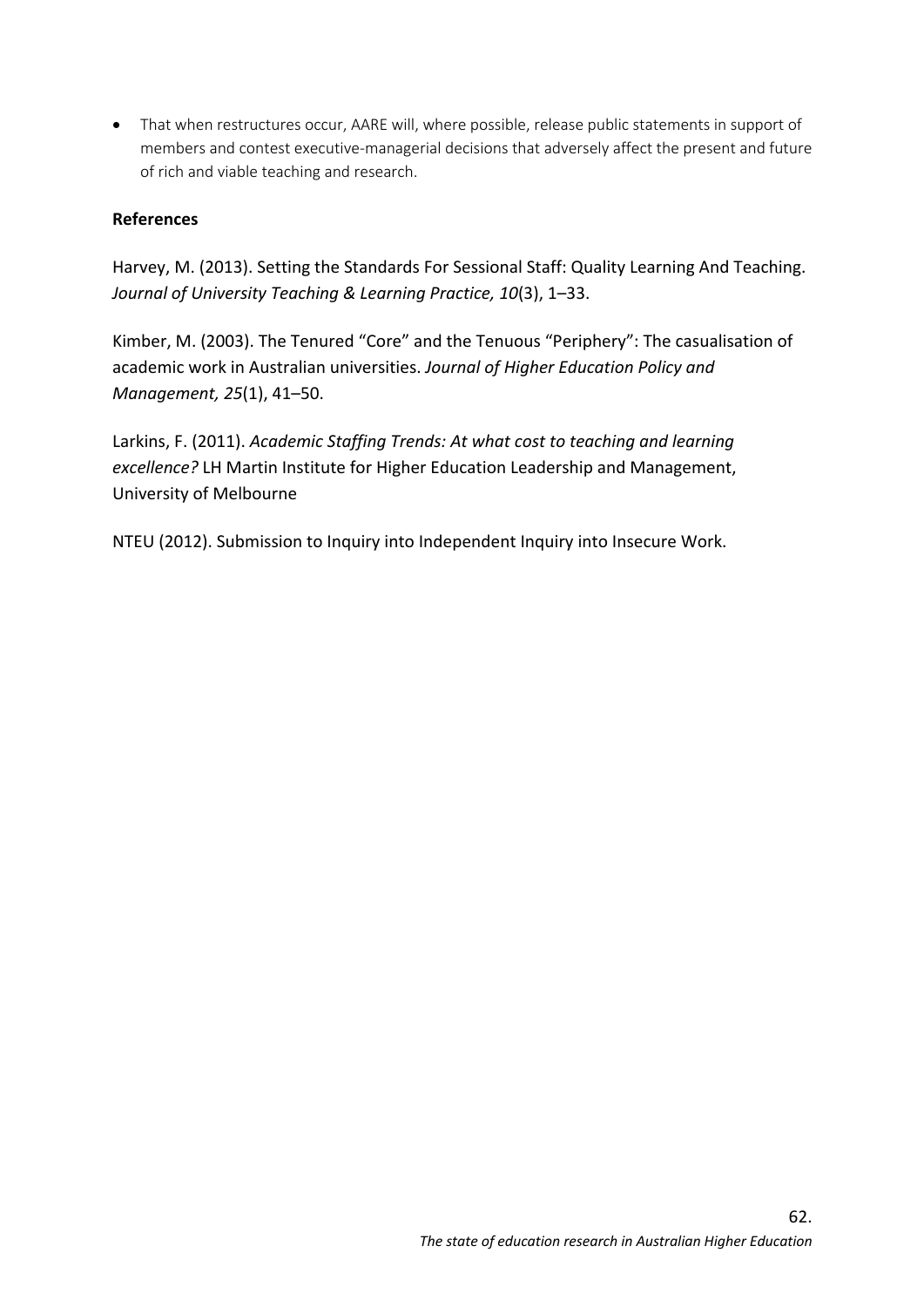## **9. Appendix 2: Survey Instrument**

#### Mapping Research Opportunities in the Field of Education in Australia

You are invited to participate in a research project entitled Mapping Research Opportunities in the field of Education in Australia. In the first instance participants will be members of the Australian Association for Research in Education (AARE) and associated with a higher education institution in Australia as an employee, higher degree student, or in an adjunct/honorary position. This project is being conducted by a team of AARE members and led by Professor Marie Brennan from the College of Arts and Education at Victoria University.

#### Project explanation

Changes in university sector funding, restructuring and academic work reorganisation have altered institutional governance and working conditions for staff and students. Such shifts are not restricted to Australia but are experienced differently in different countries, policy contexts and types of university. This project aims to document such changes for the field of education research in higher education in Australia. We seek to understand individual academic's and higher degree student's personal experience of conditions for research and their understanding of and perspective on the strategies and effects (intended and unintended) in their university that support, and/or constrain, or otherwise steer research in the field of education. Since the vast majority of research in education is conducted in and through universities, and education as a broad field is of high political and policy significance, it is timely and necessary to gain a documented understanding of what is happening to education research and researchers.

What will I be asked to do? You will be asked to complete an online survey which is designed to document conditions that you and colleagues experience in relation to research possibilities; and to outline the institutional strategies to support, and/or constrain, or otherwise steer research in fields of education scholarship and practice. You can move back and forth through the survey (until you have pressed submit) and you can skip questions if you prefer not to answer particular items. We anticipate the survey could take up to half an hour.

What will I gain from participating? You will contribute to and gain understandings of how conditions for your own and others' educational research in your higher education institution are similar to or different from other higher education institutions in Australia. Once a report has been compiled, you will receive a copy. You will potentially benefit from the active influence of the AARE, in using the report, to advocate for research and researchers in the field of education. You will also, with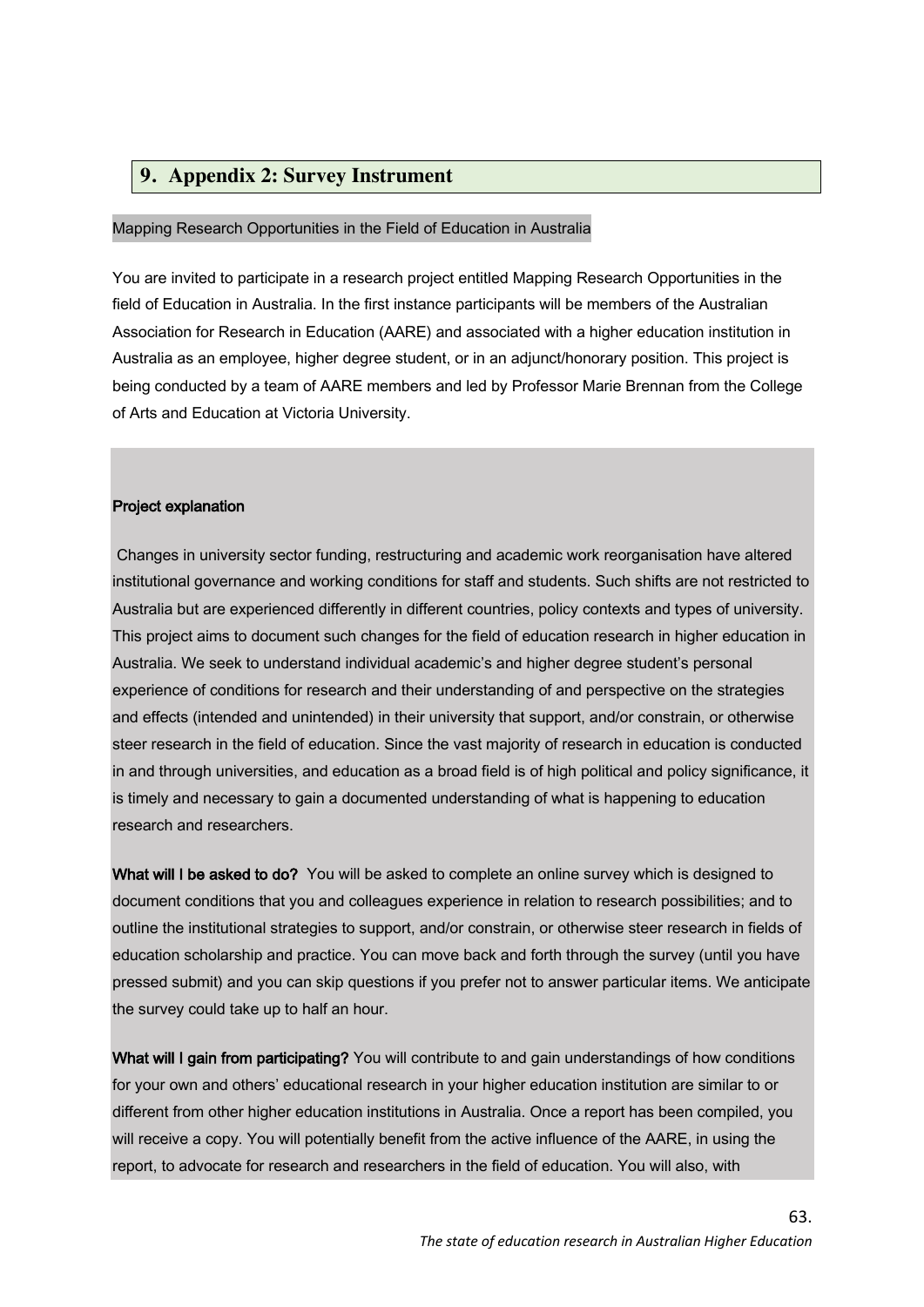colleagues, gain capacity to identify and share individual and institutional strategies that support research in the field of education.

How will the information I give be used? After summarising and analysing the data, a report will be written for the AARE Executive and Membership. An *EduResearch Matters Blog* entry will make the findings and implications open to AARE members, policy makers and broader publics. Presentations will be made at the AARE Annual Conference, and journal articles will be published, to indicate the comparative position, internationally, of the field of Australian Education Research. It is anticipated that the AARE Executive will use the information to devise their own strategies to support researchers in education and to contribute to policy-making and policy-influencing bodies such as the Australian Research Council, state Education Departments, and the Australian Council of Deans of Education. The AARE Executive has also indicated that it could approach other relevant disciplinary associations with our instruments and results, for their possible adaptive use. What are the potential risks of participating in this project? There may be a low-level risk that some participants could become upset if they come to perceive their institution as not duly supportive of their research possibilities. However, if this is the case, you can discontinue participation in the survey. Participants are free to withdraw their participation at any point by closing the survey.

How will this project be conducted? You will be asked to use the email associated with your AARE membership to access the online survey. You can move back and forth through the survey until you have pressed submit. The researchers will summarise the survey answers, indicating contributions and views from diverse categories of researchers who respond, including HDR, Early Career, Mid Career, Experienced Researcher, and not currently participating in research. All information about persons and institutions will be de- identified, in being coded by category of research status and type of university, prior to being summarised. A Reference Group, which consists of a Working Party of the AARE membership, will contribute to analysis of the implications of the descriptive summary data after initial analysis by the Research Team. The Reference Group will contain at least one person from each category of: HDR student, Early Career academic, Mid-Career academic, and Senior Research-Active academic. Who is conducting the study? The project is being conducted under the auspices of Victoria University Melbourne, by Chief Investigator: Professor Marie Brennan, who can be contacted on Marie.Brennan@vu.edu.au Any queries about your participation in this project may be directed to the Chief Investigator listed above. If you have any queries or complaints about the way you have been treated, you may contact the Ethics Secretary, Victoria University Human Research Ethics Committee, Office for Research, Victoria University, PO Box 14428, Melbourne, VIC, 8001, email researchethics@vu.edu.au or phone (03) 9919 4781 or 4461.

Please note: You do not have to provide an answer to any question that you do not want to answer (For most questions you can skip the question. Where this is not possible because the question is used to branch particular groups to particular questions a 'rather not say' option has been added so that you can continue without providing an answer). Please push the SUBMIT button once you have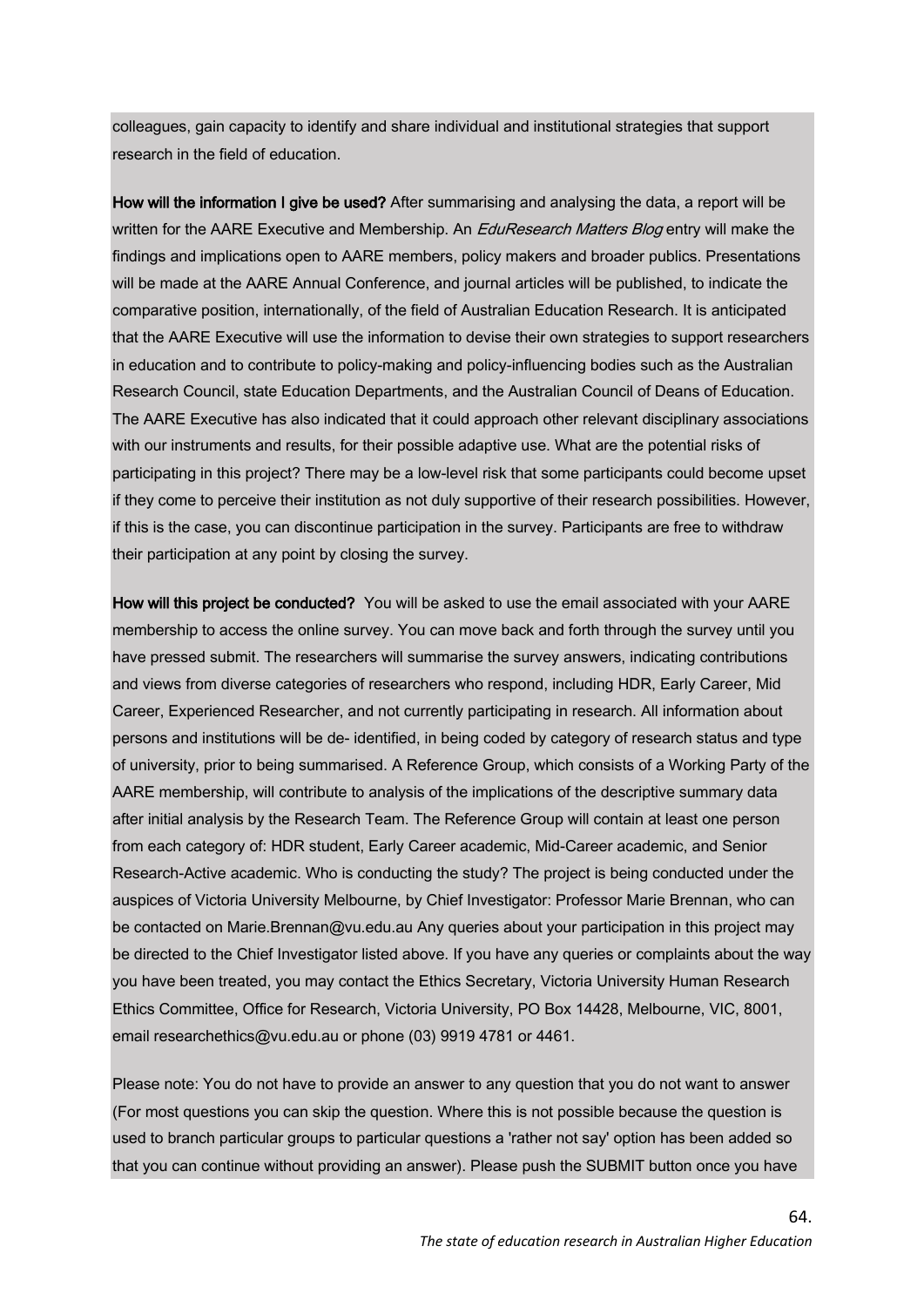finished completing the survey. Completing and then submitting this survey is deemed to be you providing consent to participate in the project. If you feel any anxiety or discomfort, you may opt not to answer a particular question, talk to a colleague or friend or, if more serious, seek help through your university's Employee Assistance Program or your union.

## Demographic details

| ∥ am   |                                            |                                                              |  |
|--------|--------------------------------------------|--------------------------------------------------------------|--|
|        | Aboriginal                                 |                                                              |  |
|        |                                            | <b>Torres Strait Islander</b>                                |  |
|        | Both Aboriginal and Torres Strait Islander |                                                              |  |
|        |                                            | Neither Aboriginal or Torres Strait Islander                 |  |
|        |                                            | How would you describe your                                  |  |
|        | Cultural heritage                          |                                                              |  |
|        |                                            |                                                              |  |
| Gender |                                            |                                                              |  |
|        |                                            |                                                              |  |
|        |                                            | Are you a member of a union?                                 |  |
| 7      | Yes                                        |                                                              |  |
| ∩      | No                                         |                                                              |  |
| n      | Rather not say                             |                                                              |  |
|        |                                            | Do you have a disability?                                    |  |
|        |                                            | Yes                                                          |  |
|        |                                            | No                                                           |  |
|        |                                            | Rather not say                                               |  |
|        |                                            | Please provide further information should you wish to do so. |  |
|        |                                            |                                                              |  |

| What age range do you fit within? |           |  |  |  |
|-----------------------------------|-----------|--|--|--|
| $\mathbf O$                       | < 25      |  |  |  |
| $\overline{C}$                    | >25 to 35 |  |  |  |
| $\overline{\text{O}}$             | >35 to 45 |  |  |  |
| $\overline{\textbf{C}}$           | >45 to 55 |  |  |  |
| $\overline{\text{O}}$             | >55 to 65 |  |  |  |
| $\mathbf O$                       | >65 to 75 |  |  |  |
|                                   | >75 to 85 |  |  |  |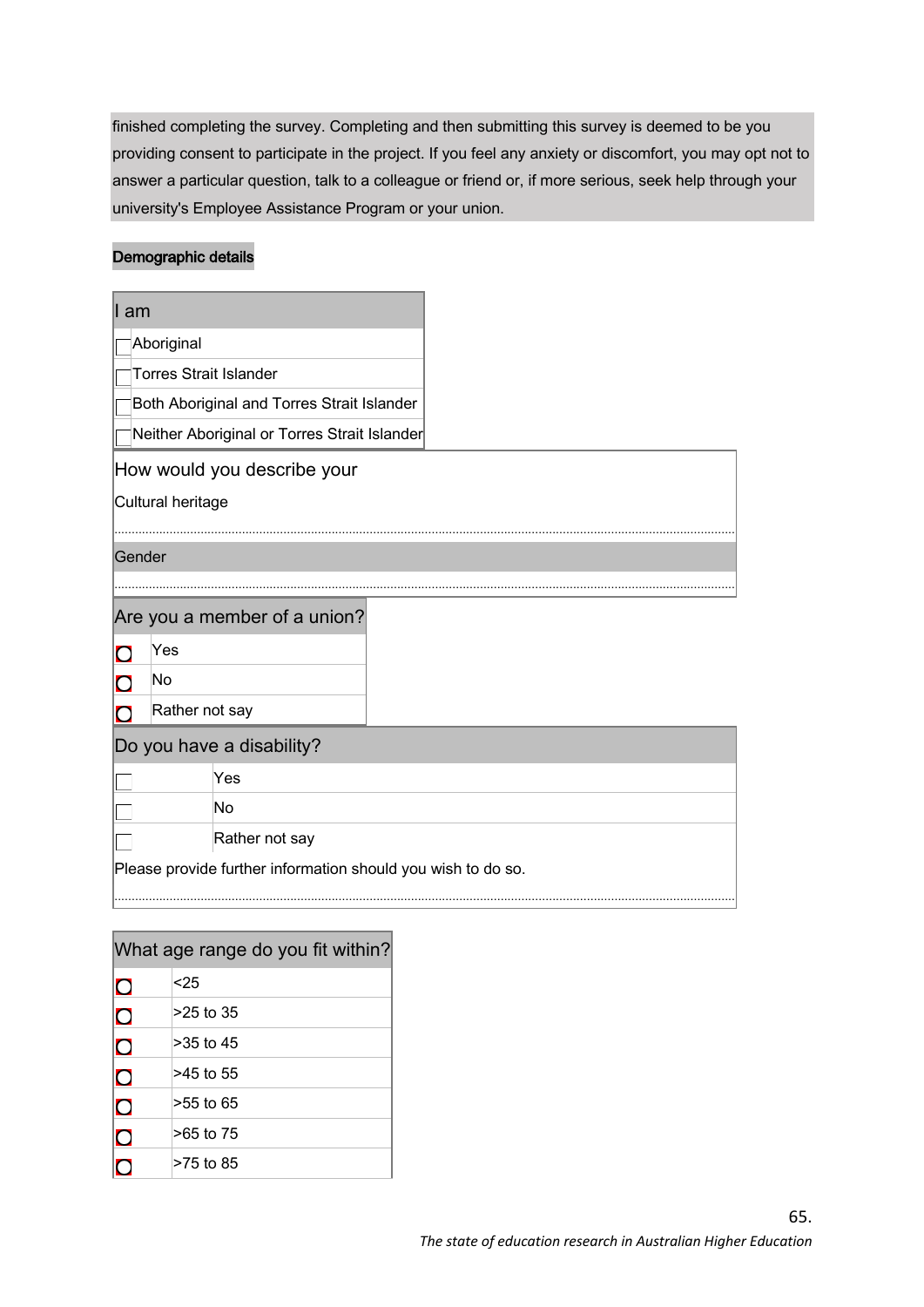$\overline{O}$ 

>85

Most questions in this survey allow you to move on without answering a question. There are a few exceptions in the questions that follow. This is because some questions are used to send participants to certain questions and not others. In the questions that follow, where this is the case a 'rather not say' response has been provided so that you can move through the survey and still not provide an answer. Please do note that should you use that response in order to move past the question there may be later questions that are not relevant to your current situation.

|                                     |                                               | Do you have a doctoral degree in education? |  |  |  |  |  |
|-------------------------------------|-----------------------------------------------|---------------------------------------------|--|--|--|--|--|
|                                     | Yes                                           |                                             |  |  |  |  |  |
|                                     | No                                            |                                             |  |  |  |  |  |
|                                     | Rather not say                                |                                             |  |  |  |  |  |
|                                     | What year did you complete this degree?       |                                             |  |  |  |  |  |
| What is your highest qualification? |                                               |                                             |  |  |  |  |  |
|                                     | Are you currently studying at doctoral level? |                                             |  |  |  |  |  |
|                                     |                                               | Yes                                         |  |  |  |  |  |
|                                     |                                               | No                                          |  |  |  |  |  |

| Do you work or study at a university or tertiary institution? |                                                                                                          |  |  |  |  |  |  |
|---------------------------------------------------------------|----------------------------------------------------------------------------------------------------------|--|--|--|--|--|--|
| $\neg$ Yes                                                    |                                                                                                          |  |  |  |  |  |  |
| $\Box$ No                                                     |                                                                                                          |  |  |  |  |  |  |
|                                                               | Not now but I have in the past. In this case in questions that follow please answer in relation to       |  |  |  |  |  |  |
|                                                               | $\bigcap$ your last (and not current) time working at a university. For example when asked what you 'do' |  |  |  |  |  |  |
|                                                               | please answer about what you 'used to do'.                                                               |  |  |  |  |  |  |
| $\bigcap$ Rather not say                                      |                                                                                                          |  |  |  |  |  |  |
|                                                               | What term best describes your current academic role? If you hold more than one                           |  |  |  |  |  |  |
|                                                               | role please indicate the role you consider to be your main role.                                         |  |  |  |  |  |  |
| $\bigcirc$                                                    | Student - funded                                                                                         |  |  |  |  |  |  |
|                                                               | Student - not funded                                                                                     |  |  |  |  |  |  |
| $\overline{\mathbf{C}}$<br>Level A                            |                                                                                                          |  |  |  |  |  |  |
|                                                               | Level B                                                                                                  |  |  |  |  |  |  |
|                                                               | Level C                                                                                                  |  |  |  |  |  |  |
|                                                               | Level D                                                                                                  |  |  |  |  |  |  |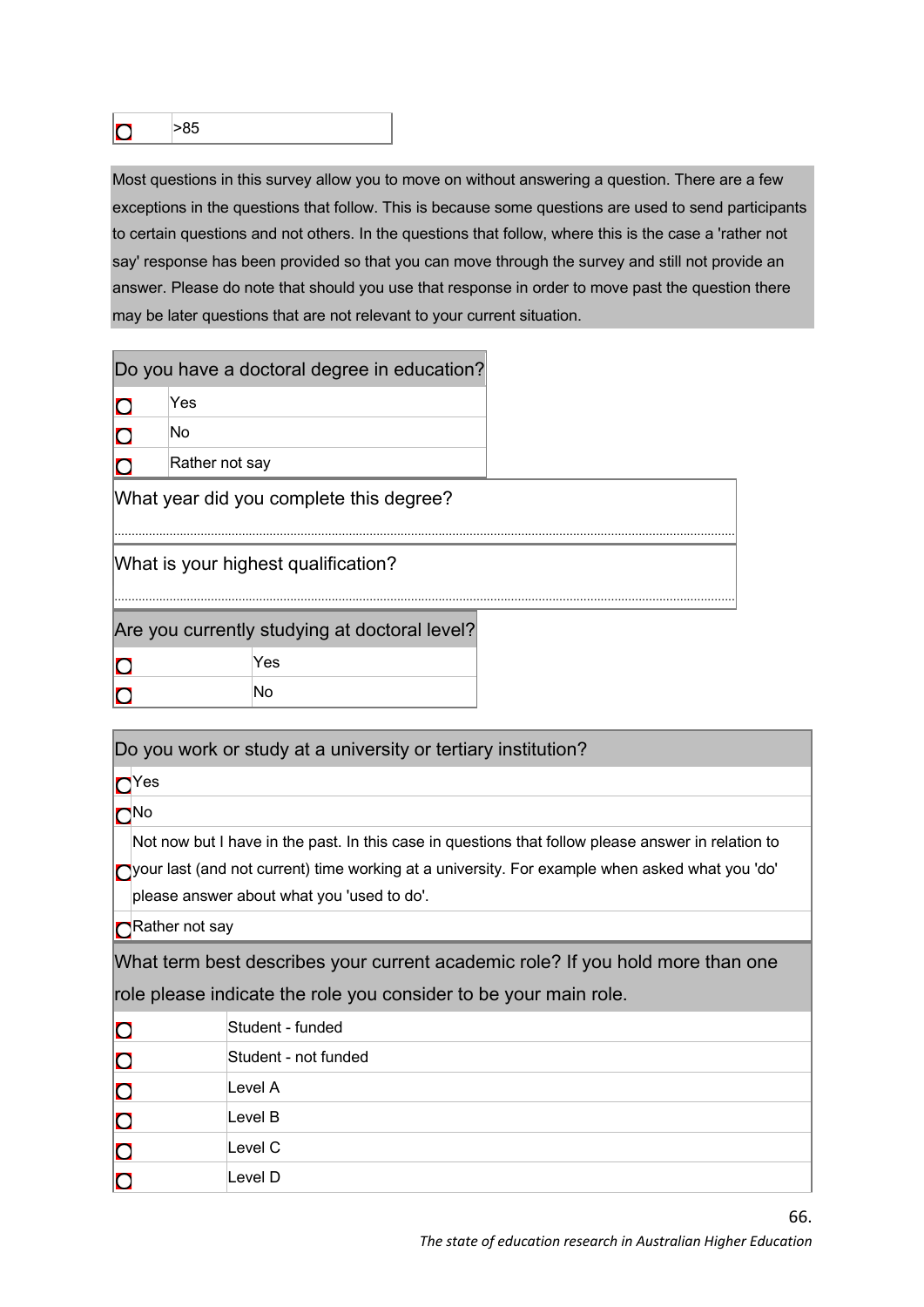|                        | Level E          |  |  |  |  |
|------------------------|------------------|--|--|--|--|
|                        | <b>HEW level</b> |  |  |  |  |
|                        | Rather not say   |  |  |  |  |
| Other (Please specify) |                  |  |  |  |  |
| .                      |                  |  |  |  |  |

# What HEW level?

| What term best describes your role classification?         |                                         |  |  |  |  |
|------------------------------------------------------------|-----------------------------------------|--|--|--|--|
| $\overline{C}$                                             | Teaching focused                        |  |  |  |  |
| $\overline{C}$                                             | Teaching only                           |  |  |  |  |
| $\overline{O}$                                             | Research focused                        |  |  |  |  |
| $\overline{O}$                                             | Research only                           |  |  |  |  |
| $\overline{O}$                                             | Teaching and research focused           |  |  |  |  |
| $\overline{O}$                                             | Retired / Adjunct / Volunteer           |  |  |  |  |
| $\bigcap$                                                  | <b>Student</b>                          |  |  |  |  |
|                                                            | Other (Please specify)                  |  |  |  |  |
|                                                            |                                         |  |  |  |  |
|                                                            | What is your current employment status? |  |  |  |  |
|                                                            | Full time ongoing                       |  |  |  |  |
|                                                            | Full time fixed term                    |  |  |  |  |
|                                                            | Part time ongoing                       |  |  |  |  |
|                                                            | Part time fixed term                    |  |  |  |  |
|                                                            | Causal / Sessional / Hourly paid        |  |  |  |  |
|                                                            | Not employed                            |  |  |  |  |
|                                                            | Retired                                 |  |  |  |  |
| Please provide further details if you would like to do so. |                                         |  |  |  |  |

# How long have you worked in higher education?

- $\overline{O}$  < 5 years
- $\overline{O}$  >5 years to 10 years
- $\sigma$  >10 years to 15 years
- $\boxed{\bigcirc}$  >15 years to 20 years
- $\log$  >20 years to 25 years
- $\overline{O}$  >25 years to 30 years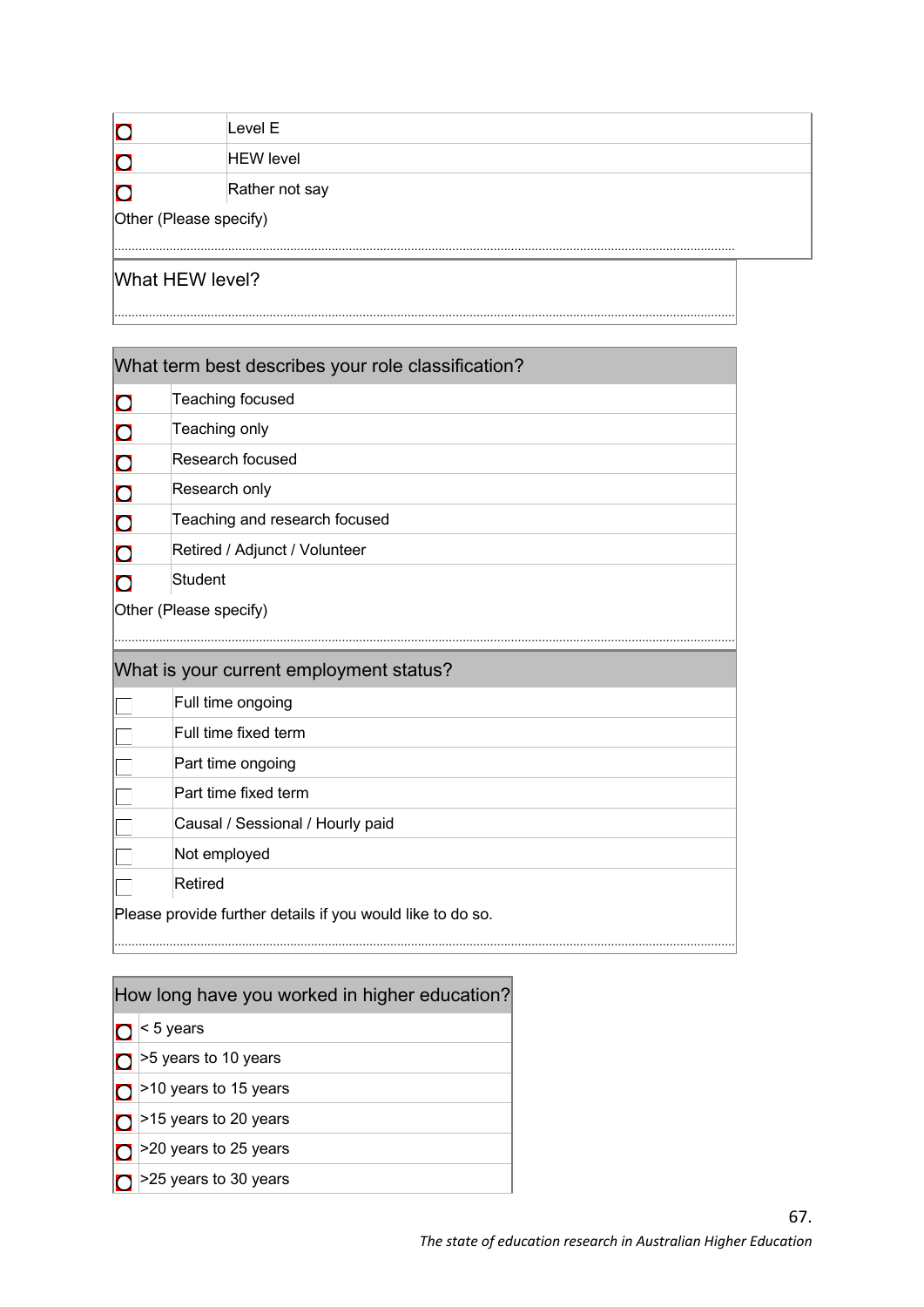|             | >30 years to 35 years                              |  |  |  |  |
|-------------|----------------------------------------------------|--|--|--|--|
|             | >35 years to 40 years                              |  |  |  |  |
|             | >40 years to 45 years                              |  |  |  |  |
|             | >45 years to 50 years                              |  |  |  |  |
|             | >50 years to 55 years                              |  |  |  |  |
|             | >55 years to 60 years                              |  |  |  |  |
|             | >60 years                                          |  |  |  |  |
|             | I have not worked in higher education              |  |  |  |  |
|             | Rather not say                                     |  |  |  |  |
|             | The university I am affiliated with is a member of |  |  |  |  |
|             | Group of Eight (GO8)                               |  |  |  |  |
|             | Australian Technology Network (ATN)                |  |  |  |  |
|             | Innovative Research Universities (IRU)             |  |  |  |  |
|             | Regional Universities Network (RUN)                |  |  |  |  |
|             | Not a member of any of these networks              |  |  |  |  |
|             | I don't know                                       |  |  |  |  |
|             | The university I am affiliated with is located in  |  |  |  |  |
| $\bigcirc$  | A capital city                                     |  |  |  |  |
| $\mathbf O$ | A provincial city or large town                    |  |  |  |  |
|             | A rural/regional area                              |  |  |  |  |
|             | Other (Please specify)                             |  |  |  |  |
|             |                                                    |  |  |  |  |

| Please indicate on the scale below your agreement with the following statements.       |                             |                 |                                |       |                   |           |  |  |
|----------------------------------------------------------------------------------------|-----------------------------|-----------------|--------------------------------|-------|-------------------|-----------|--|--|
|                                                                                        | Strongly<br><b>Disagree</b> | <b>Disagree</b> | I neither disagree or<br>agree | Agree | Strongly<br>Aaree | N/A       |  |  |
| I have the opportunity for adequate consultation<br>of my workload                     |                             |                 | $\Box$                         |       |                   |           |  |  |
| My workload was finalised in a timely manner                                           |                             |                 | $\Box$                         |       |                   |           |  |  |
| My workload is manageable                                                              |                             |                 | n                              |       |                   |           |  |  |
| I work more than my official load                                                      |                             |                 | n                              |       |                   | $\bigcap$ |  |  |
| Time allocated to the tasks I am responsible for is<br>adequate                        |                             |                 | 0                              |       |                   |           |  |  |
| If you work over your official load, please provide details of the number of hours you |                             |                 |                                |       |                   |           |  |  |

believe you work over your offical load. Please also feel free to provide further details should you wish to do so.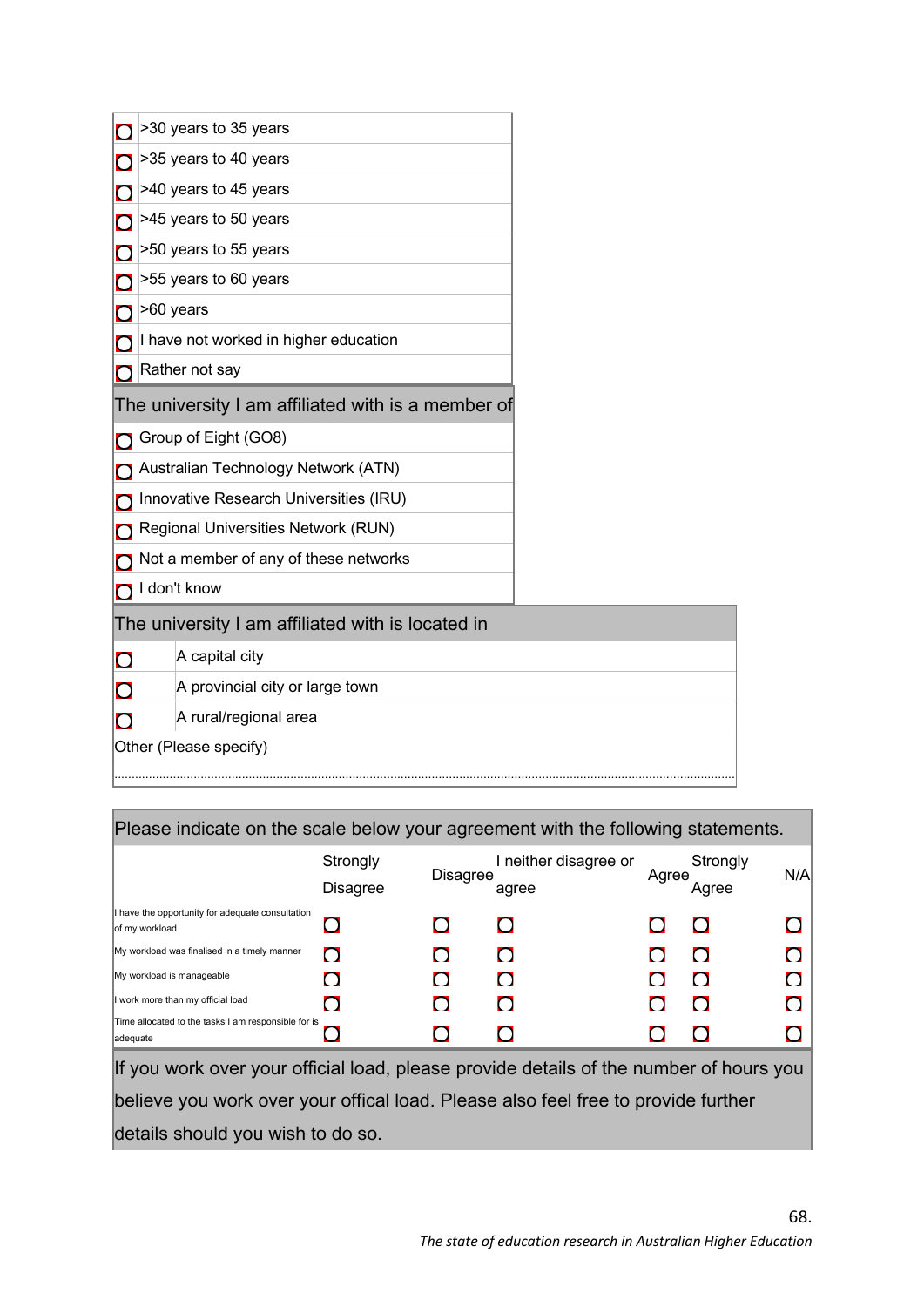| . |  |  |
|---|--|--|
|   |  |  |
|   |  |  |
| . |  |  |
| . |  |  |

| What % of the hours you work would you estimate is actually spent on           |
|--------------------------------------------------------------------------------|
| Teaching                                                                       |
| Research                                                                       |
|                                                                                |
| Administration                                                                 |
|                                                                                |
| Service                                                                        |
|                                                                                |
| Partnerships or community engagement                                           |
|                                                                                |
| Supervision of HDR students                                                    |
|                                                                                |
| Supervision of preservice teachers                                             |
|                                                                                |
| Other                                                                          |
|                                                                                |
| Total %                                                                        |
|                                                                                |
| Plasse indicate on the scale helow your agreement with the following statement |

| <u><b>I</b></u> Todoo indicato on the codic bolon your agreement with the relieving clatement. |                      |                 |                                |       |                   |     |  |  |
|------------------------------------------------------------------------------------------------|----------------------|-----------------|--------------------------------|-------|-------------------|-----|--|--|
|                                                                                                | Strongly<br>Disagree | <b>Disagree</b> | I neither disagree or<br>agree | Agree | Strongly<br>Agree | N/A |  |  |
| I am satisfied with the allocation I am given for<br>research in my workload                   |                      |                 |                                |       |                   |     |  |  |
| Please provide further details if you would like to do so.                                     |                      |                 |                                |       |                   |     |  |  |
|                                                                                                |                      |                 |                                |       |                   |     |  |  |
|                                                                                                |                      |                 |                                |       |                   |     |  |  |
|                                                                                                |                      |                 |                                |       |                   |     |  |  |

| How many hours a week do you spend on                            |  |
|------------------------------------------------------------------|--|
| Research?                                                        |  |
|                                                                  |  |
| Work related to research that is not allocated in your workload? |  |
|                                                                  |  |

 $\sim$ nt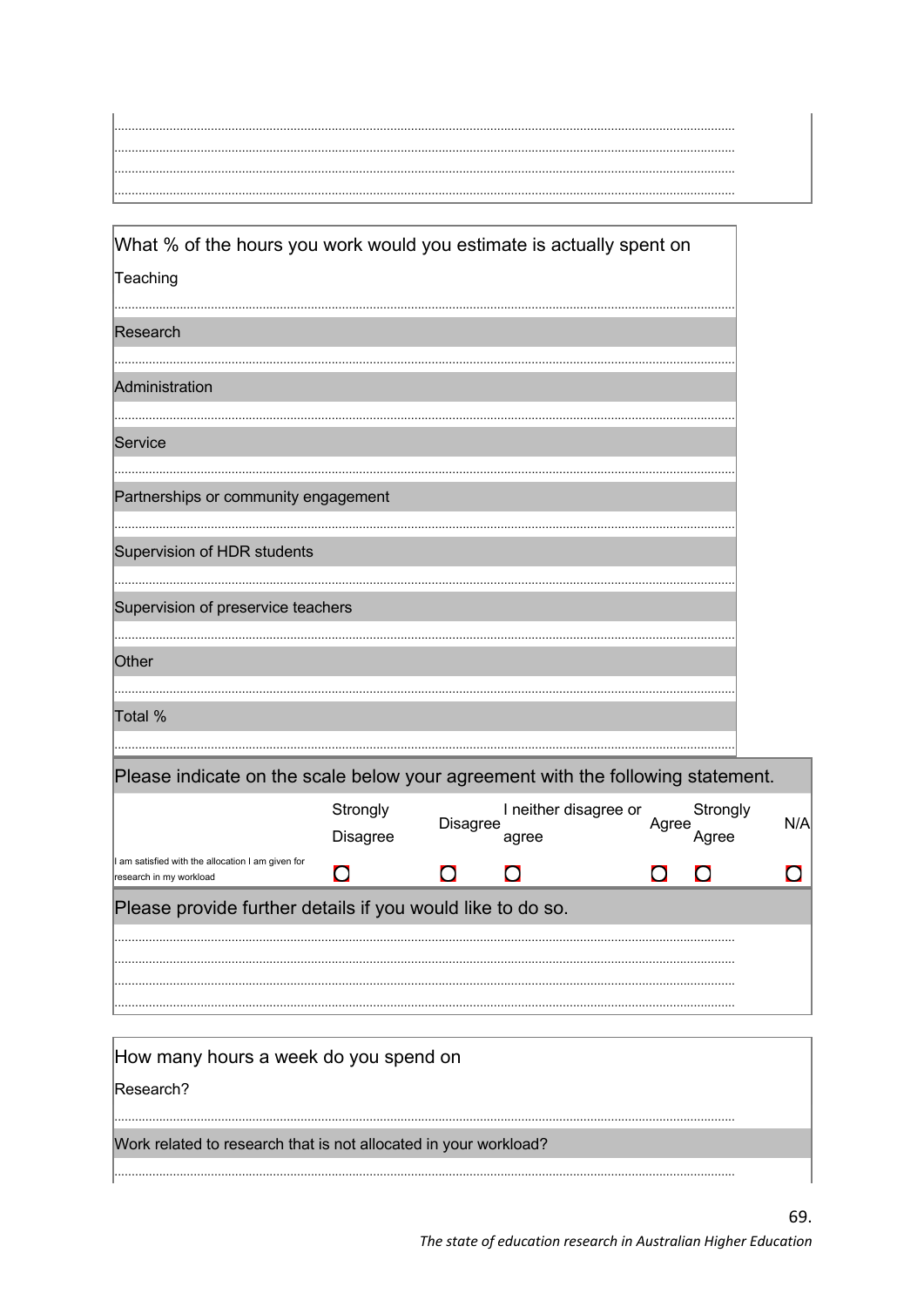| Work related to your disciplinary research community (for example reviewing, editorship, working with<br>education stakeholders)? |                                                                                                                                                                 |  |  |  |
|-----------------------------------------------------------------------------------------------------------------------------------|-----------------------------------------------------------------------------------------------------------------------------------------------------------------|--|--|--|
| Total                                                                                                                             |                                                                                                                                                                 |  |  |  |
|                                                                                                                                   |                                                                                                                                                                 |  |  |  |
|                                                                                                                                   | How do you manage your research workload across the year? (for example do you                                                                                   |  |  |  |
|                                                                                                                                   | engage more time during non-teaching semester periods, or on weekends, or each                                                                                  |  |  |  |
| week)                                                                                                                             |                                                                                                                                                                 |  |  |  |
|                                                                                                                                   |                                                                                                                                                                 |  |  |  |
|                                                                                                                                   |                                                                                                                                                                 |  |  |  |
|                                                                                                                                   |                                                                                                                                                                 |  |  |  |
|                                                                                                                                   | Has your time allocation for research changed as your career has progressed?                                                                                    |  |  |  |
| $\mathbf O$                                                                                                                       | Yes it has expanded                                                                                                                                             |  |  |  |
| $\overline{O}$                                                                                                                    | Yes it has reduced                                                                                                                                              |  |  |  |
| $\Omega$                                                                                                                          | No it has stayed much the same                                                                                                                                  |  |  |  |
|                                                                                                                                   | Other (Please specify)                                                                                                                                          |  |  |  |
|                                                                                                                                   |                                                                                                                                                                 |  |  |  |
| Please indicate ways that you believe research could be better supported in<br>workload.                                          |                                                                                                                                                                 |  |  |  |
|                                                                                                                                   |                                                                                                                                                                 |  |  |  |
|                                                                                                                                   |                                                                                                                                                                 |  |  |  |
|                                                                                                                                   |                                                                                                                                                                 |  |  |  |
|                                                                                                                                   |                                                                                                                                                                 |  |  |  |
|                                                                                                                                   | In what ways does your university utilise metric systems and/or benchmark scholarly<br>productivity to make decisions on allocating research time to academics? |  |  |  |
|                                                                                                                                   |                                                                                                                                                                 |  |  |  |
|                                                                                                                                   |                                                                                                                                                                 |  |  |  |
|                                                                                                                                   |                                                                                                                                                                 |  |  |  |
|                                                                                                                                   |                                                                                                                                                                 |  |  |  |
|                                                                                                                                   | Have there been internal policy shifts at your university in response to changes in                                                                             |  |  |  |
| federal government research policy? (for example ERA, impact focus, cuts to                                                       |                                                                                                                                                                 |  |  |  |
| funding, national research priorities)                                                                                            |                                                                                                                                                                 |  |  |  |
|                                                                                                                                   |                                                                                                                                                                 |  |  |  |
|                                                                                                                                   |                                                                                                                                                                 |  |  |  |
|                                                                                                                                   |                                                                                                                                                                 |  |  |  |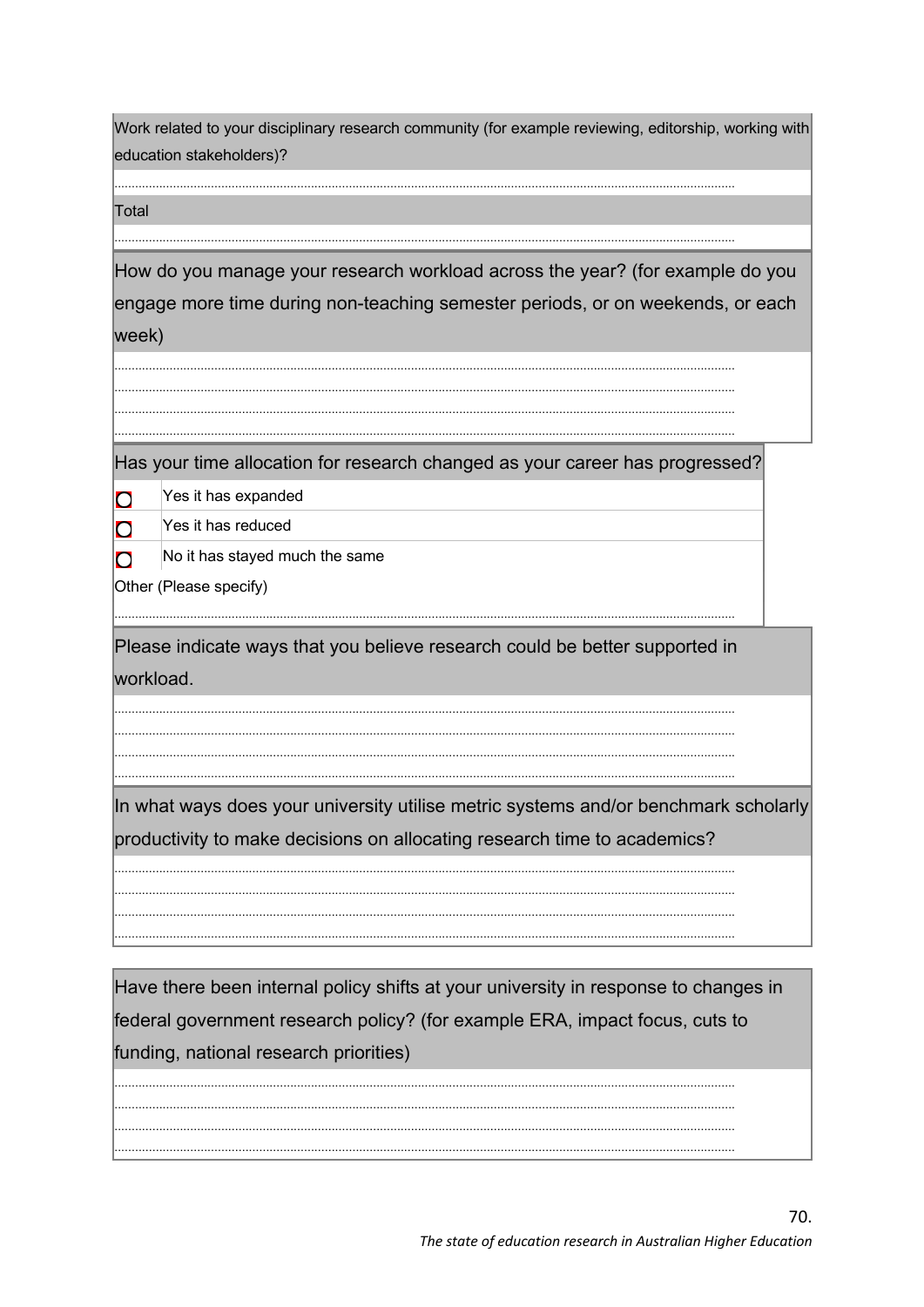| Have you engaged in research development opportunities?                  |                                                               |  |  |  |  |
|--------------------------------------------------------------------------|---------------------------------------------------------------|--|--|--|--|
| $\overline{O}$                                                           | Yes                                                           |  |  |  |  |
| $\mathbf O$                                                              | No                                                            |  |  |  |  |
| $\mathbf O$                                                              | I would like to in the future                                 |  |  |  |  |
| n                                                                        | Rather not say                                                |  |  |  |  |
| Other (Please specify)                                                   |                                                               |  |  |  |  |
|                                                                          |                                                               |  |  |  |  |
| What types of research development activities have you engaged in?       |                                                               |  |  |  |  |
|                                                                          | Conference attendance                                         |  |  |  |  |
|                                                                          | Other events offered by your university                       |  |  |  |  |
|                                                                          | Other events offered by organisations outside your university |  |  |  |  |
| Other (Please specify)                                                   |                                                               |  |  |  |  |
|                                                                          |                                                               |  |  |  |  |
| Who usually pays for you to attend these research development actvities? |                                                               |  |  |  |  |
| $\Box$                                                                   | Your university                                               |  |  |  |  |
|                                                                          | A research grant                                              |  |  |  |  |
|                                                                          | Self funded                                                   |  |  |  |  |
| Other (Please specify)                                                   |                                                               |  |  |  |  |
|                                                                          |                                                               |  |  |  |  |

| In what ways does your university support research?                        |                                                       |  |  |
|----------------------------------------------------------------------------|-------------------------------------------------------|--|--|
|                                                                            | Grants                                                |  |  |
|                                                                            | Research events                                       |  |  |
|                                                                            | Academic culture is that research is part of workload |  |  |
|                                                                            | Mentoring                                             |  |  |
|                                                                            | Providing feedback on grants or publications          |  |  |
|                                                                            | Support for conference attendance                     |  |  |
|                                                                            | Study leave or professional development leave schemes |  |  |
| Other (Please specify)                                                     |                                                       |  |  |
|                                                                            |                                                       |  |  |
| Do vou believe that management at vour university has a long-term plan for |                                                       |  |  |

elieve that management at your university has a long-term plan for how to grow education research? Does this include a plan on how to grow the range of people engaged in research?

.................................................................................................................................................................................... ....................................................................................................................................................................................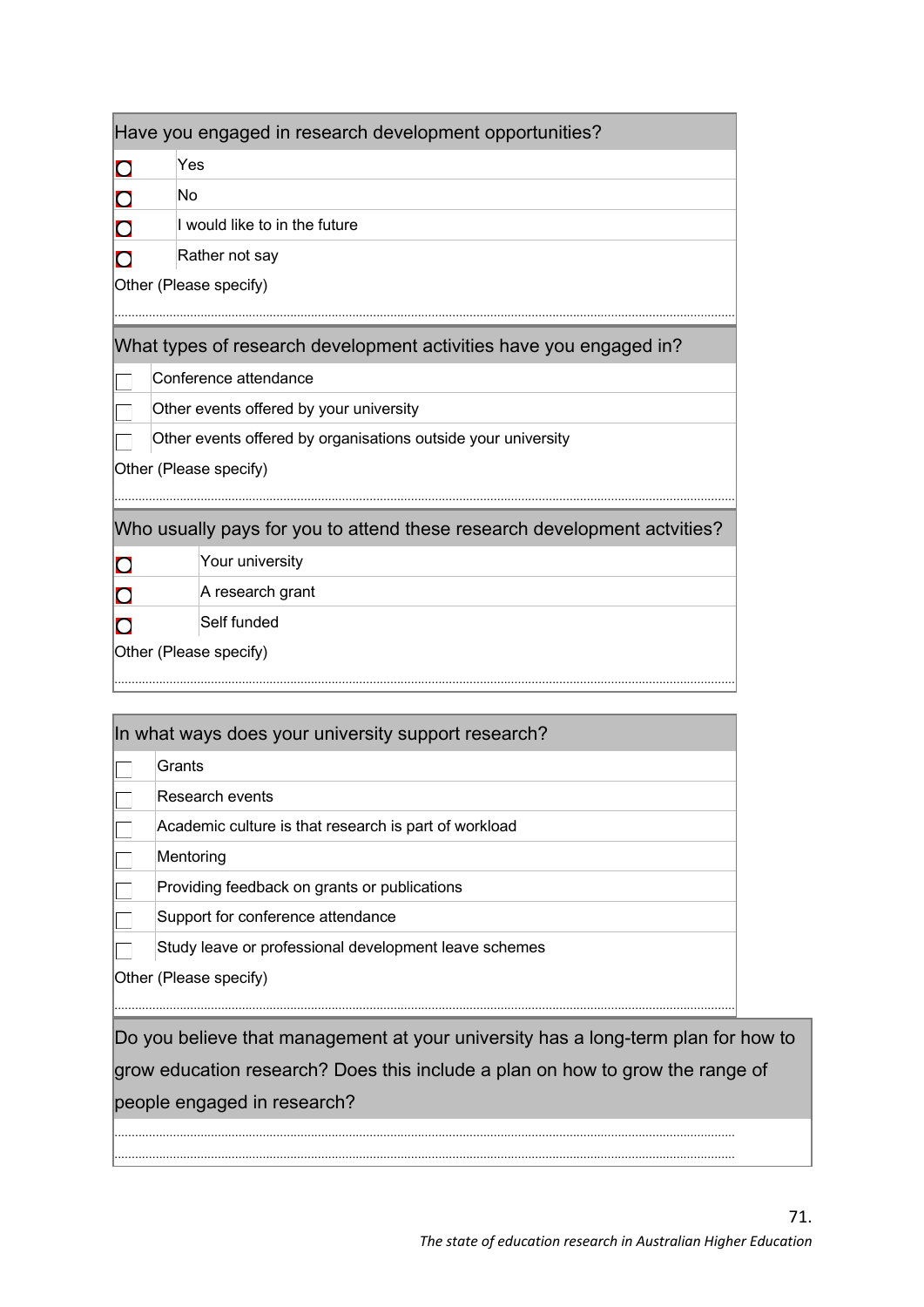| Do you believe that the composition of academic staff in your faculty/organisational |     |  |  |
|--------------------------------------------------------------------------------------|-----|--|--|
| unit supports a strong research culture?                                             |     |  |  |
|                                                                                      | Yes |  |  |
|                                                                                      | No  |  |  |
| Provide further details if you would like to do so.                                  |     |  |  |
|                                                                                      |     |  |  |

| Please indicate on the scale below your perceptions of how much your university       |                |          |                               |
|---------------------------------------------------------------------------------------|----------------|----------|-------------------------------|
| values the following tasks or outcomes.                                               |                |          |                               |
|                                                                                       | Not at all     | Somewhat | $A$ lot                       |
| Peer reviewed journals                                                                | n              | OO       | $\overline{O}$                |
| Books or book chapters                                                                | $\Omega$       | OO       | OO                            |
| Non-refereed publications for professional audiences (e.g. teacher journals)          | $\Box$         | OO       | O <sub>O</sub>                |
| Research funding                                                                      | $\Box$         | OO       | $\overline{O}$                |
| Research                                                                              | $\Box$         | OO       | $\overline{O}$ $\overline{O}$ |
| Teaching                                                                              | $\Box$         | OO       | $\overline{O}$                |
| <b>HDR</b> supervision                                                                | $\Gamma$       | OO       | OO                            |
| Mentoring and inter-generational interaction                                          | $\blacksquare$ | OO       | O O                           |
| Presenting at conferences                                                             | $\Box$         | OO       | O O                           |
| Service and administration                                                            | $\Box$         | OO       | O O                           |
| Governance and leadership                                                             | $\Box$         | OO       | OO                            |
| Teacher education compliance activities                                               | $\Omega$       | OO       | $\overline{O}$                |
| Service to the community/local organisations                                          | $\blacksquare$ | OO       | O O                           |
| Service to your profession (for example refereeing, editing, presenting<br>workshops) | O              | OO       |                               |
|                                                                                       |                |          |                               |

Page 13 of 15

| Please indicate on the scale below how much you value the following tasks or         |            |          |        |
|--------------------------------------------------------------------------------------|------------|----------|--------|
| outcomes.                                                                            |            |          |        |
|                                                                                      | Not at all | Somewhat | A lot  |
| Writing peer-reviewed articles                                                       | O          | OO       | OO     |
| Writing books or book chapters                                                       | $\Box$     | OO       | OO     |
| Writing non-refereed publications for professional audiences (e.g. teacher journals) | $\Omega$   | OO       | OO     |
| Research grant applications                                                          | $\Omega$   | OO       | OO     |
| Conducting research                                                                  | $\Box$     | OO       | OO     |
| Teaching                                                                             |            | OK 1     | $\cup$ |

| Teaching                                     | $\mathbf C$ | OO. |
|----------------------------------------------|-------------|-----|
| <b>HDR</b> supervision                       | $\Box$      | OO. |
| Mentoring and inter-generational interaction | $\Box$      | OO. |
| Presenting at conferences                    | $\Box$      | OO  |
|                                              |             |     |

 $\overline{O}O$ 

OO

OO